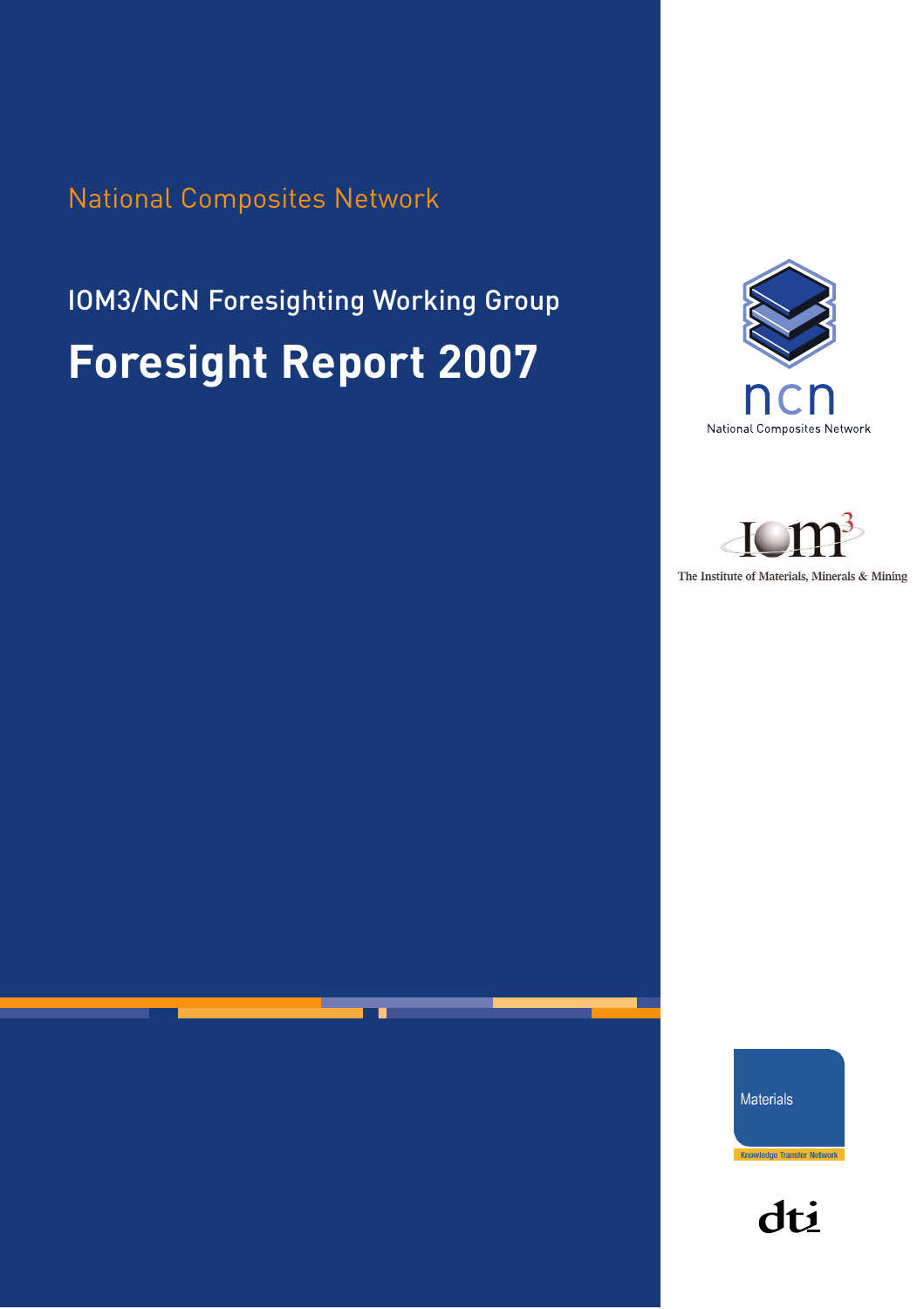#### **Contents**

| Defence and Aerospace                               | $\mathbf{2}$ |
|-----------------------------------------------------|--------------|
| <b>NCN Aerospace roadmap</b>                        | $\mathbf{2}$ |
| Defence: land and sea                               | 5            |
| Long term technology needs                          | 5            |
| Defence and aerospace sector                        | 6            |
| <b>Rail Transport</b>                               | 10           |
| <b>Research timescales</b>                          | 11           |
| Long term technology needs                          | 12           |
| <b>Automotive</b>                                   | 15           |
| European needs                                      | 16           |
| <b>Secondary research priorities</b>                | 17           |
| <b>NCN Automotive roadmap</b>                       | 17           |
| Long term needs                                     | 18           |
| <b>Research timescales</b>                          | 19           |
| <b>Proposed priority research fields</b>            | 20           |
| Long term technology needs                          | 21           |
| <b>Process Plant</b>                                | 23           |
| <b>Proposed priority research needs</b>             | 24           |
| <b>Research timescales</b>                          | 24           |
| Long term technology needs                          | 25           |
| <b>Construction</b>                                 | 27           |
| NCN Technology roadmap for the construction sector  | 28           |
| Vision for composites for the construction industry | 28           |
| <b>Skills</b>                                       | 28           |
| <b>Technologies</b>                                 | 28           |
| <b>Current situation</b>                            | 29           |
| <b>Future direction</b>                             | 30           |
| <b>Strength and weaknesses</b>                      | 31           |
| Long term technology needs                          | 32           |
| <b>Marine</b>                                       | 35           |
| <b>NCN Marine roadmap</b>                           | 37           |
| Long term technology needs                          | 38           |
| <b>General cross-sector foresighting issues</b>     | 40           |
| Design                                              | 40           |
| Joining                                             | 40           |
| Repair                                              | 41           |
| <b>Manufacturing</b>                                | 41           |
| Long term materials issues                          | 41           |
| <b>Strategic and supply chain issues</b>            | 44           |
| References and supporting material                  | 46           |
| <b>NCN Roadmaps</b>                                 | 46           |
| <b>Composites, thematic network reports</b>         | 46           |
| <b>NPL/Netcomposites</b>                            | 46           |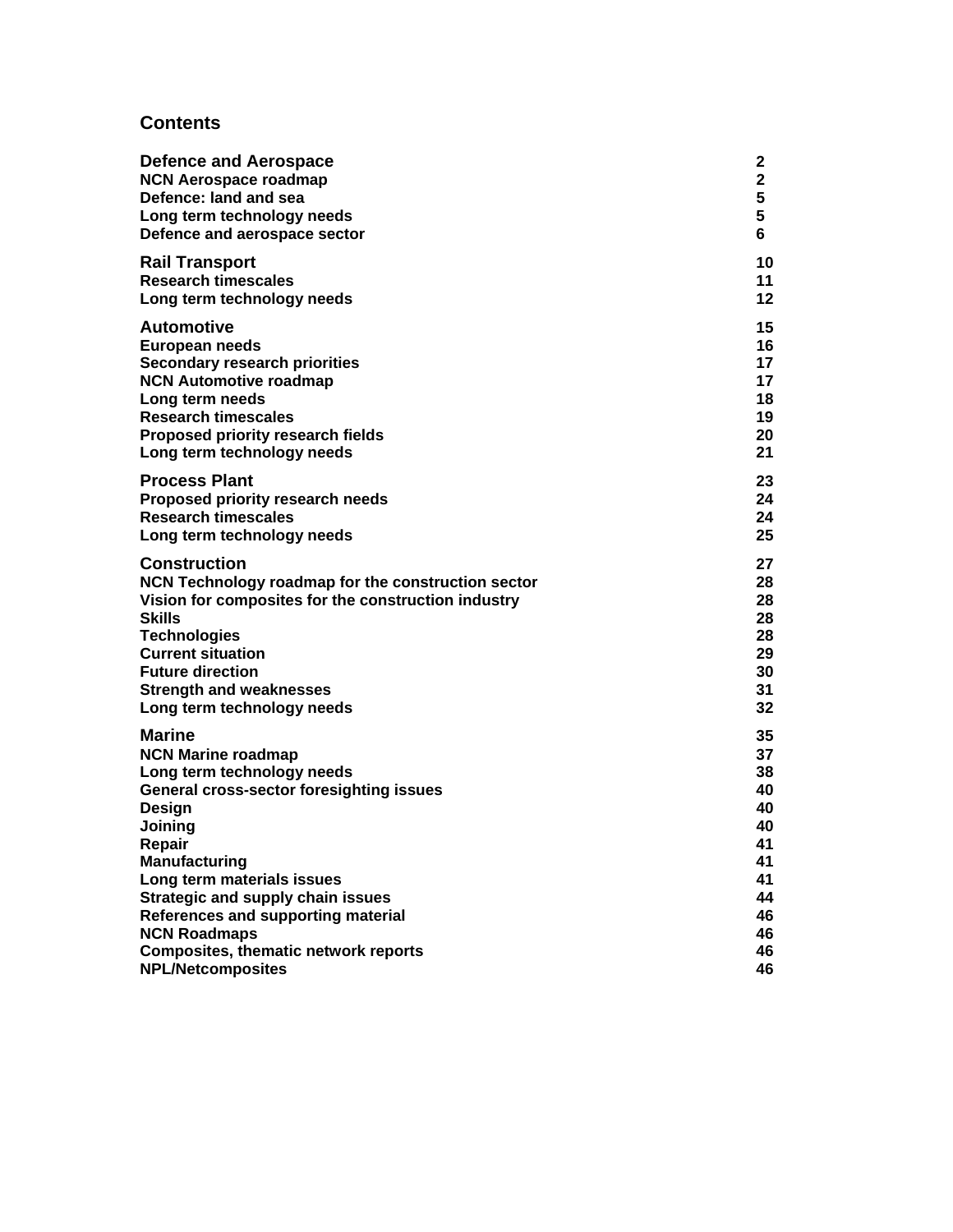## **Foresight Report 2007**

## **Iom3/NCN Foresighting Working Group**

Paul Hogg, Queen Mary, University of London Peter Thornborrow, St Gobain Dan Kells, BAE Systems David Kendall, Optima Projects Andrew Mills, Cranfield University Gordon Bishop, Netcomposites Sue Halliwell, Netcomposites Ian Gurnell, ACG Paul Hill. Clockspring UK Robin Mableson, RM Consultants Rod Martin, MERL Simon Frost, ESR Technology Joe Carruthers, Newcastle University Graham Sims, NPL

The objectives of the report are to identify long term industry needs in each sector and to identify which areas represent cross-sector needs and which are industry sector specific.

The needs of an industry are first considered in terms of technology where the emphasis is placed on enhancing the capability of that industrial sector to compete against its rivals on the basis of a superior technology base. However, in many instances this implies a desire for enhanced competitiveness relative to other or alternative materials sectors. The issue of making the UK composite sector more competitive relative to other composite industries in countries throughout the world is equally important.

The second theme of the survey is therefore to identify the needs of the composite sector to be successful in terms of the UK versus its rivals. This part of the report has to consider the role of the composite industry in making the UK itself competitive. As an example, the value in making the UK Composite industry competitive in the aerospace sector is diminished if the UK's aerospace industry declines and OEM's based overseas are less inclined to purchase from the UK. Similarly however, the strength of the aerospace sector in the UK is strengthened by a strong composite sector supplying that industry.

The working party has identified the following generic sectors of the composite industry to be considered:

- **Defence and aerospace**
- **Rail**
- **Automotive**
- **Chemical and process plant**
- **Construction**
- **Marine**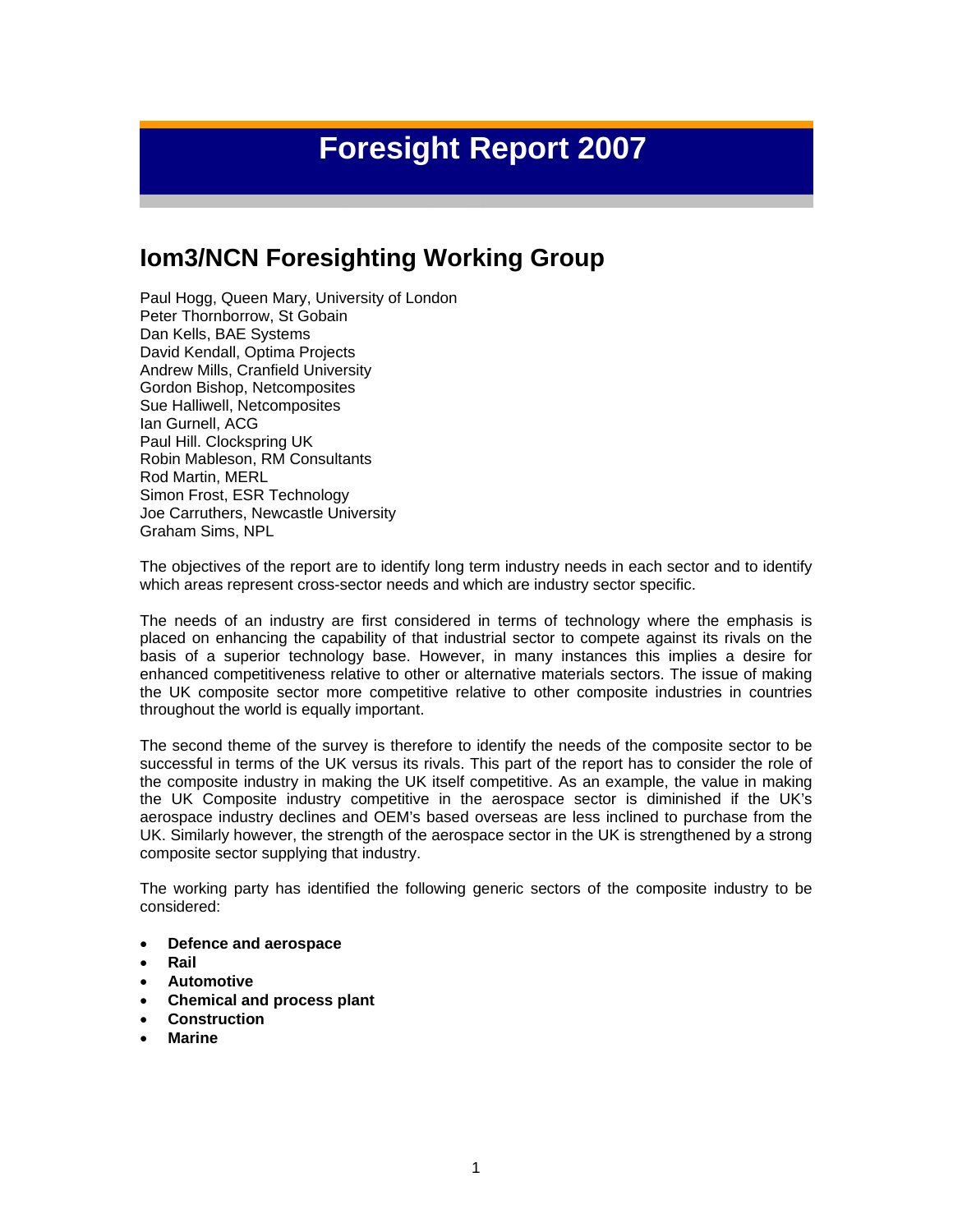

## **Defence and Aerospace**

This is a broad sector of the composite market which may be simplistically differentiated from other sectors in that performance has traditionally been a higher priority than cost. Certainly this has been true in the defence sector as a whole, but more so in the defence aerospace field than in ground and naval defence sectors. Civil aerospace has always maintained a greater interest in costs for obvious commercial reasons. In recent times the importance of cost has increased in all areas as defence budgets are under pressure. Nevertheless in the military field the trade-off between performance and cost cannot tolerate a reduced performance – the allowable options are improved performance but with higher costs or retained performance at lower costs.

The type of composites used by aerospace and land/sea defence military users also differs. Aerospace applications make lightweight a priority and carbon fibre based materials predominate, whereas in land/sea applications glass fibre composites are more prevalent.

The pressures on the military and civil aerospace composite sector are similar, although not identical. The scale of the structures involved is a major difference. The size of a full wing for the Eurofighter being of a similar scale to tail structures of a large Airbus. Manufacturing processes that are utilised for military applications may become uneconomic or simply unfeasible when considered for the wings of an Airbus A380 for example.

#### **NCN Aerospace roadmap**

In a recent NCN road mapping exercise, the UK aerospace composite industry was considered and the strengths and weaknesses identified as shown in the following chart:

|           | Current Key Strengths and Weaknesses in Composites for the Aerospace moustry     |
|-----------|----------------------------------------------------------------------------------|
| Strengths |                                                                                  |
|           | UK is pragmatic and adaptable                                                    |
|           | UK strong in certain markets:                                                    |
|           | Military products (missile / aircraft weapons)<br>Airbus wings                   |
|           | Commercial aircraft secondary structures                                         |
|           | UK good at:                                                                      |
|           | Large complex loaded structure design                                            |
|           | Composite tooling<br>Structures design                                           |
|           | Low readiness level innovation                                                   |
|           | Materials innovation                                                             |
|           | Systems integration (defence)                                                    |
|           | Early investment in technology development                                       |
|           | Increased use of composites, especially in critical areas e.g. primary structure |
|           | There are some good funding programmes, but there is no follow-up                |

Current key strengths and weaknesses in Composites for the Aerospace Industry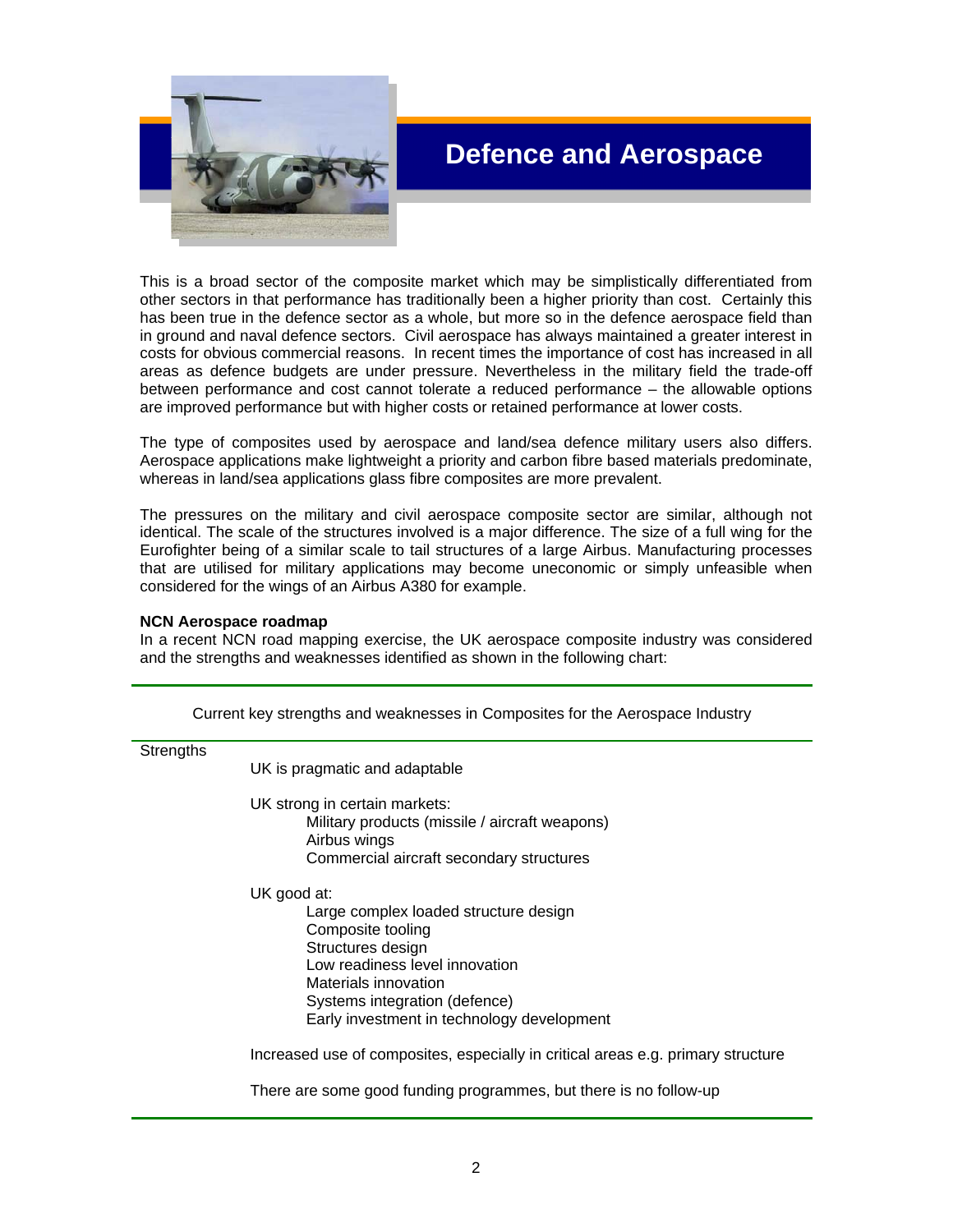| Weaknesses | Movement of work to the Far East which is driven by cost and offset<br>requirements                                                                                                                                                                   |
|------------|-------------------------------------------------------------------------------------------------------------------------------------------------------------------------------------------------------------------------------------------------------|
|            | Outside the UK there is government assistance with infrastructure investment<br>and well funded technology demonstrators - this is a definite weakness.                                                                                               |
|            | UK does not have a bold strategy that aggressively embraces composites                                                                                                                                                                                |
|            | There is little focus on industry / academic partnerships                                                                                                                                                                                             |
|            | Supply chain not cohesive                                                                                                                                                                                                                             |
|            | No massive investment in large structures in the UK (need another Concorde)                                                                                                                                                                           |
|            | R&D budgets in companies are reducing, so there is an increased requirement<br>for government funding                                                                                                                                                 |
|            | Large projects are expensive and can only be done transnationally. Similarly<br>many companies are transnational or global (a factor more than a weakness).                                                                                           |
|            | There is a lack of:<br>technology demonstrators<br>investment for long-term vision<br>funding for infrastructure, machinery and equipment<br>investment in market opportunities                                                                       |
|            | There is a skills shortage<br>materials and process structures design<br>materials scientists<br>design / stress engineers for composite structures<br>too few with large scale processing experience<br>and generally there are insufficient numbers |
|            | Materials are at the bottom end of an industry which is generally seen as<br>unattractive                                                                                                                                                             |

The main current technology gaps identified by the road map as needing urgent attention were mainly focused on manufacturing and included a need for new matrix systems suitable for out of autoclave processing and preforms. There was a call for better and more effective partnerships between academics and industry to support such developments, with some incentive needed for academics to engage in manufacturing related research. The development of regional research clusters was a concept put forward by the roadmap team.

There was also recognition that skills is an important element in UK competitiveness in the field. The report called for a "Better perception and recognition of engineering skills".

The general view was that "Courses offered and industry requirements are not matched". A better match between industrial needs and the courses offered by HEI's should be developed after a thorough survey of needs and capabilities with in general more composites courses on offer.

The need to promote composites would be partly achieved if there was a greater level of awareness of the materials developed by their inclusion in HEI programmes.

These research themes broadly mirror some earlier assessments of the need for the composites aerospace sector which were developed and published in 2004 by a consortium (ComposiTN) the aerospace section of which was led by EADS. This survey of future research needs addressed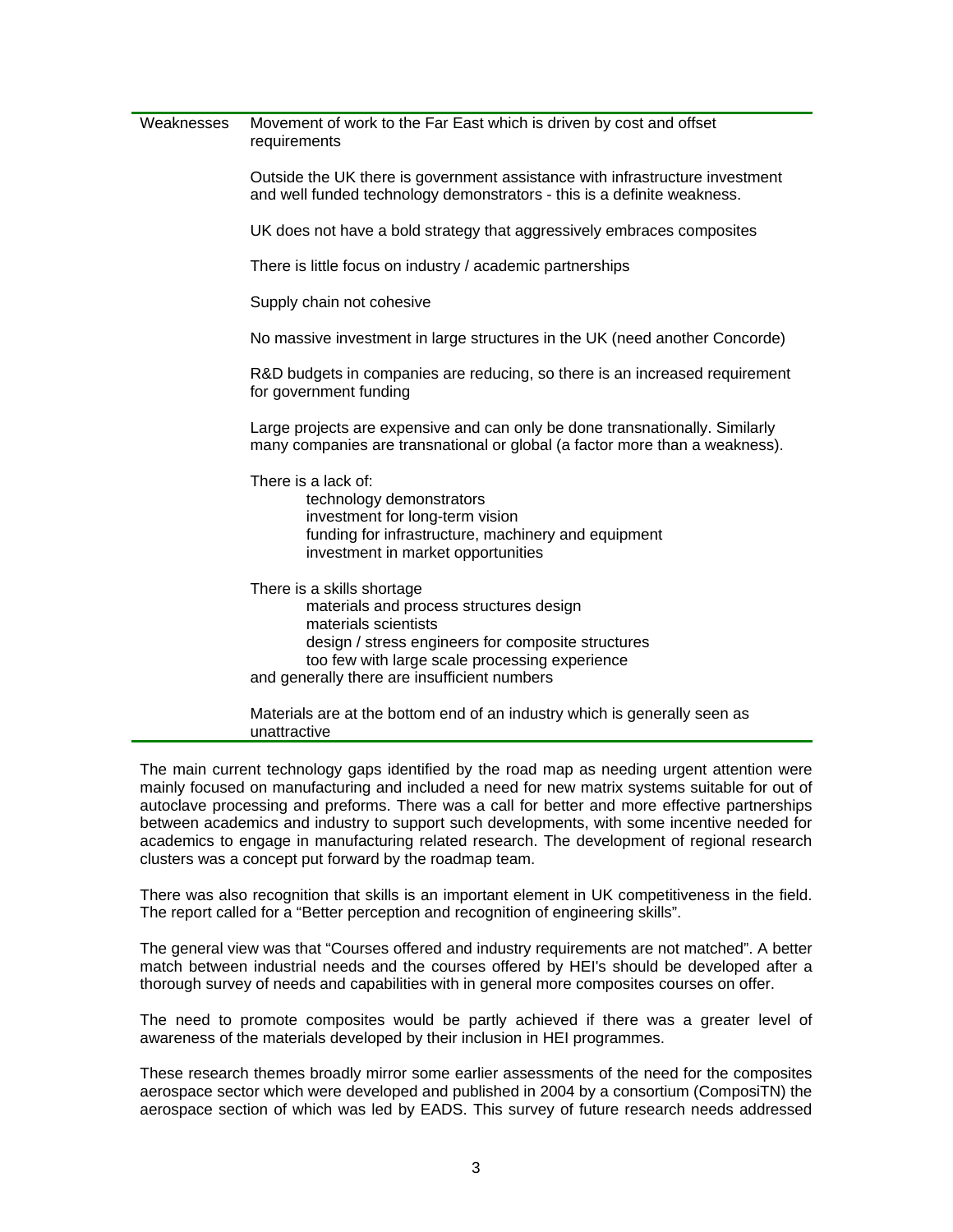the sector at a European rather than a UK level. The report entitled "The Research Requirements of the transport Sectors to Facilitate an increase usage of composite materials Part 1: The composite materials research requirements of the aerospace industry" listed specific needs under the headings of:

- 1) Primary research needs
	- Manufacturing Technologies
	- Design, Analytical Tools and Simulation
	- Material Systems
	- Joining
- 2) Secondary research needs
	- Multifunctional Structures
	- Recycling

Their report identified improved manufacturing technologies as "The primary key to better affordability and quality. Higher degrees of automation, better quality control, reduced tooling costs and shorter cycle times have to be consistently attained".

The following topics were identified as the most promising to achieve these goals in the longer term:

- Textile preforming and fibre placement technologies.
- Non-autoclave injection technologies.
- Advanced curing technologies (eg microwave curing).
- Overall quality concepts.
- Thermoplastic technologies.
- Automated sandwich core material manufacturing technologies (eg folded cores).

There was also a call for better design tools that assimilated aspects both of materials and processing such that the simulation of complex fibre architectures, draping processes, mould filling, curing and joining, are developed into a single design tool.

The 2004 report highlighted areas for possible new materials developments including the use of nanomaterials which is already beginning to be exploited in a number of limited commercial applications. The joining of materials was also cited as a key area and one that is becoming increasing relevant for structures where multilaterals are being used. Joining of composite to composite has its complications but composite to metal, (and plastic and ceramic) joining is altogether more challenging and inadequately researched.

In the field of joining a number of key areas were identified namely:

- Low temperature paste adhesives.
- Advanced curing based on laser or microwave heating.
- De-bonding on demand for repair purposes.
- Adhesives with improved fire, smoke and toxicity properties.
- Assembly technologies.
- Environmentally friendly processes (eg Cr6, Cd, Pb free solder).

The Secondary Research Priority of Multifunctional Structures is linked to such areas as active damping, shape control and health monitoring. The idea of integrating actuators (eg piezo fibres or shape memory alloys) or sensors eg (piezo or optical fibre sensors) within a composite is not new but more applied research is needed, probably driven by demonstrator programmes, in order to tackle the problems of integrating a range of complementary technologies. The final Secondary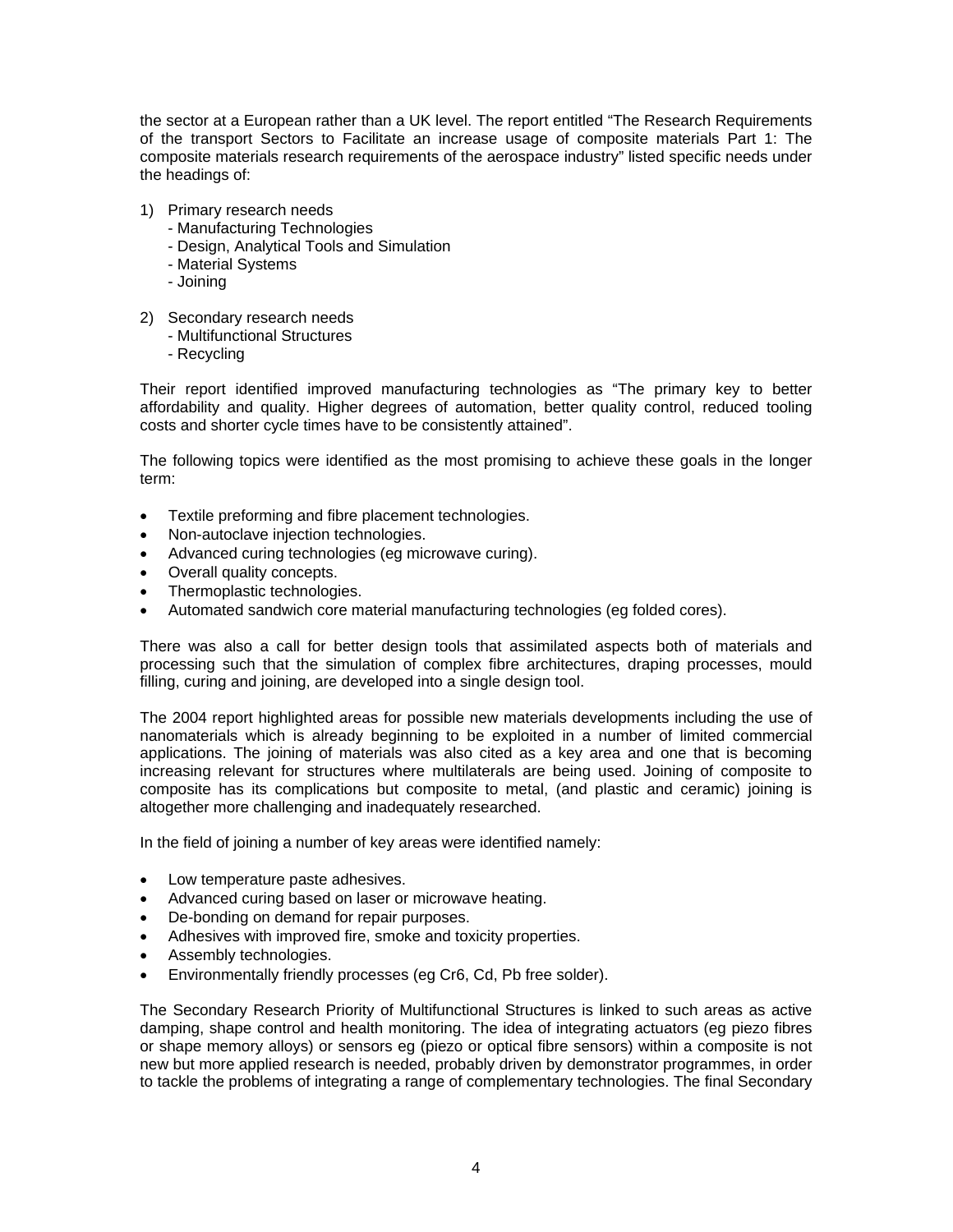Research Priority is Recycling. At present this is not much of a problem for the aerospace sector now, but may assume a greater importance in the next ten years.

The Aerospace sector is set to increase its use of composites dramatically over the next few years. The advent of the A380 has increased demand and demonstrated a number of new structural applications. The forthcoming A400M will feature a composite wing. The biggest boost will however come from the Boeing B787 Dreamliner which is due to enter service in 2008 and its rival the Airbus A350 which is scheduled for 2012, both of which feature extensive use of composites ( carbon fibre) in the wings and fuselage. This will ultimately push the agenda for recycling, but ill also present long term logistical problems.

The major problem for continued growth is likely to be the availability of materials at an economic cost. Capacity for carbon fibres has to grow to meet demand, but the cost of the materials must also be addressed. A long term goal for aerospace could well be the search for an alternative, low cost fibre to carbon or alternative methods of producing the fibres. A major drive for lower manufacturing costs will be pointless if the materials are either not available or are too expensive. Current predictions suggest that the cost of titanium metal is likely to be halved within ten years if the new FFC process replaces the Kroll methods of winning the metal from its ore. This could seriously affect the market share of composite materials unless the cost issues are tackled.

#### **Defence: land and sea**

The land and sea defence needs are complicated due to the very broad range of applications, from body armour to ship hulls, where low radar signature, blast resistance, lightweight, corrosion resistance and thermal insulation and fire protection, are all composite attributes that have different degrees of value in different contexts.

 The importance of the materials, and the most relevant properties, will depend to some extent on the profiles of the armed forces that emerge as a result of changes in the country's defence needs and defence commitments. As an example, the need to develop lightweight armour for rapid deployment of an intervention force has diminished relative to the need for armour providing improved survivability as the army's commitments have changed with the current role in Iraq and Afghanistan.

This may also go hand in hand with the re-design of fighting vehicles. The classic tank design ensures protection for the vehicle moving forward towards an enemy, but such vehicles are always relatively more exposed to attacks from behind or below as might be expected when operating in a counter insurgency role.

Composites may have a role to play in reducing total vehicle costs by facilitating integrated manufacture using low cost moulding processes. Improved reliability, reduced maintenance costs may all have an increased importance in an era where defence budgets are under pressure and the capability is stretched.

#### **Long term technology needs**

The longer term technology needs of the defence and aerospace sector have been examined and are presented in the following table. This examines the needs on a sector basis and on a generic applications basis.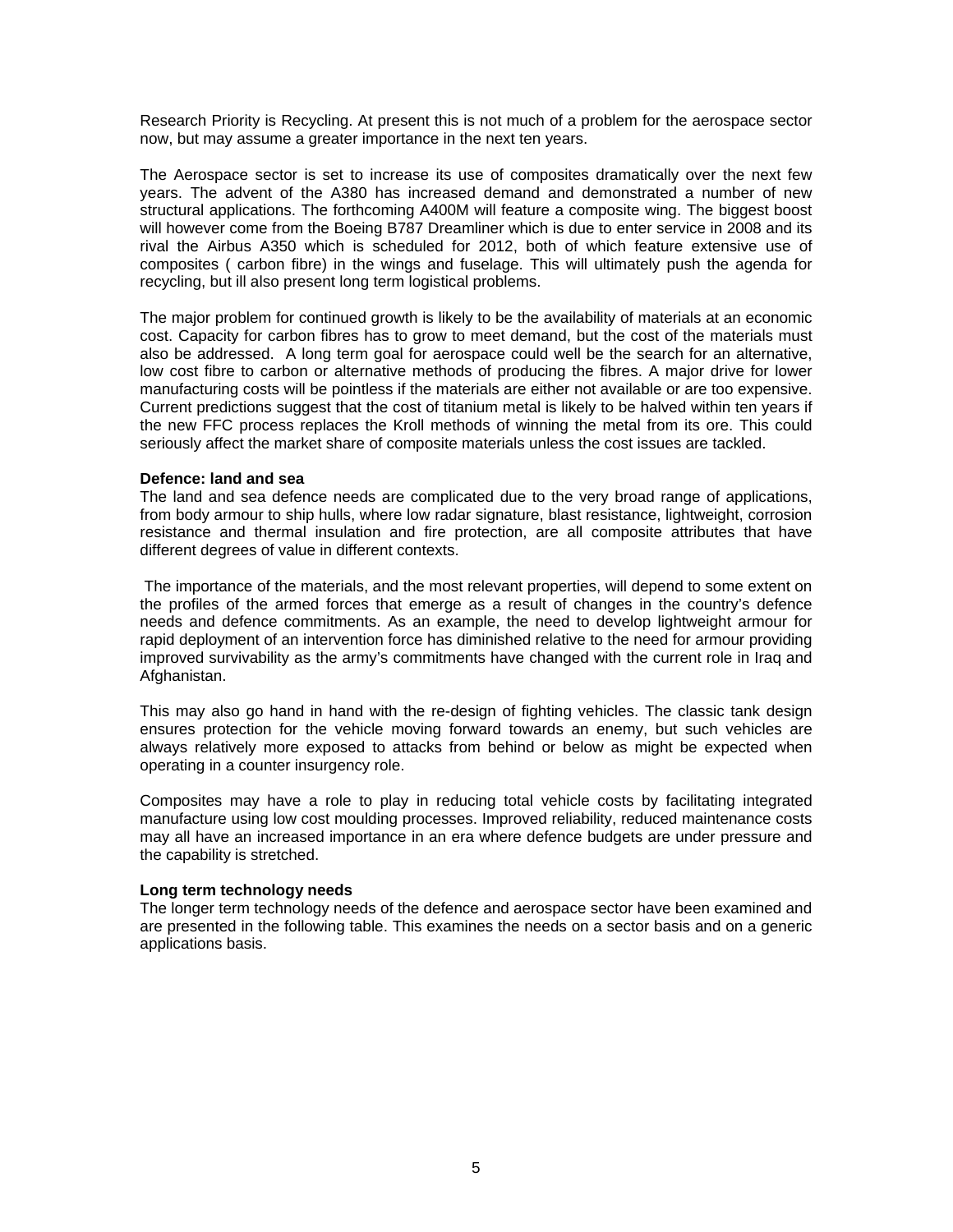#### **Defence and aerospace sector**

| <b>Sector</b><br><b>Applications</b>  | <b>Requirements</b>                                                                                                                                                                                  | <b>Composite Demands</b>                   | <b>Research Requirements</b>                                                                                                                                                                                                                                                                                                                                                                                                                                                                                                           | <b>Timescale</b>                                  |
|---------------------------------------|------------------------------------------------------------------------------------------------------------------------------------------------------------------------------------------------------|--------------------------------------------|----------------------------------------------------------------------------------------------------------------------------------------------------------------------------------------------------------------------------------------------------------------------------------------------------------------------------------------------------------------------------------------------------------------------------------------------------------------------------------------------------------------------------------------|---------------------------------------------------|
| <b>Aircraft</b>                       |                                                                                                                                                                                                      |                                            |                                                                                                                                                                                                                                                                                                                                                                                                                                                                                                                                        |                                                   |
| Civil-wings and<br>fuselage           | Light<br>high stiffness<br>low cost<br>Robust, high damage<br>tolerance<br>good fatigue resistance,<br>resistant to lightning strike<br>survivability to impact<br>damage                            | High often within a mixed<br>structure     | Development of new tougher composite<br>materials<br>Repair of composites<br>NDE Techniques for composites<br>Out-of-autoclave manufacturing techniques for<br>large structures<br>Development of sensor systems for inspection,<br>corrosion and damage detection<br>Materials and structural designs that lead to<br>weight reduction with no cost or performance<br>penalty<br>Adhesive and joining methods<br>Environmental degradation of composites<br>Hydraulic ram<br>Materials modelling associated with many of the<br>above | Developments<br>are required on<br>all timescales |
| <b>Military Wings</b><br>and Fuselage | Light<br>high stiffness<br>low cost<br>Robust, high damage<br>tolerance<br>good fatigue resistance,<br>resistant to lightning strike<br>low radar cross-section<br>survivability to impact<br>damage | High-skins, spars, ribs and<br><b>UAVs</b> | Development low cost materials and<br>manufacturing<br>Repair of composites,<br>NDE Techniques for composites<br>Out-of-autoclave manufacturing techniques<br>Development of sensor systems for inspection,<br>and damage detection<br>Joining methods<br>Blast and ballistic resistance with armour<br>integration<br>Materials with novel electro-magnetic properties<br>Environmental degradation of composites<br>Materials modelling associated with many of the<br>above                                                         | Developments<br>are required on<br>all timescales |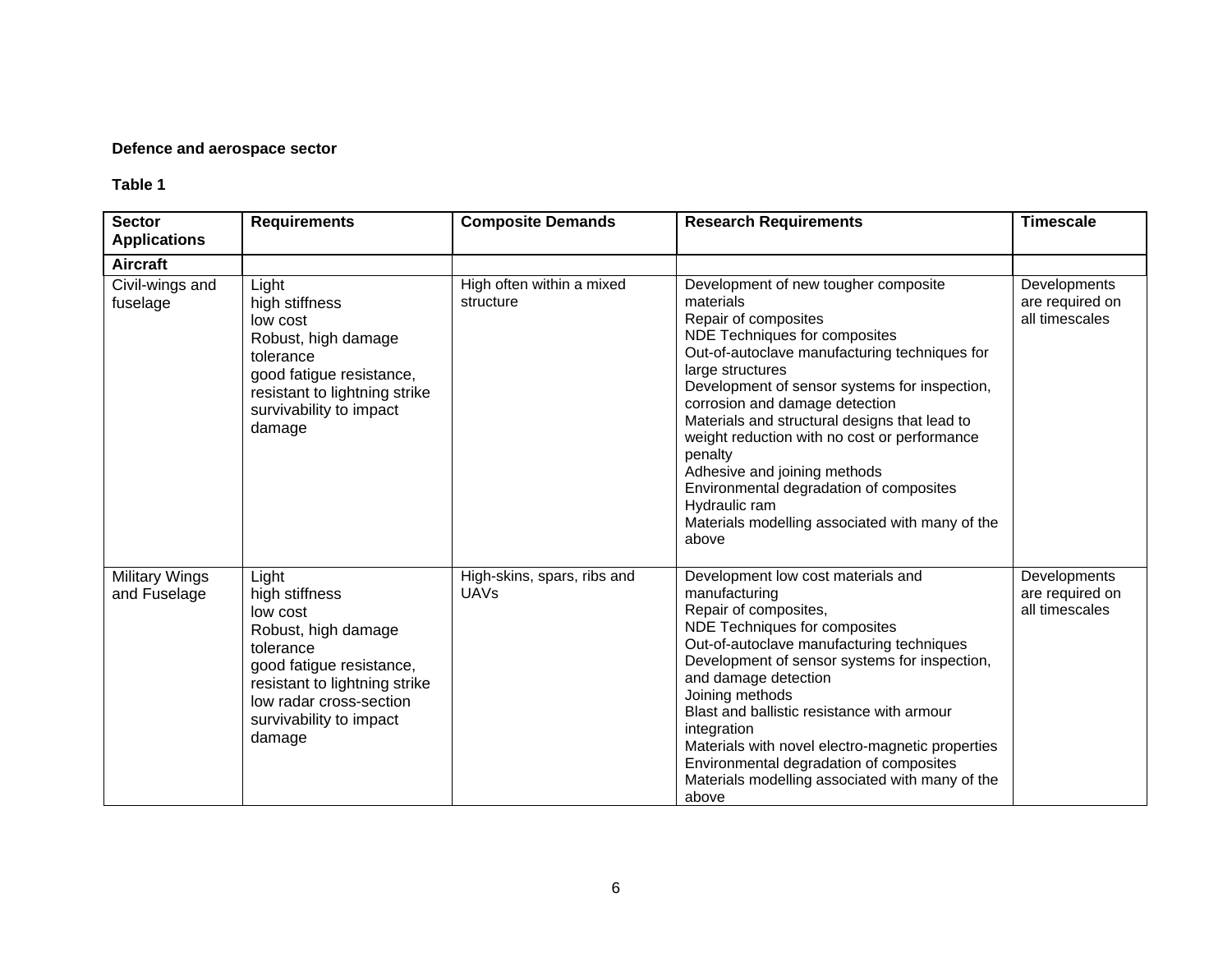#### **Table 1 Continued**

| Landing gear and<br>brakes                | Heavily loaded structure                                                                                            | Low-some potential for MMCs<br>and C-C composite standard<br>in brakes. Emerging PMC<br>applications for struts and<br>linkages |                                                                                                                                                                                                                                                                                                                                                                                                                                                                                                                                                                                                                                        |                                                   |
|-------------------------------------------|---------------------------------------------------------------------------------------------------------------------|---------------------------------------------------------------------------------------------------------------------------------|----------------------------------------------------------------------------------------------------------------------------------------------------------------------------------------------------------------------------------------------------------------------------------------------------------------------------------------------------------------------------------------------------------------------------------------------------------------------------------------------------------------------------------------------------------------------------------------------------------------------------------------|---------------------------------------------------|
| Naval (ships)                             | Large structures<br>Low radar cross-section<br>Low fire smoke and toxicity<br>Air blast resistance                  | Low for general structure,<br>Medium for add-on structure<br>(turrets, etc)                                                     | Development of new tougher composite<br>materials<br>Repair of composites<br>NDE Techniques for sandwich laminates<br>Out-of-autoclave manufacturing techniques for<br>large structures<br>Development of sensor systems for inspection,<br>corrosion and damage detection<br>Materials and structural designs that lead to<br>weight reduction with no cost or performance<br>penalty<br>Adhesive and joining methods<br>Materials with novel electro-magnetic properties<br>Environmental degradation of composites<br>Good FST without cost /performance<br>compromises<br>Materials modelling associated with many of the<br>above | Developments<br>are required on<br>all timescales |
| <b>Naval</b><br>(submarines and<br>props) | Large structures<br>Underwater blast and shock<br>resistance<br>Damping characteristics<br>Environmental durability | Low, but increasing                                                                                                             | As above plus high damping noise/vibration<br>damping                                                                                                                                                                                                                                                                                                                                                                                                                                                                                                                                                                                  | Developments<br>are required on<br>all timescales |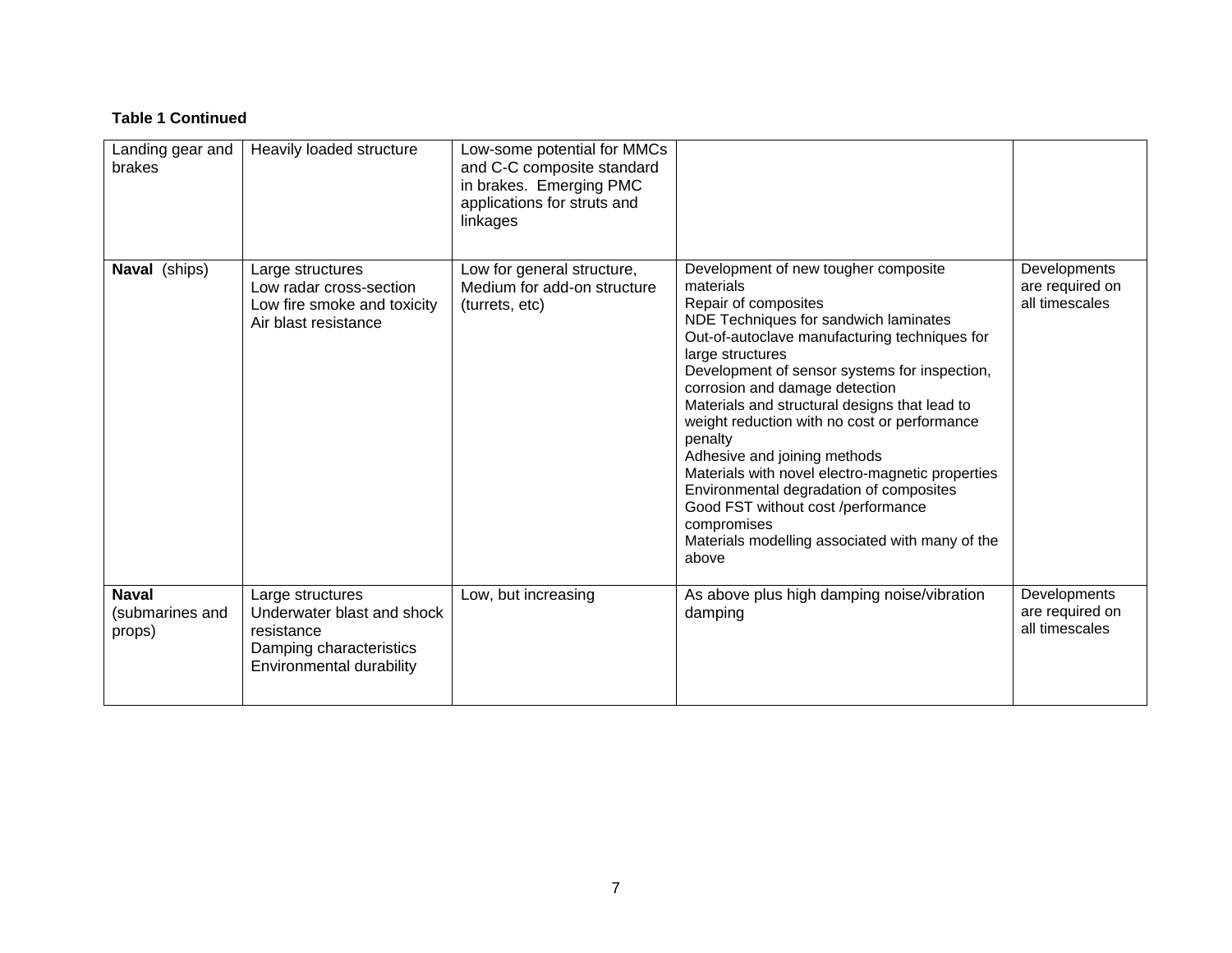#### **Table 1 Continued**

| Land | Highly robust and damage<br>tolerant structures, resistant<br>to mine blast, high speed<br>projectiles and other civil<br>disturbance<br>Low cost | Traditionally low, but<br>increasing development of<br>composite armoured fighting<br>vehicles | Blast and ballistic resistance and armour<br>integration Development of new tougher<br>composite materials<br>Repair schemes (including running repairs)<br>NDE Techniques for composites<br>Out-of-autoclave manufacturing techniques for<br>large and high thickness structures<br>Development of sensor systems for inspection,<br>and damage detection<br>Materials and structural designs that lead to<br>weight reduction with no cost or performance<br>penalty<br>Adhesive and joining methods<br>Environmental durability<br>Materials modelling associated with many of the<br>above | Developments<br>are required on<br>all timescales |
|------|---------------------------------------------------------------------------------------------------------------------------------------------------|------------------------------------------------------------------------------------------------|------------------------------------------------------------------------------------------------------------------------------------------------------------------------------------------------------------------------------------------------------------------------------------------------------------------------------------------------------------------------------------------------------------------------------------------------------------------------------------------------------------------------------------------------------------------------------------------------|---------------------------------------------------|
|------|---------------------------------------------------------------------------------------------------------------------------------------------------|------------------------------------------------------------------------------------------------|------------------------------------------------------------------------------------------------------------------------------------------------------------------------------------------------------------------------------------------------------------------------------------------------------------------------------------------------------------------------------------------------------------------------------------------------------------------------------------------------------------------------------------------------------------------------------------------------|---------------------------------------------------|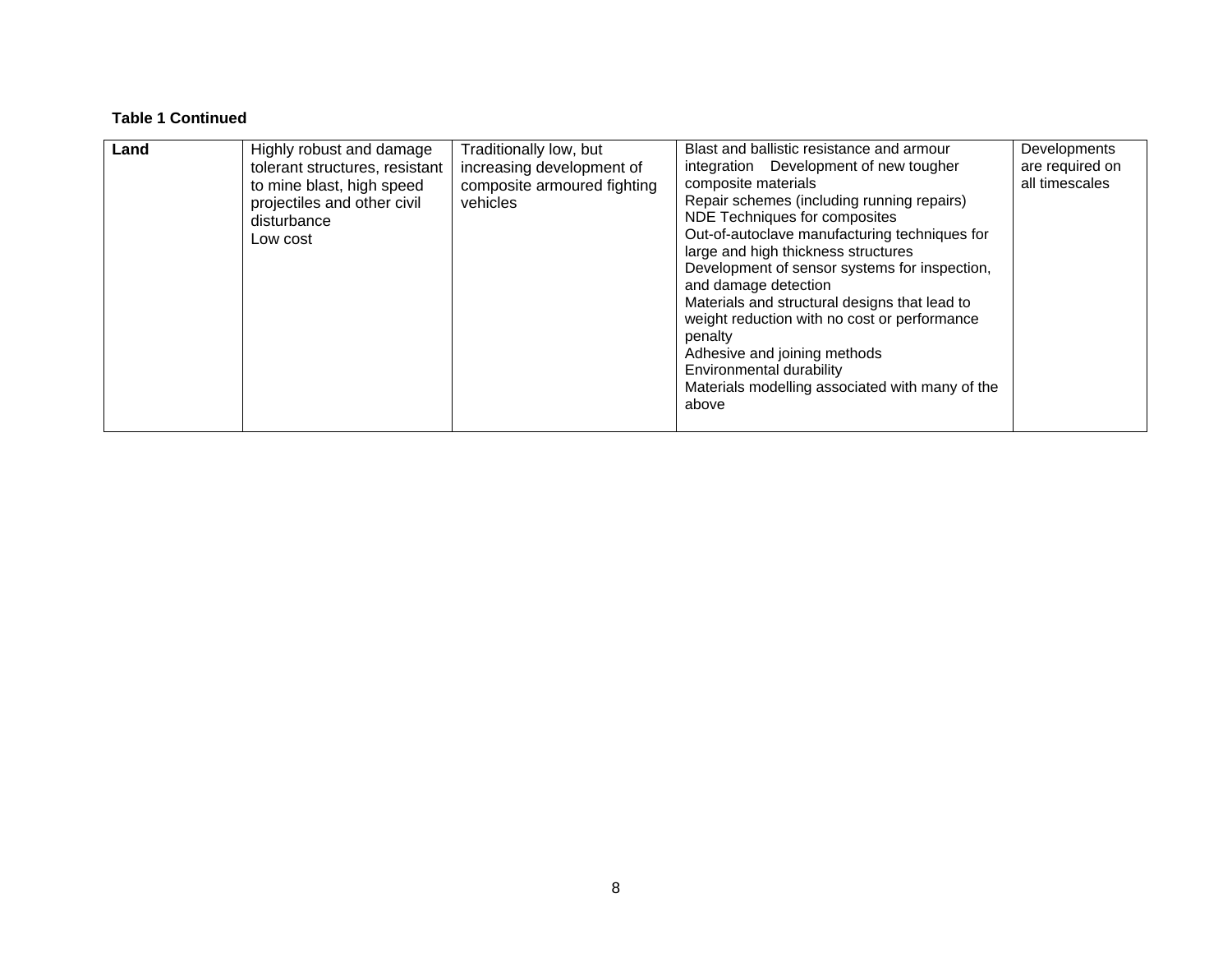| <b>Sector Generic</b><br><b>Themes</b> | <b>Requirements</b>                                                        | <b>Composite</b><br><b>Demands</b> | <b>Research Requirements</b>                                                                                                              | <b>Timescale</b> |
|----------------------------------------|----------------------------------------------------------------------------|------------------------------------|-------------------------------------------------------------------------------------------------------------------------------------------|------------------|
| <b>Manufacturing</b>                   | Low cost manufacture<br>of large, highly loaded<br>structures              | High                               | Newer, tougher resin systems<br>New fibre architectures<br>Out-of-autoclave manufacturing techniques<br>Adhesive and joining methods      |                  |
| Design                                 | <b>Highly loaded</b><br>structures which will<br>need Air certification    | High                               | Materials and structural designs that lead to weight<br>reduction with no cost or performance penalty                                     |                  |
| <b>Health and Safety</b>               | Low VOC<br>Good fire resistance                                            |                                    | Recycling and disposal solutions                                                                                                          |                  |
| Inspection and<br>Repair               | Required in both<br>controlled environment<br>and in the field             |                                    | Repair of composites<br>NDE techniques for composites<br>Development of sensors systems for inspection,<br>corrosion and damage detection |                  |
| Performance                            | Extreme structural<br>performance<br>Battle damage<br>High fatigue loading | High                               | Higher toughness and damage tolerance                                                                                                     |                  |
| <b>Sustainability</b>                  | Increasingly required<br>for long lifetime                                 | High                               | Performance monitoring (e.g. Structural Health<br>Monitoring)<br>Condition monitoring                                                     |                  |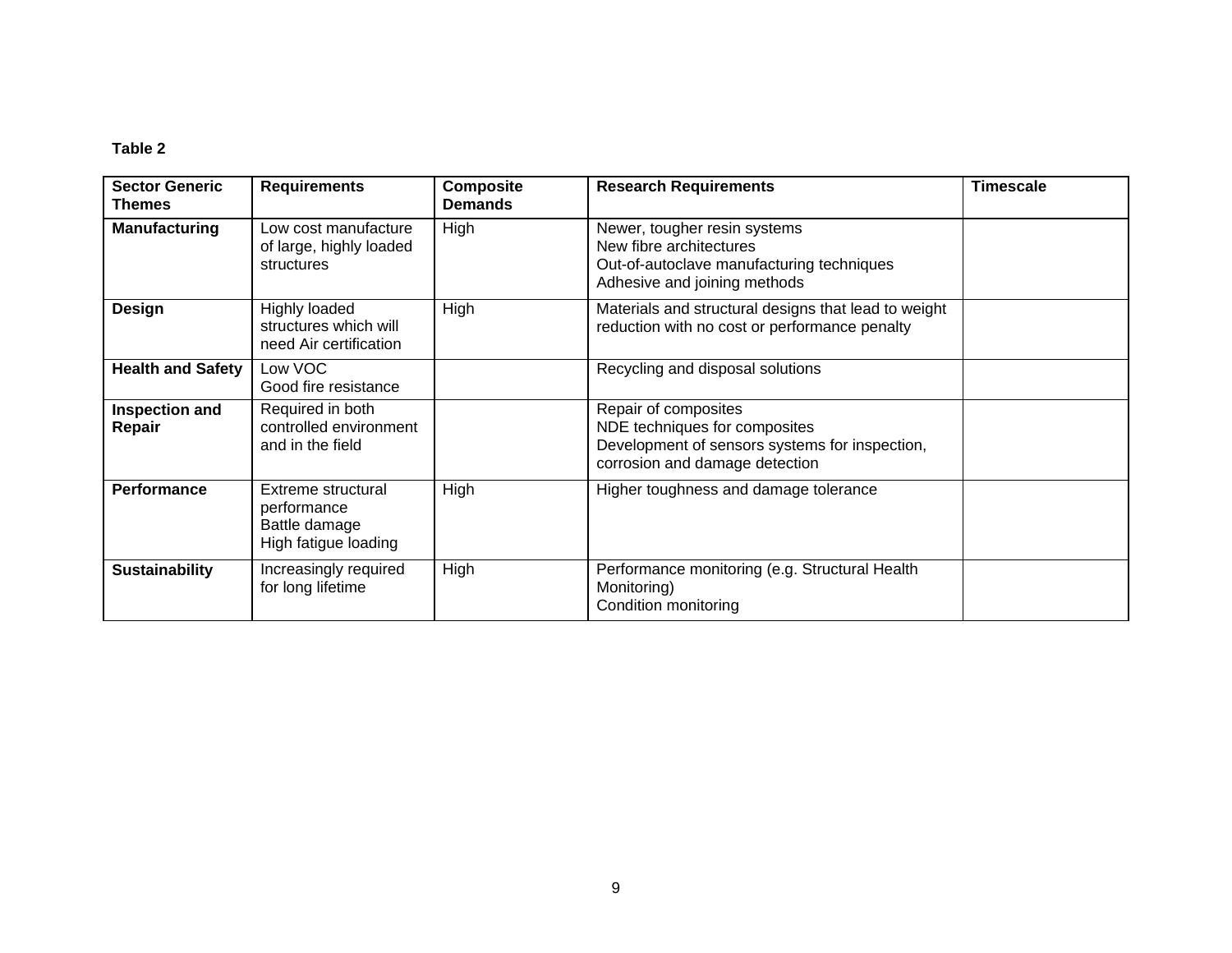

## **Rail Transport**

The rail vehicle manufacturing industry is dominated by a number of large, multinational systems integrators (eg Alstom Transport, Bombardier, Transportation, and Siemens Transportation Systems) who operate manufacturing/assembly facilities in a number of countries. These plants may in turn subcontract elements of the manufacturing to second tier supplies.

Currently, no single primary material dominates rail vehicle construction, with aluminium steel and stainless steel all prevalent. However, a given manufacturing plant will normally specialise in just one of these. The choice of which country to select for a specialisation in composites would be based on the availability of staff, and a strong local support network consisting of supplying companies, testing facilities, Research and Technology organisations and universities with relevant expertise and Intellectual Property. Cost would also be a factor.

The UK interest would therefore be best served by creating the conditions in which the UK was the logical place to site such a plant. Given labour costs, the best advantage that the UK could offer is likely to come from the quality of the workforce and the quality of the design expertise. If the UK developed a capability for large scale textile preforming, this might be an additional factor. This would suggest that education and training are critical as well as technology advances.

No NCN road mapping exercise has yet been completed for the UK rail sector, but NewRail led the rail component of the COMPOSIT European thematic network on "The future of composites in Transport". This group reported in 2004 with "The Research Requirements of the Transport Sectors to Facilitate an Increased Usage of Composite Materials - Part III: The Composite Materials Research Requirements of the Rail Industry".

The European perspective on long term research needs for the rail sector are applicable to the UK in most cases.

The primary needs were identified by COMPOSIT as:

- 1) Modelling, including:
	- Analytical techniques for the rapid, non-linear structural analysis of composite parts.
	- Prediction methodologies for estimating the long-term behaviour of composite systems.
	- Improved finite element packages that integrate realistic material failure and damage behaviour.
	- Improved modelling for dynamic loading.
- 2) Manufacturing technologies:
	- Improved process simulation for better optimisation.
	- Online monitoring/control technologies for improved process consistency.
	- Technologies for more cost-effective sandwich structure manufacture.
	- The application of advanced preform technologies to reduce lay-up times.
- 3) The development of comprehensive and accurate life-cycle analysis models for the use of lightweight composite materials in the rail industry to quantify their environmental and financial benefits.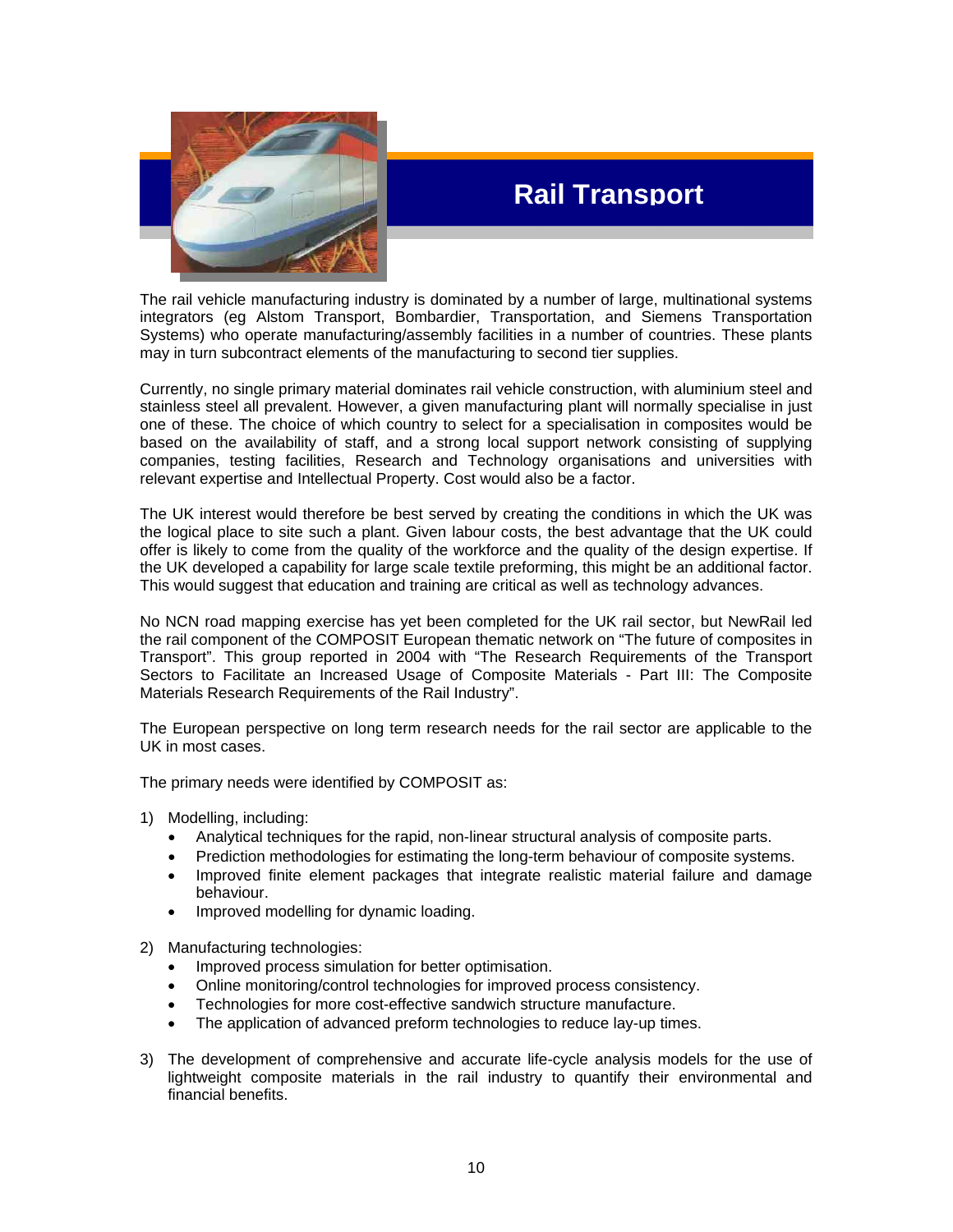- 4) Joining technologies including the joining of dissimilar materials.
- 5) New fire safe resin systems that provide good all-round performance in terms of fire, smoke and toxicity, processability, mechanical properties, and surface finish.

There were also a large number of secondary research priorities, which included the following:

- The development of highly compatible multi-purpose repair materials (particularly resins) with long shelf lives.
- The development of better materials/structures for energy absorption.
- Improved understanding of the processing of highly filled resins.
- Efficient and effective non-destructive testing procedures for the assessment of bonded joints.
- The development of end-use applications for recycled composite materials.
- The development of low cost fire tests and the further development of guidelines for designing fire safe rail vehicle structures.

More general ideas for improving the competitiveness of composites within the rail industry itself were put forward by COMPOSIT. These focused on the need for standardisation that would put composites on a more equal footing to other materials for the specifier.Particular aspects identified were the standardisation of composites, composite material specifications (and hence data), and fire testing protocols.

The sector needs and research requirements are set out in the following tables, where application areas are identified as vehicle ends, vehicle bodies, bogies and interiors. Generic themes are then covered such as manufacturing, design, health and safety, repair, performance and sustainability.

#### **Research timescales**

- Immediate challenge for production implementation
- \*\* Solution required in production five ten years
- \*\*\* Future need (production 15+ years)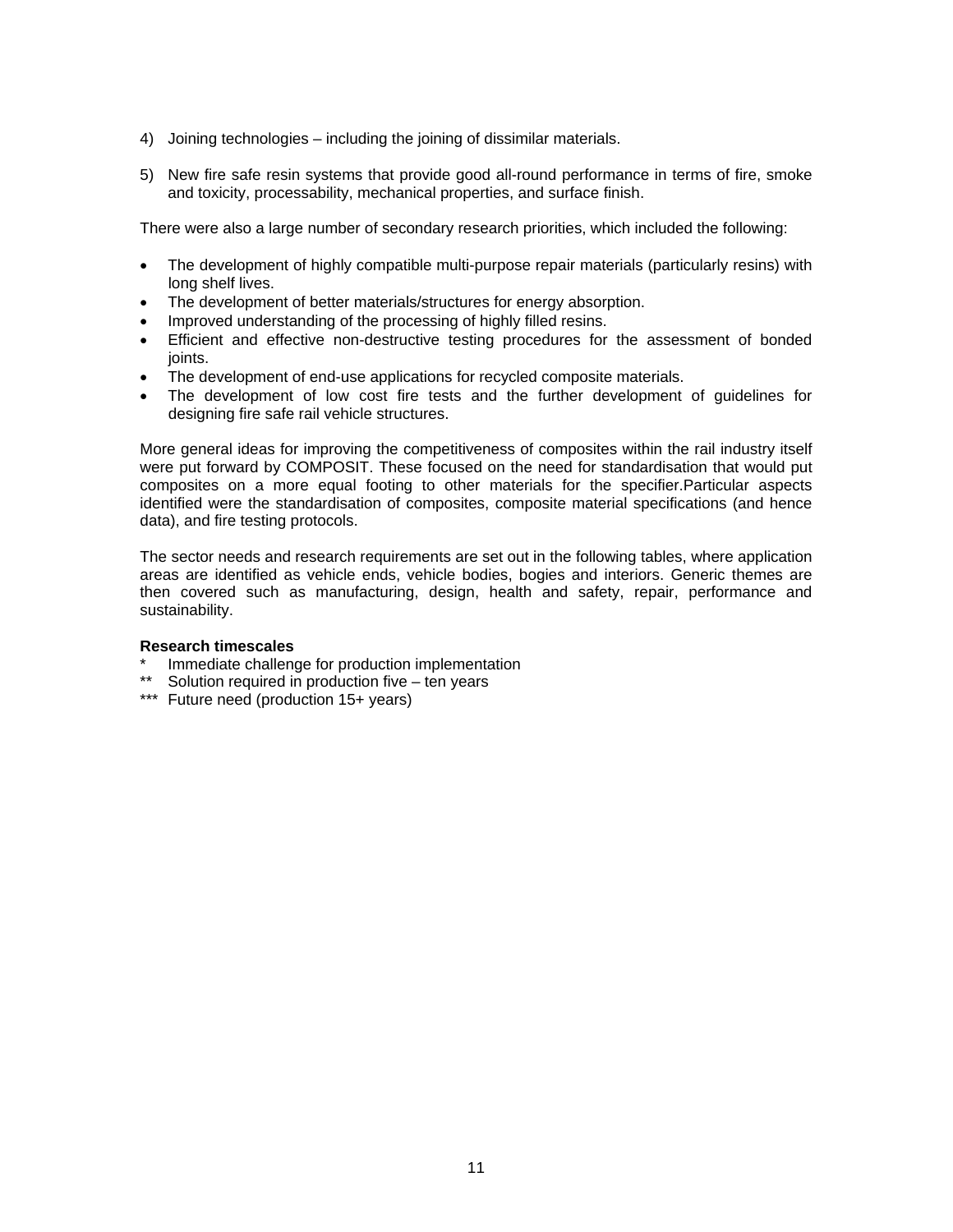#### **Long term technology needs**

|                            |                                                                                                     | <b>Composite</b>                        |                                                                                                 |                                                                                                                                                               |  |
|----------------------------|-----------------------------------------------------------------------------------------------------|-----------------------------------------|-------------------------------------------------------------------------------------------------|---------------------------------------------------------------------------------------------------------------------------------------------------------------|--|
| <b>Sector Applications</b> | <b>Requirements</b>                                                                                 | <b>Demands</b>                          | <b>Research Requirements</b>                                                                    | <b>Timescale</b>                                                                                                                                              |  |
|                            | Static proof loads.                                                                                 |                                         |                                                                                                 | Efficient tools for the numerical simulation of<br>the crashworthiness of composite structures<br>(ie tools that are cost / time competitive with<br>metals). |  |
|                            | Crashworthiness.                                                                                    | Medium - high.                          | Improved understanding and data for the<br>behaviour of composites at elevated strain<br>rates. | $***$                                                                                                                                                         |  |
| <b>Vehicle Ends</b>        | Missile protection.                                                                                 | Crashworthiness is<br>probably the most |                                                                                                 |                                                                                                                                                               |  |
|                            | Mounted equipment.                                                                                  | demanding                               | Dynamic testing of full-scale demonstrators                                                     |                                                                                                                                                               |  |
|                            | Aerodynamic profiling.                                                                              | requirement.                            |                                                                                                 |                                                                                                                                                               |  |
|                            | Maintenance of fitness for<br>purpose under day-to-day<br>operation (cleaning, repair,<br>$etc.$ ). |                                         |                                                                                                 |                                                                                                                                                               |  |
|                            | Fire performance.                                                                                   |                                         |                                                                                                 |                                                                                                                                                               |  |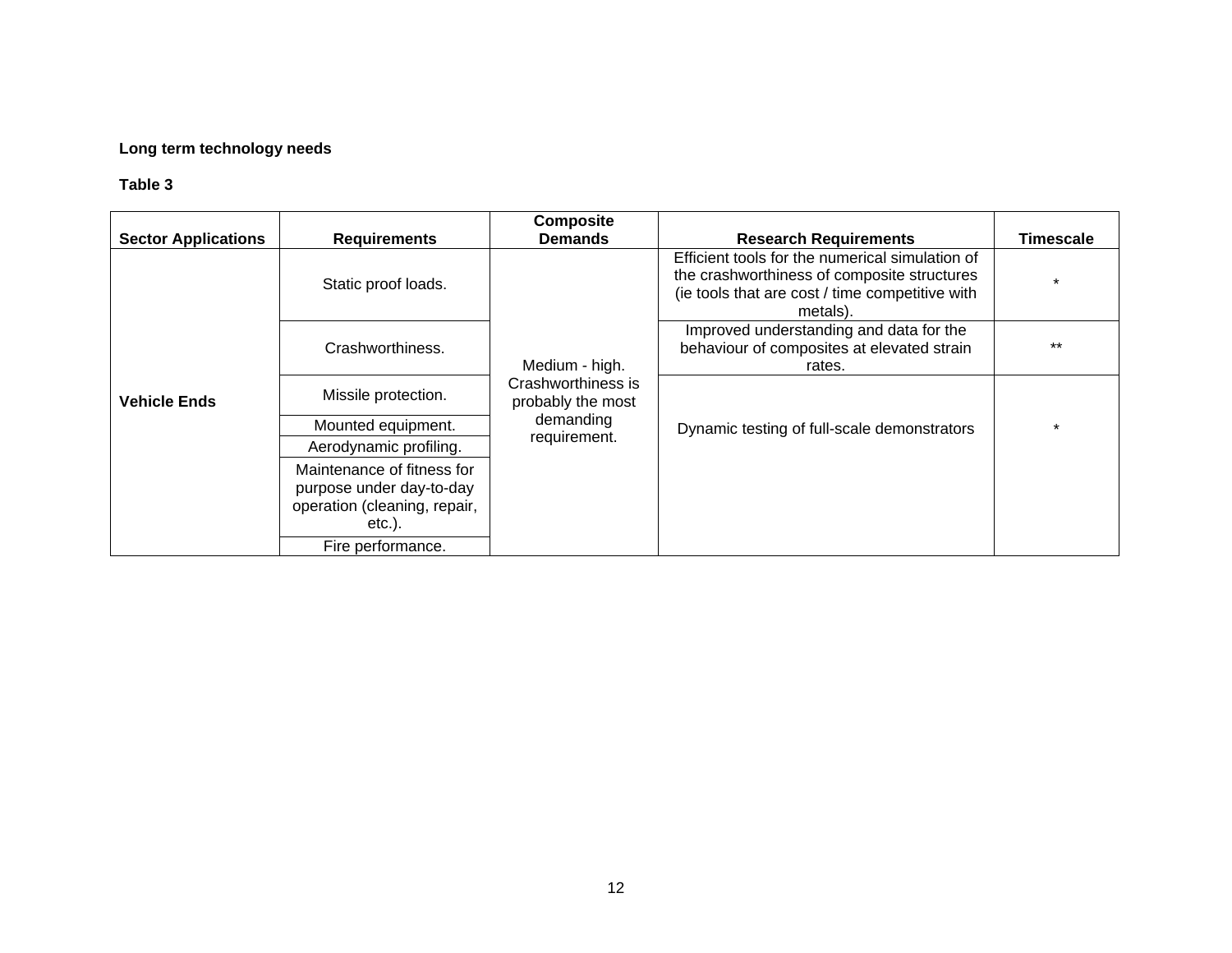#### **Table 3 Continued**

|                       | Static proof loads.                                                                             |                | Joining technologies for multi-material<br>structures.                                                                                                                    | $**$    |
|-----------------------|-------------------------------------------------------------------------------------------------|----------------|---------------------------------------------------------------------------------------------------------------------------------------------------------------------------|---------|
| <b>Vehicle Bodies</b> | Fatigue loads.                                                                                  | Medium - high. | Life cycle analysis models for quantifying the<br>environmental and financial benefits of<br>lightweight structures in the rail industry.                                 |         |
|                       | Mounted equipment.                                                                              |                |                                                                                                                                                                           |         |
|                       | Maintenance of fitness for<br>purpose under day-to-day<br>operation (cleaning, repair,<br>etc). |                | Cost-effective manufacturing technologies for<br>large bodyshell structures.                                                                                              | $***$   |
|                       | Fire performance.                                                                               |                |                                                                                                                                                                           |         |
| <b>Bogies</b>         | Static proof loads.                                                                             | High.          | Prediction methodologies for estimating the<br>long-term behaviour of composite systems in<br>demanding applications.                                                     | $***$   |
|                       | Fatigue loads.                                                                                  |                | Low cost, high performance reinforcements.                                                                                                                                | $\star$ |
|                       | Mounted equipment.                                                                              |                |                                                                                                                                                                           |         |
|                       | Static proof loads.                                                                             |                | New fire safe resin systems that provide good<br>all-round performance in terms of fire, smoke,<br>toxicity, processability, mechanical properties<br>and surface finish. |         |
| <b>Interiors</b>      | Interior crashworthiness.                                                                       | Low - medium.  | Efficient tools for the numerical simulation of<br>interior crashworthiness (occupant protection).                                                                        | $\star$ |
|                       | Maintenance of fitness for<br>purpose under day-to-day<br>operation (cleaning, repair,<br>etc)  |                | Prediction methodologies and low cost test<br>protocols to support fire safe design.                                                                                      | $***$   |
|                       | Fire performance.                                                                               |                |                                                                                                                                                                           |         |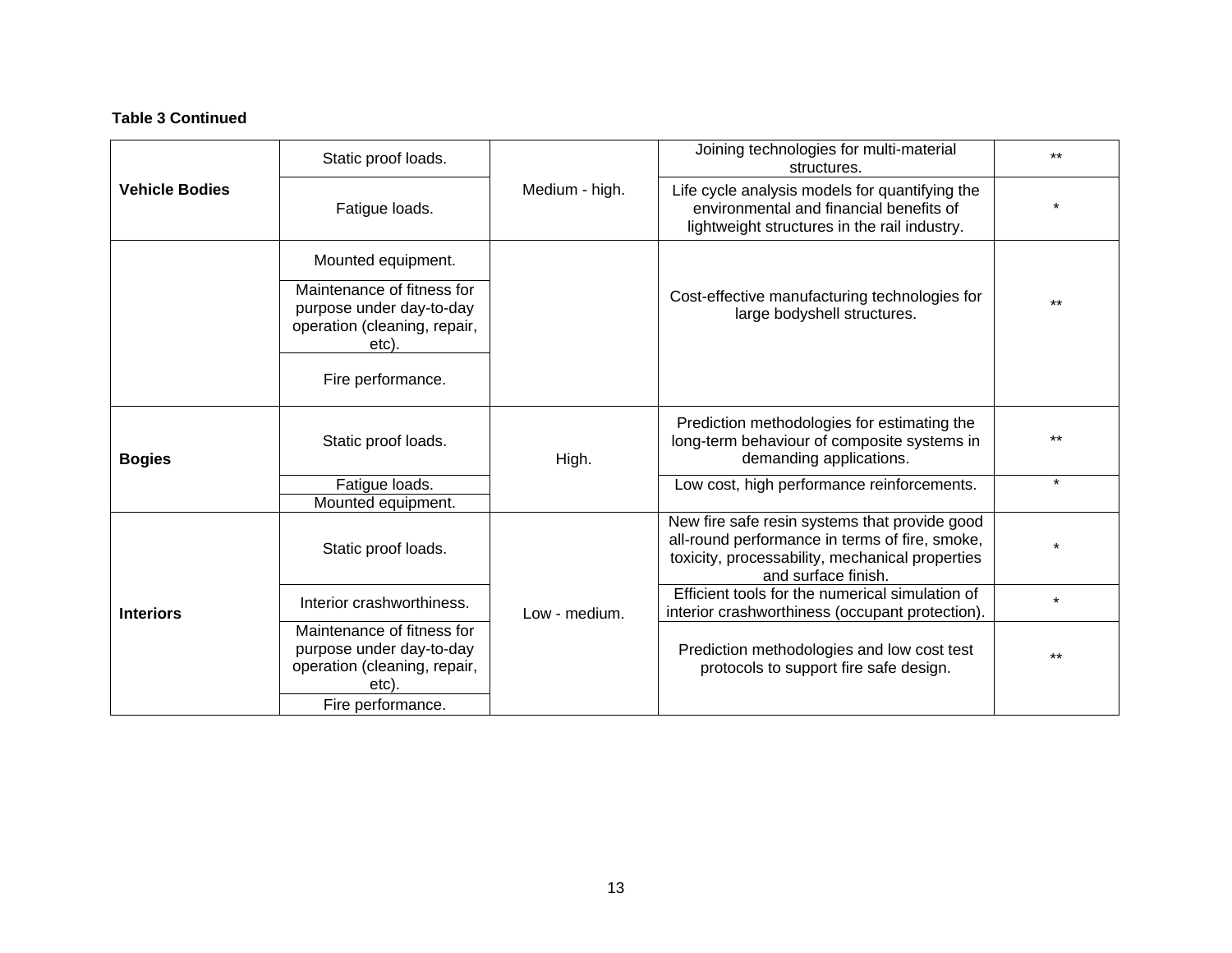| <b>Sector</b><br>Generic<br><b>Themes</b> | <b>Requirements</b>                                                                                                        | <b>Composite</b><br><b>Demands</b> | <b>Research Requirements</b>                                                                                                                                          | <b>Timescale</b> |
|-------------------------------------------|----------------------------------------------------------------------------------------------------------------------------|------------------------------------|-----------------------------------------------------------------------------------------------------------------------------------------------------------------------|------------------|
|                                           | Low to medium production<br>volumes (100 - 10,000)                                                                         |                                    | Lower cost manufacturing processes for composite<br>components.                                                                                                       |                  |
| Manufacturing                             | depending on part. Wide<br>range of part sizes (interior<br>component - bodyshell). Cost<br>sensitive, with relatively low |                                    | Technologies for the production and handling of very<br>large composite structures (eg bodyshells).                                                                   |                  |
|                                           | premium for weight saving.                                                                                                 |                                    | Improved understanding of the properties and<br>processing of highly filled (fire safe) resin systems.                                                                | $\star$          |
|                                           |                                                                                                                            |                                    | Better simulation capability for the crashworthiness<br>(structural and interior) of composite parts.                                                                 |                  |
|                                           |                                                                                                                            |                                    | Better tools for the specification and analysis of joints<br>involving composite structures.                                                                          | $***$            |
| Design                                    |                                                                                                                            |                                    | Better tools for estimating the long-term behaviour of<br>composite systems (ie effects of fatigue, impact,<br>environment).                                          | $***$            |
|                                           |                                                                                                                            |                                    | Prediction methodologies and low cost test protocols to<br>support fire safe design.                                                                                  | $***$            |
| Repair                                    |                                                                                                                            |                                    | Highly compatible, multi-purpose composite repair<br>materials with long shelf lives to reduce inventories<br>improve availability and standardise repair procedures. |                  |
| <b>Sustainability</b>                     | Lower vehicle mass to<br>increase capacity and/or<br>reduce operational energy<br>consumption.                             |                                    | Life cycle analysis models for quantifying the benefits of<br>lightweighting in the rail industry.                                                                    |                  |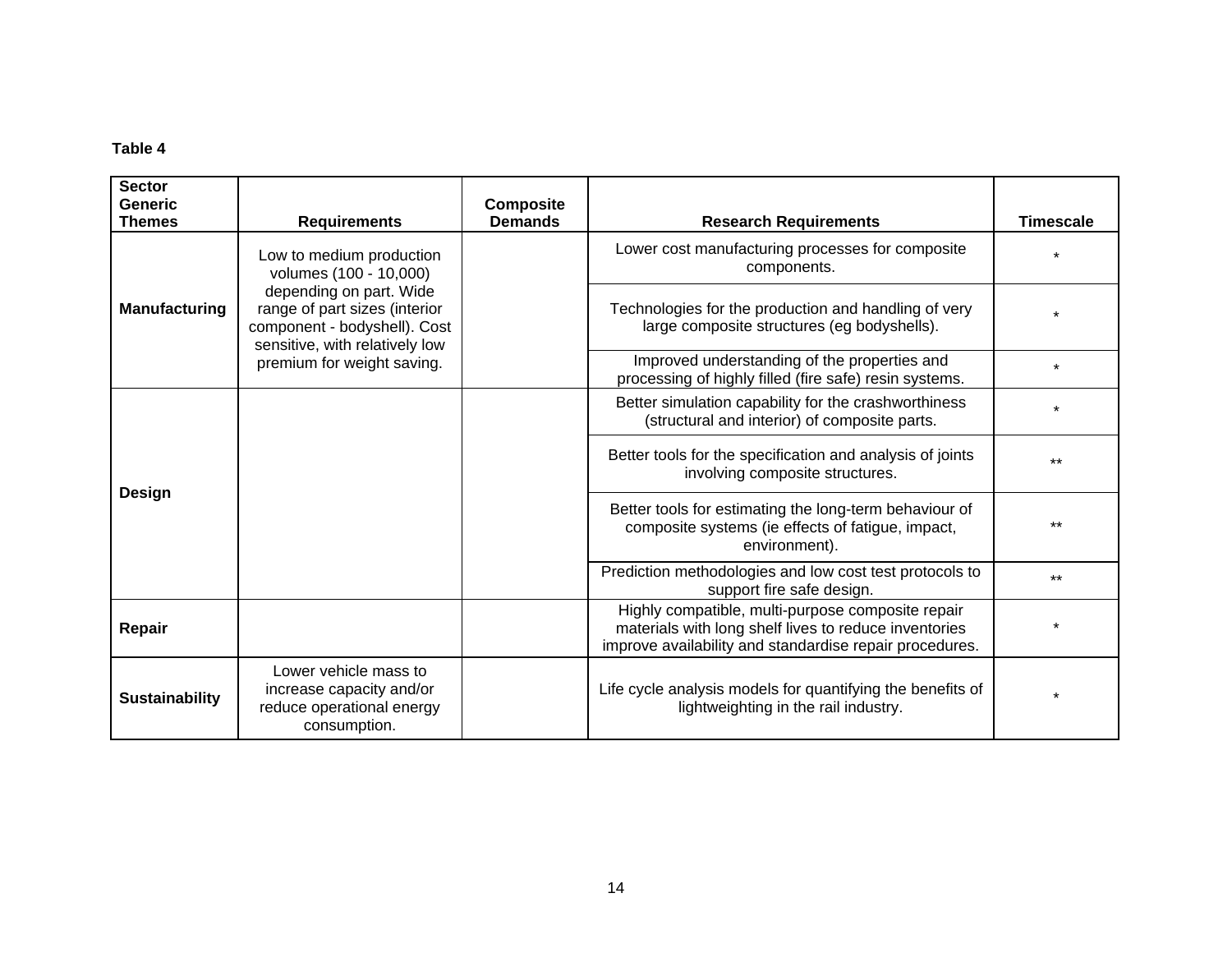

## **Automotive**

From the standpoint of composite materials, the automotive industry is not a single sector, but consists of mass production passenger vehicles, niche vehicles, trucks and buses, all with different characteristics and needs.

The mass production industry is a big user of composite materials, but these tend to be short glass fibre reinforced thermoplastics, which are compatible with the production volumes required by this sector. Most of these components tend to be non or semi-structural parts, such as dashboards, manifolds, covers, radiator parts. Some examples of structural thermoplastic parts are emerging but these tend to be for relatively low volume versions of mass production cars- e.g. the composite bumper on the BMW M3. The only structural form of composite that is compatible in materials properties, cost and manufacturing speed, with volume production is sheet moulding compound, SMC. This material has had a long history with the industry and is well established, particularly with the SUV and "people carrier" segment of the market. SMC is more widely adopted in the USA than Europe, but it still features as a major component of the European industry. SMC panels often compete directly with steel where the final decision rests on the cost per part manufactured. There are many examples over the last 15 years where SMC has won out over steel when the production volumes are expected to be modest but where steel has replaced SMC when the volumes increase. The critical production volume (total and annual) will vary from application to application, but is generally regarded that SMC has a cost advantage over metal for annual production volumes of less than 80,000 and steel has the advantage when the volumes exceed 200,000. In between these figures the choices may be influenced by other factors. SMC does offer styling possibilities that cannot be easily matched by metallic parts and this is a feature and a significant advantage of all composite materials and process routes.

Resin transfer moulding is another process that is beginning to feature strongly in the automotive sector for the production of medium volume parts, often being used in combination with SMC to create assemblies for medium production vehicles such as the Renault Espace.

The niche sector of the automotive industry which encompasses special production versions of volume cars, sports cars, lower volume off-road and specialist vehicles, the top-end prestige cars and ultimately competitive racing cars, are more likely to utilise larger volumes of composites as the production volumes are more compatible with composite processing methods and there is a greater benefit to be gained from exploiting the properties of composites. These may include the styling benefits, lightweight, corrosion resistance, stiffness and crash worthiness. As the value of the vehicle increases, from say Lotus to Aston Martin to McLaren, the likelihood of increase usage of carbon fibre as opposed to glass also increases. The applications are also more likely to include fully integrated composite structures reaching the complete carbon fibre chassis adopted by all Formula 1 teams.

204 kg of composites making up the door panels, bonnet, roof and bumper. Trucks are of course larger and produced in smaller volumes than passenger cars. This has resulted in a significant uptake of composites for large panel components with many truck cabs and radiator grills made from glass fibre RTM or SMC. Once again however the choice of materials selected is dependent on the relative costs of steel and composite at the time the design is signed off. The shear size of the vehicles means that the composite tonnage can be quite high in any vehicle. The Ford Aeromax 9500 truck cab is quoted as comprising a total of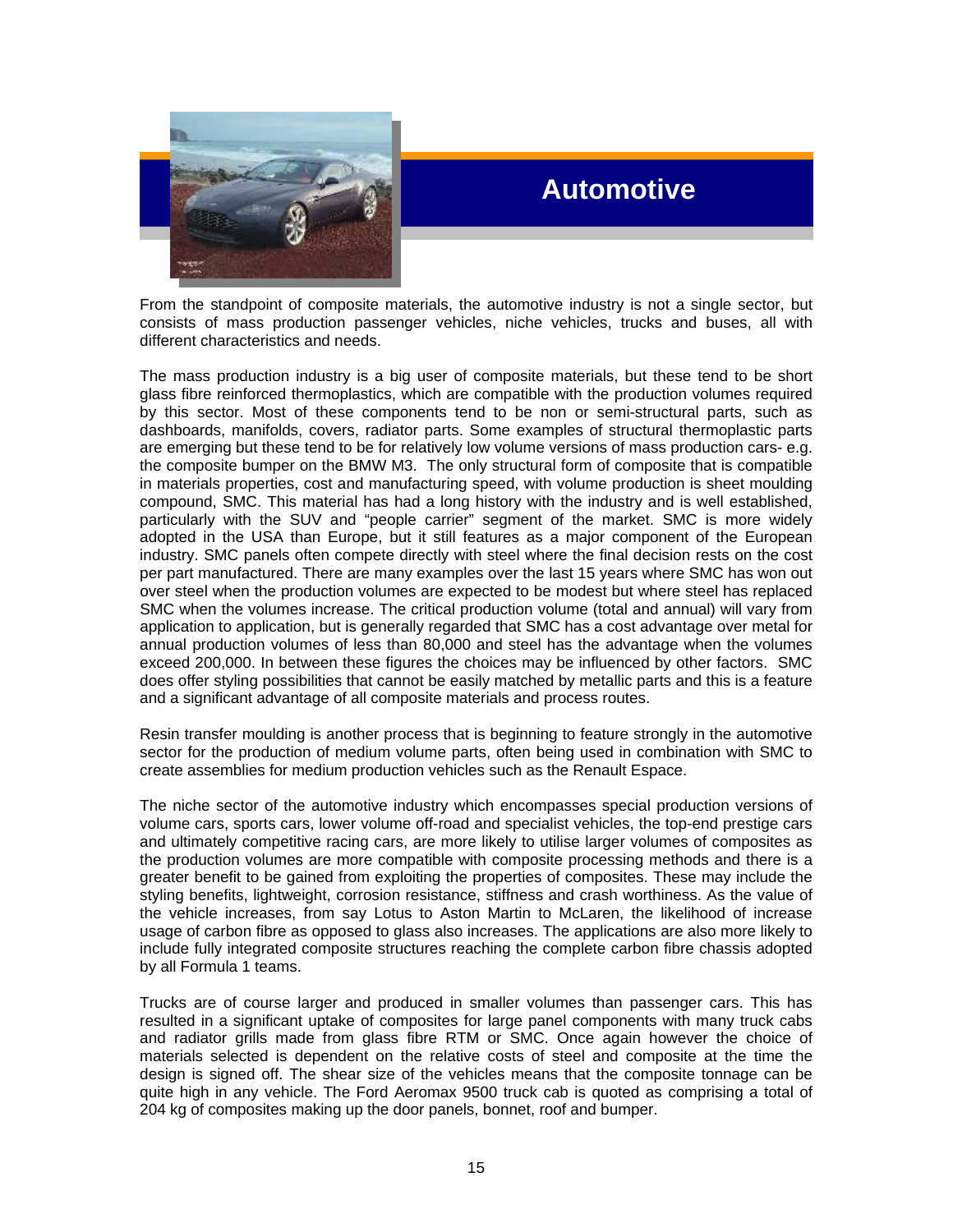The trailers for large trucks represent an emerging large market for composites with resin infusion of glass fibre thermoset now being seriously considered for the trailer beds and the wall panels produced from typically, GRP/foam sandwich sheets. Other composite elements such as pultrusions may be used in the assembly of the trailer. Both refrigerated and non-refrigerated trailers are being developed that are extensive users of composites, although this is exclusively based on glass fibres to date.

The final growth market for vehicles is the bus sector. Here composites are widely used for interior panels with the requirements, especially for fire and smoke performance closely mirroring those of the rail industry. The large size of buses means that when chassis and bodywork are being produced from composites (eg the Compobus from NABI in the USA) then a variant of vacuum infusion is the most common manufacturing process.

#### **European needs**

The UK position and foresight requirements for composites in automotive applications are similar in many respects to those of our European partners but with some difference in emphasis. The European Thematic Network ComposiTN also produced a study on the overall Europe wide needs for future research in Composites for the auto indusrty. This part of the network was led by Centro Recerche Fiat and the report was "The Research Requirements of the transport Sectors to facilitate an increase usage of composite materials Part 11: The composite materials research requirements of the automotive industry".

Some of the overall trends identified included a continuing push for thermoplastic materials, but with long fibre thermoplastic (injection mouldable) LFT compounds supplanting glass mat thermoplastics, GMT for semi-structural medium volume parts. They also identified a downgrading of recycling as the number one priority but a greater emphasis on whole life considerations.

*The Primary Research Priorities from the CompositeN European Network:* 

Some are clearly targeted at the use of composites in high volume applications. They include:

- The development of new composite material manufacturing processes suitable for high volume production.
- Composite materials suitable for high volume production (eg fast-curing thermoset).
- Composite material process automation, especially for the positioning of reinforcements. Automated processes are necessary to reduce manufacturing costs and cycle times, as well as for quality control.

For medium and low production volumes:

- Composite materials that can provide near-autoclave performance using out of- autoclave processing with fast cycle times.
- Carbon fibre price reduction and stability.
- Stability of carbon fibre supply (compared to the shortages of the mid-1990s).

And more generic needs identified included:

- Composite materials / processes that are sympathetic to the new European end of life vehicle regulations.
- aerospace applications are not always applicable to automotive products. • Composite material test methods for the automotive sector. Test methods developed for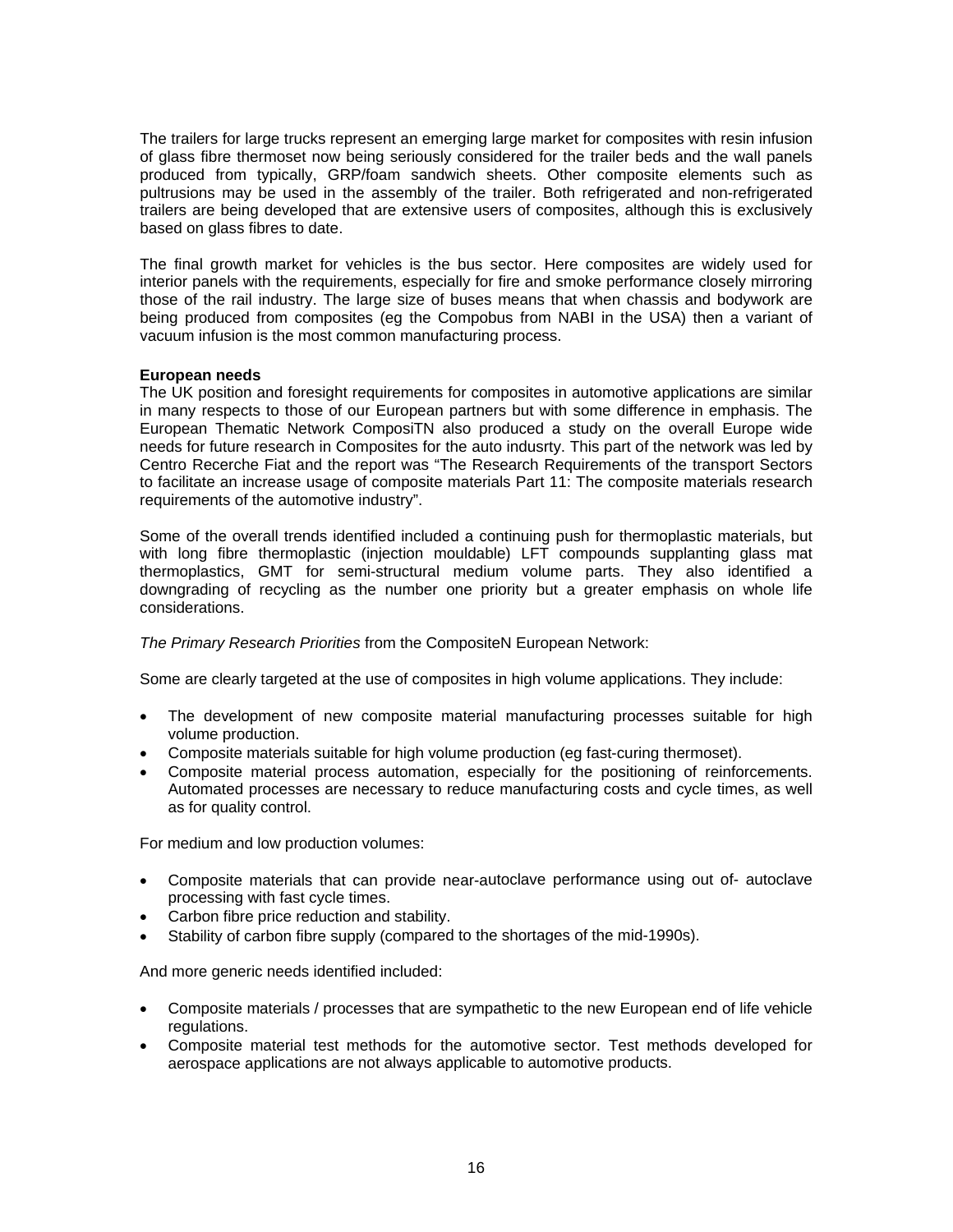- Specific design procedures for automotive composites. All automotive manufacturers have developed design procedures for metal components but these are not generally transferable to composites.
- New composite material failure criteria. Existing failure criteria are not always applicable for new material developments.
- New numerical models for composite materials. The abilities of these models need to be judged in three respects: (i) the availability of the characteristic material properties, (ii) the accuracy of the material model, and (iii) the computational effort required.

#### **Secondary research priorities**

Some secondary research priorities were also highlighted in the report.

- New composite materials for more stringent fire safety requirements. Current automotive fire safety regulations are largely based on (non-flammable) metals. One can speculate that the increasing introduction of resin based materials might lead to new regulations in this area.
- The further development of integrated product/process analysis tools to reduce the number of experimental tests required during the development of composite parts. These kinds of tools are already employed in the automotive industry for parts fabricated from sheet metals, resin injection and SMC.

Curiously this report cited joining, particularly of multi materials systems and the issue of end of life disassembly as being critical areas for the industry, but did not identify any specific issue related to joining in their priority list!

#### **NCN Automotive roadmap**

The NCN has recently completed a Roadmapping exercise for the UK industry, which concentrated mainly on those sectors of the market where the UK had influence and was competitive. It is a fact that none of the large volume automotive producers currently operating within the UK are UK owned. Decisions on the selection and sourcing of composite parts will not necessarily be taken in the UK. The most relevant factors determining the health of the composites automotive component supply industry as far as the UK is concerned is to nurture strong component design capabilities, either within the laboratories of the prime auto companies based in the UK, or at supporting universities or RTO's and to link these design centres with UK component suppliers who are in a position to implement innovations quickly. An integrated design/manufacture infrastructure for components would increase the likelihood of parts production being contracted to UK companies and further underpin the maintenance of vehicle assembly in this country.

The sector of the market where UK investment in research and innovation is likely to pay most dividends is in the niche and specialist vehicle arena. This is where there is the possibility of more extensive use of structural composites and where there is ample scope for innovations in materials, processing and design concepts. It is also noteworthy that the SMC sector in the UK that supplies the automotive industry is small compared to the other major European economies.

The NCN Technology Roadmap for the Automotive Industry focused on this area, looking mainly at high added value products using carbon and glass fibre reinforcement.

The report cited a number of actions and recommendations under the headings of Technology, Skills, Finances and Funding and Awareness.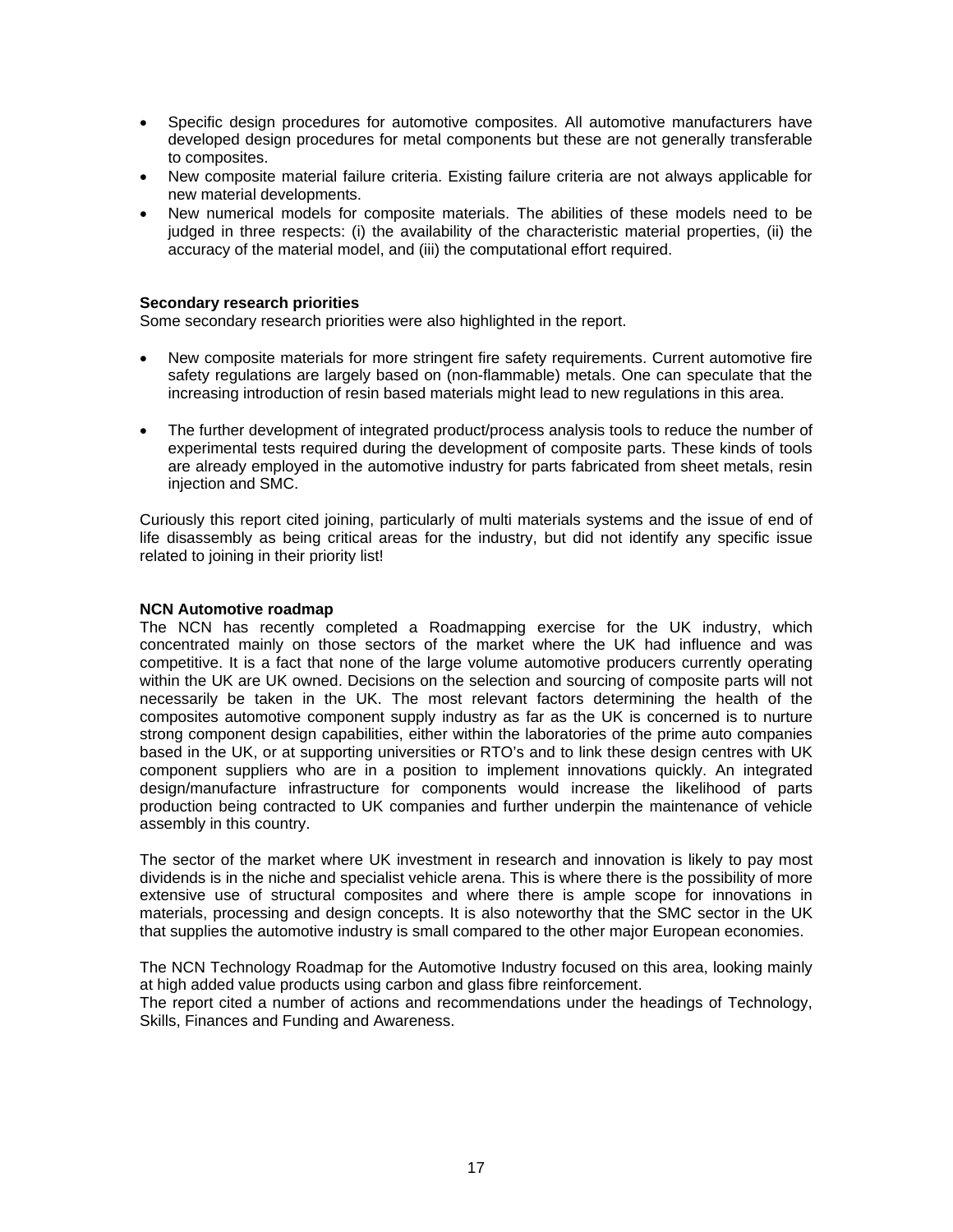#### Technology:

- Processing of thermoplastics with greater automation.
- Integration of metals with composites.
- Repair and the use of smart materials.
- Recycling, including disassembly.

Skills: The roadmap identified the improved skills needs in crash, durability and cost modelling. In many instances skills existed but not in the right place – indicating a need for better communication, especially with universities and a less disjointed supply chain. Project management from an engineering standpoint is lacking in the UK and there is a lack of skills in the jigging and tooling area.

Finances: There is a perceived need for more money to support SMEs, and a lack of research funding at universities. A better set of Tax incentives could help the industry to support companies pursuing a lightweight-fuel efficient agenda.

Awareness: The industry needed a stronger voice, the OEMs and Tier one suppliers should become more aware of how to engineer with composites, a multi-materials design database is needed and there should be more promotion of industry success stories.

#### **Long term needs**

The longer term needs for the sector can be considered in two categories, Body structures and Components.

For body structures, the main challenge is to provide technology for lightweight vehicle, high volume production at minimised cost premium over steel. The drivers for this are:

- Tax incentives for low emission cars.
- Synergy with new power plant for which lightweight is demanded.
- Improved crash safety.

The EU TECABS and Daimler Chrysler – McLaren SLR projects have demonstrated, though the use of textile preforming and various infusion technologies; the weight and safety benefits of carbon fibre composite structure together with the cycle time and manufacturing cost challenges for production above 10,000 – 20,000 vehicles PA. This niche volume is insufficiently valuable to encourage major industry investment in new composites technologies, whereas the value of the 20,000 – 100,000 annual vehicle production sector is of extremely high value. The UK can be considered to be in a leading position for automotive composite primary structure engineering and it would therefore be logical for the UK to build upon its strength in this area.

For components, including interiors, there is a much wider scope for composites applicability which includes:

- Bio composites.
- Fire resistant resins and fillers.
- Nano engineered coatings and fillers for heat conductance and wear resistance.
- Ceramic matrix composites for engine/power train/braking.
- Battery/fuel cell/gas containers.

#### LIGHTWEIGHT BODY STRUCTURE TECHNOLOGY CHALLENGES

The technology challenges for the sector are identified under headings of manufacturing, safety, configuration, repair, comfort, finish and sustainability, with timescales from the immediate to the long term.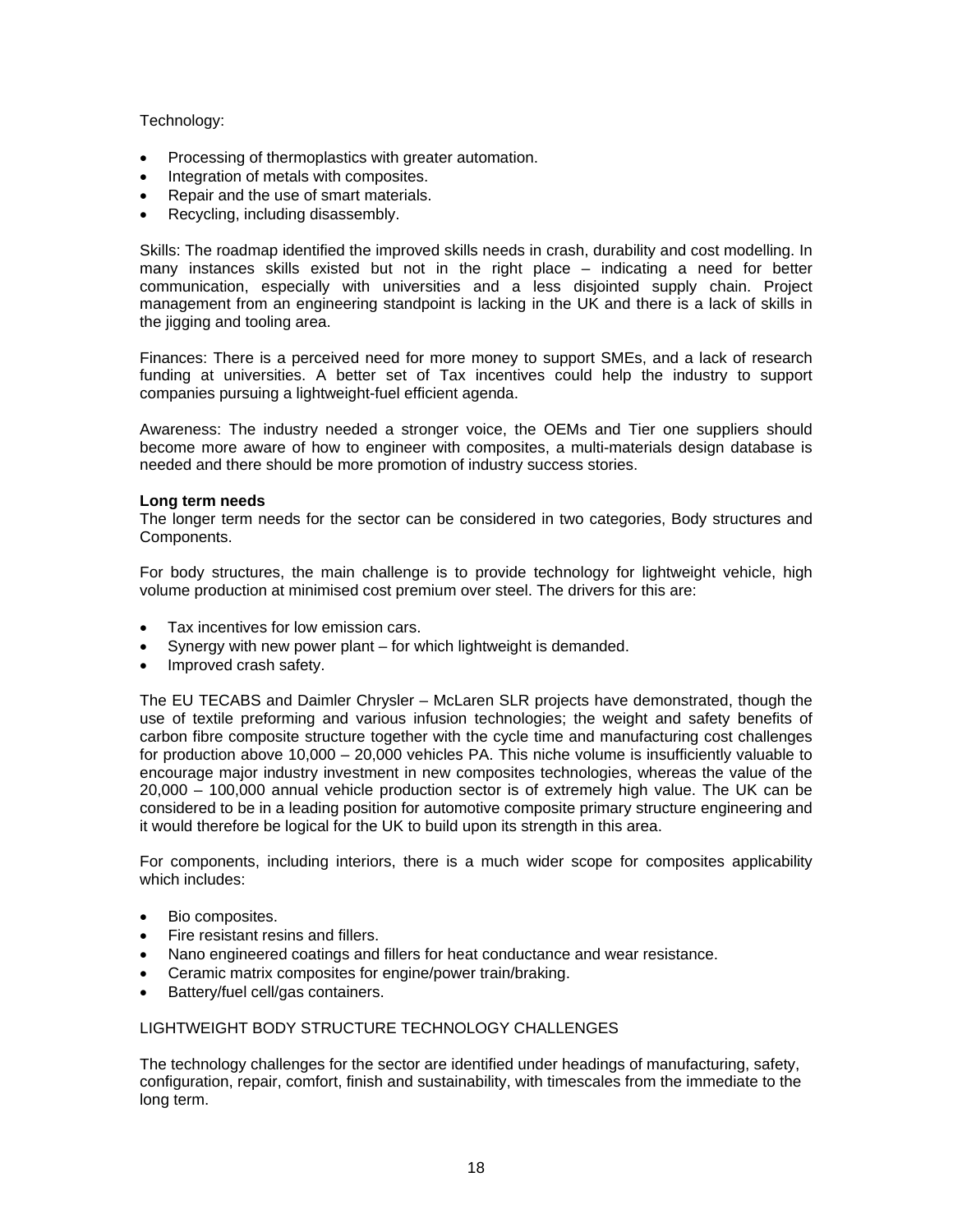#### **Research timescales**

- Immediate challenge for production implementation
- Solution required in production five  $-$  ten years
- \*\*\* Future need ( production 15+ years)
- *1. Manufacturing* 
	- a) Automated preforming technology for direct tow final shape \*
	- b) Low in mould cycle time processing\*
		- I. Resin chemistry
		- II. Resin injection
		- III. Mould tooling
	- c) Affordable carbon fibre manufacturing technology new techniques, new stiff fibre types\*\*
	- d) Tooling technology for assembly cost minimisation\*\*
		- I. Jig less / 'Airfix' approach
		- II. Inserts integration / over moulding
	- e) Joining of hybrid structures \*
		- I. To overcome thermal expansion, disassembly and crash / repair issues
		- II. Fasteners
		- III. Disbondable adhesive joints
	- f) Durability of structures using thermoplastic and other new resins \*
	- g) Local vehicle assembly / micro factories with low capital investment \*\*\*
- *2. Safety* 
	- a. Lightweight passenger cell robustness \*\*
	- b. Crash structures behaviour and prediction especially off axis \*
	- c. Interiors \*\*
	- d. Ultra light urban / teen cars \*\*\*
- *3. Configuration* 
	- a. Modular design and manufacture for quick model variant change / face-lifting \*
	- b. Design for joining and disassembly inc. hybrid material issues  $*$
	- c. Body structure refurbishment life extension \*\*
- *4. Repair* 
	- a. Bonded joint metal / thermoset and thermoplastic disassembly for replacement and reuse \*
	- b. Crash structure design for vehicle body (chassis / platform) damage prevention \*
	- c. Design for repair cost minimisation damage zones / rapid disassembly \*
	- d. SMART Structure embedded sensors for durability and damage awareness \*\*\*
- *5. Comfort* 
	- NVH self damping of stiff structure \*\*
- *6. Finish* 
	- a. In mould coatings / self coloured panels / textured surfaces\*
	- b. Nanotech coatings self clean, non scratch, colour changing? \*\*\*
- *7. Sustainability* 
	- a. Affordable disassembly and recycling \*
	- b. Re use of carbon fibre in vehicle bodies \*\*
	- c. Re use of resins \*\*\*
	- d. Elimination of painting \*\*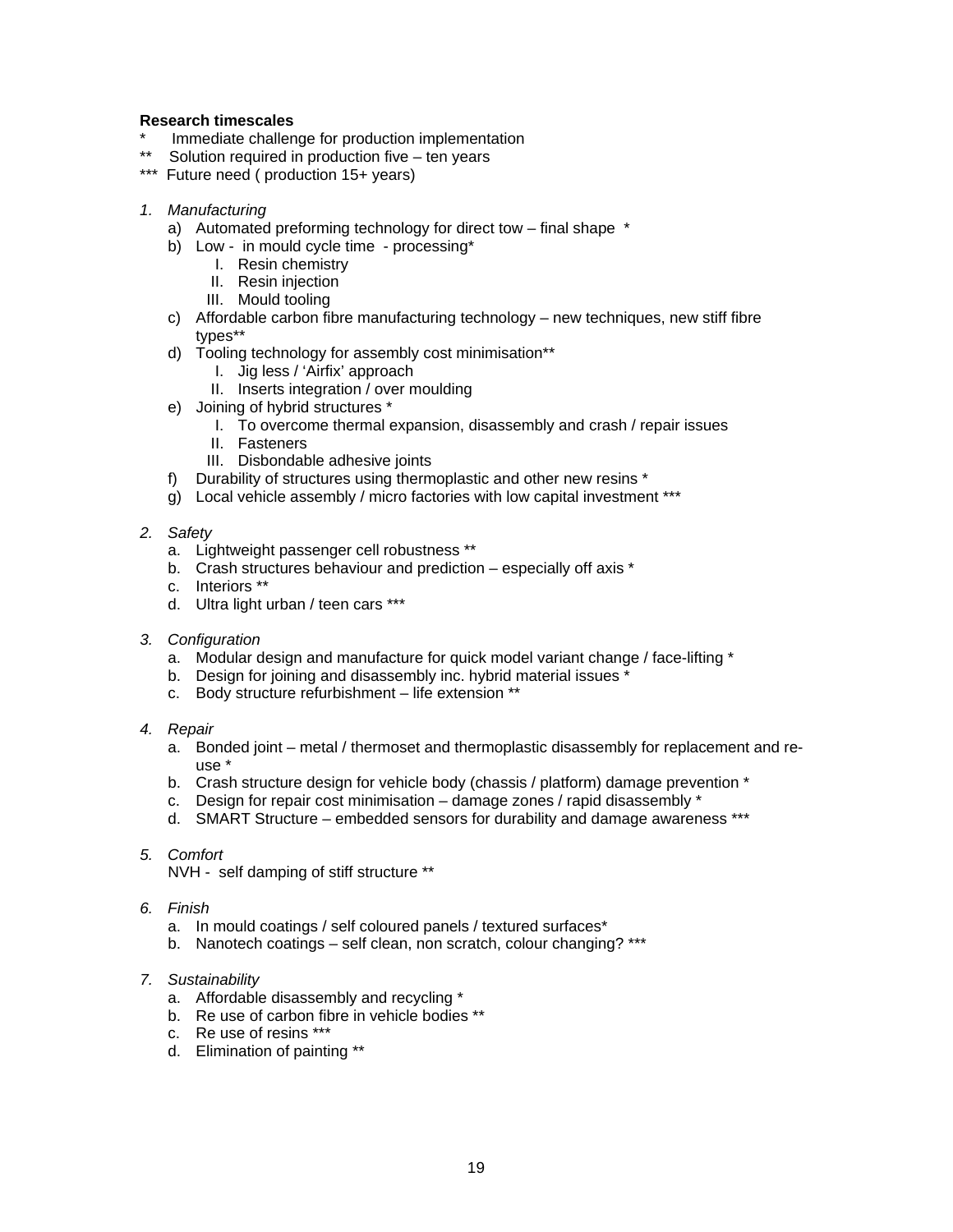#### **Proposed priority research fields**

Based on the technology challenges, the perceived research needs are now listed under similar headings.

- *1. Manufacturing* 
	- a. Oriented cut fibre and fibre placement preforming \*
	- b. In mould polymerisation materials and process technology \*
	- c. Assembly \*
		- I. Jig less 'Airfix' type techniques
		- II. Steel insert thermoplastic composite body integration and disassembly
		- III. Disbondable adhesive
	- d. Durability study of thermoplastic matrix primary structure \*
	- e. Future fibres affordable carbon, new stiff fibres \*\*
- *2. Safety* 
	- a. Lightweight safety cell design \*\*
	- b. Off axis crash study and prediction \*
	- c. Interiors \*\*
- *3. Configuration*

Modular design and manufacture for quick model variant change / face-lifting \*

- *4. Repair* 
	- a. Bonded joint metal / thermoset and thermoplastic composite disassembly for replacement and re-use \*
	- b. Crash structure design for vehicle body (chassis / platform) damage prevention \*
	- c. Design for repair cost minimisation damage zones / rapid disassembly \*
	- d. Sensor techniques for damage / durability assessment \*\*\*
- *5. Finish*

In mould coating for IM body panels \*

- *6. Sustainability* 
	- a. Affordable disassembly and recycling \*
	- b. Re use of carbon fibre in vehicle bodies \*\*
	- c. Life cycle analysis for materials / manufacturing process selection / recycling \*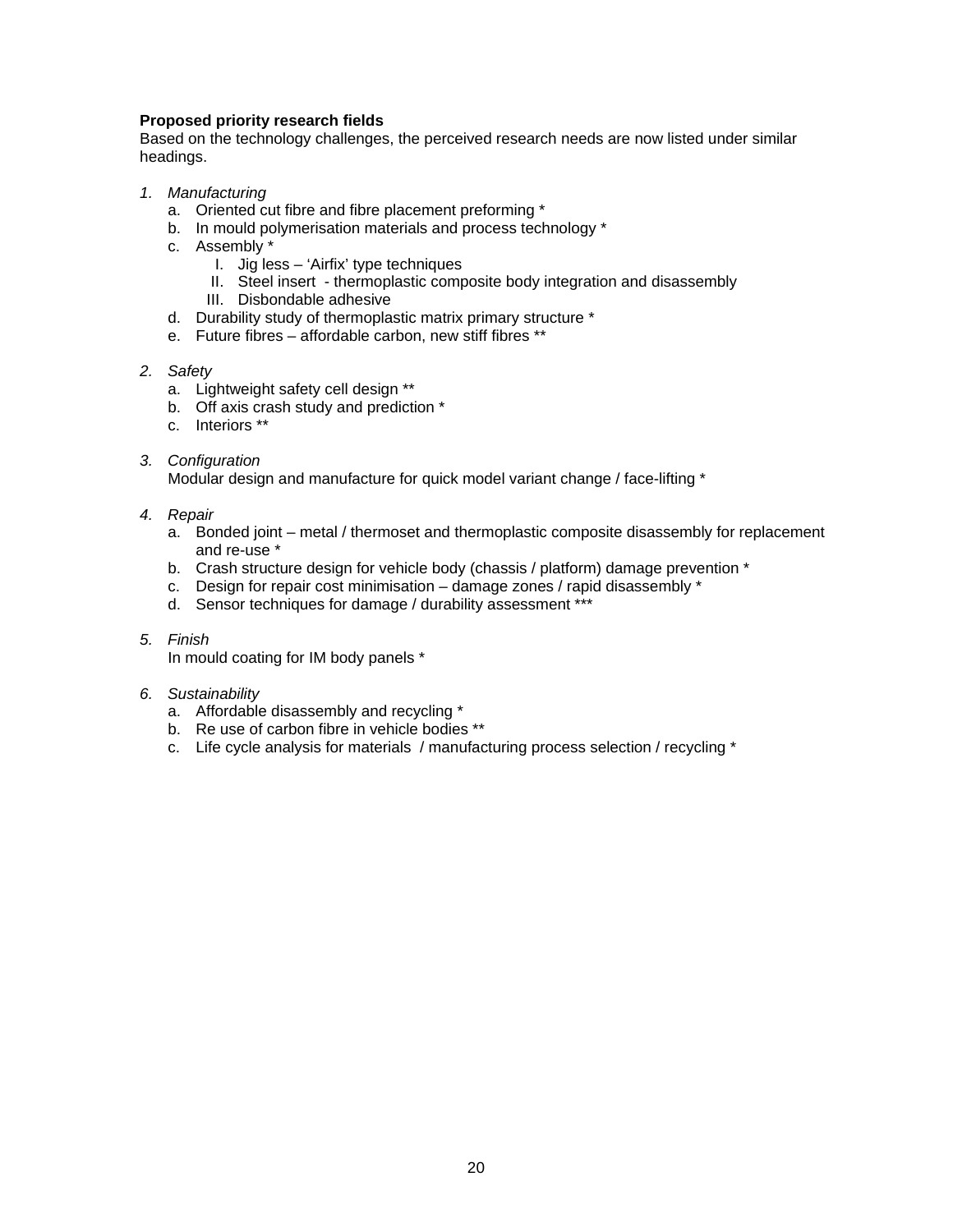#### **Long term technology needs**

| <b>Sector Applications</b> | <b>Requirements</b>                                                                                 | <b>Composite</b><br><b>Demands</b> | <b>Research Requirements</b>                                                                                                                                   | <b>Timescale</b>                                       |
|----------------------------|-----------------------------------------------------------------------------------------------------|------------------------------------|----------------------------------------------------------------------------------------------------------------------------------------------------------------|--------------------------------------------------------|
| Body panels                | Surface finish<br>Repair<br>Thermoplastics                                                          | medium                             | Coatings -nano, in mould                                                                                                                                       | immediate                                              |
| Chassis/monocoques         | Crash worthiness<br>Repair<br>Rapid assembly<br>Lower cost materials                                | high                               | Design for crashworthiness<br>Improved energy absorption<br>Damage assessment<br>Preforming and joining<br>carbon fibres with better<br>cost/performance ratio | Medium term<br>Medium term<br>Immediate<br>Medium term |
| under bonnet               | Temperature stability<br><b>Durability</b>                                                          | high                               | High temperature/low cost resins                                                                                                                               | Medium term                                            |
| Truck cabs                 | Lightweight<br>Rapid moulding                                                                       | medium                             | Lightweight SMC                                                                                                                                                | immediate                                              |
| trailers                   | Low cost processing of large<br>structural parts.<br>Incorporation of inserts<br>Thermal insulation | High<br>low                        | Preforms for infusion<br>Bonding of metal to composite<br>Low cost foams                                                                                       | Medium term<br>Immediate<br>Medium term                |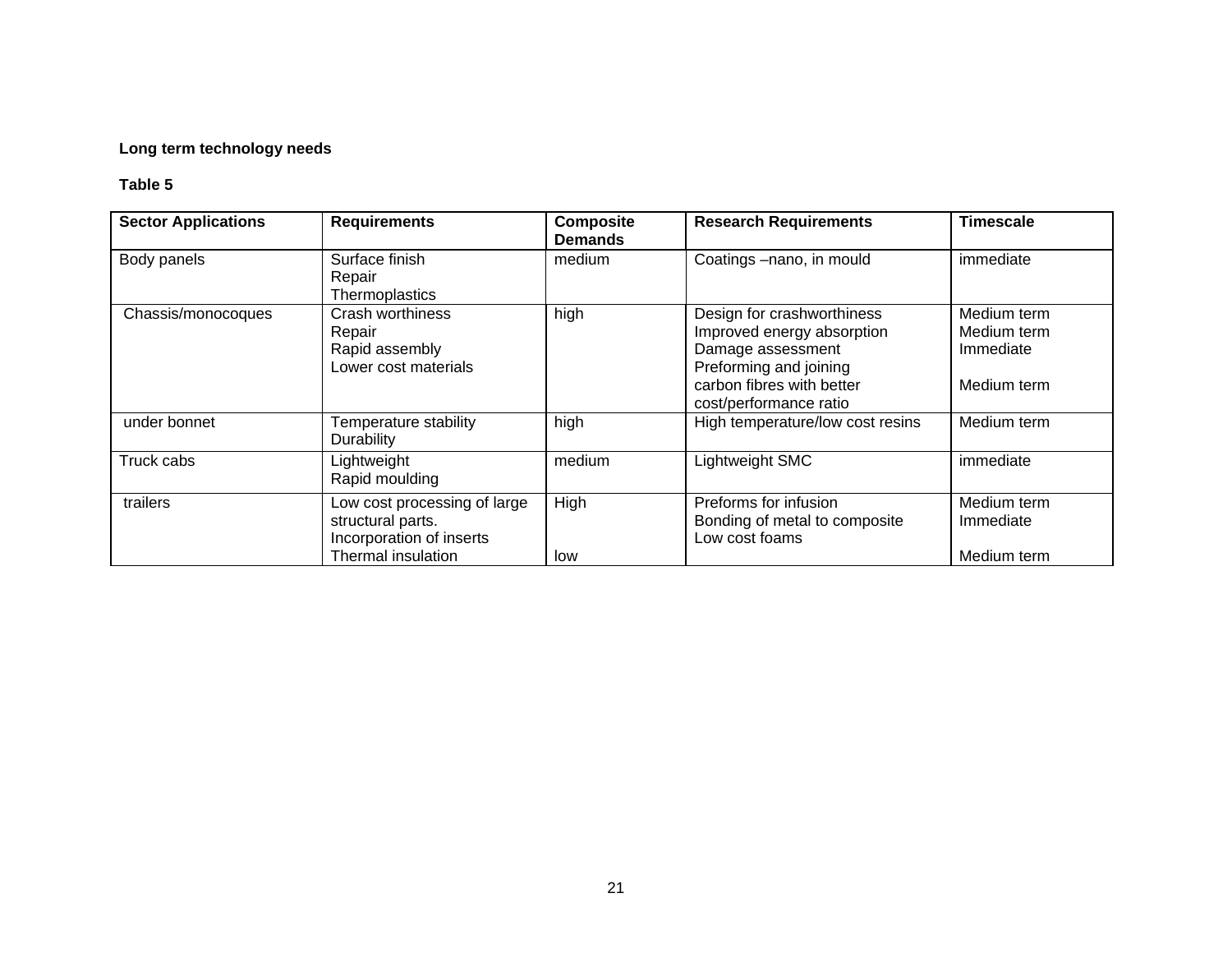| <b>Sector Generic</b><br><b>Themes</b> | <b>Requirements</b>                                                                                                                                                              | <b>Composite</b><br><b>Demands</b> | <b>Research Requirements</b>                                                                                                                                                | <b>Timescale</b>                                                  |
|----------------------------------------|----------------------------------------------------------------------------------------------------------------------------------------------------------------------------------|------------------------------------|-----------------------------------------------------------------------------------------------------------------------------------------------------------------------------|-------------------------------------------------------------------|
| <b>Manufacturing</b>                   | automated preforming for final shape<br>low cycle time resins<br>affordable fibres (carbon)<br>low cost tooling/jigging<br>joining of hybrid structures                          |                                    | Fibre placement technologies<br>In-mould polymerisation<br>New precursors technology<br>Jig-less manufacture<br>New adhesives, surface treatments,<br>de-bonding technology | Immediate<br>Immediate<br>Medium term<br>Immediate<br>Medium term |
| <b>Safety</b>                          | Robust passenger cell<br><b>Improved Crashworthiness</b><br>Interior safety<br>Ultralightweight urban cars                                                                       |                                    | Lightweight design concepts<br>Off0-axis crash modelling<br>Role f composite interiors<br>Improved design/low cost materials                                                |                                                                   |
| Configuration                          | Modular design and manufacture for<br>facelift/variant changes<br>Design for joining<br>Body structure refurbishment- life<br>extension                                          |                                    | Modular design concepts<br>Multi material joining<br>Repair/enhancement                                                                                                     | Immediate<br>Immediate<br>Medium term                             |
| Repair                                 | Bonded joint dissimilar materials<br>Disassembly of joints<br>Design for repair cost minimisation<br>Smart structures- damage<br>awareness/alerts<br>Repair of crash structures. |                                    | Metal/ thermoset/ thermoplastic<br>boning and disassembly<br>Design for zonal damage<br>Incorporation of appropriate sensors<br>Damage assessment methods                   | Immediate<br>Medium term<br>long term<br>long term                |
| <b>Comfort</b>                         | Noise vibration harshness                                                                                                                                                        |                                    | Controlled damping                                                                                                                                                          | Medium term                                                       |
| <b>Finish</b>                          | In mould coating for body panels                                                                                                                                                 |                                    | In-mould coatings<br>Nanotech coatings                                                                                                                                      | Immediate<br>Medium term                                          |
| <b>Sustainability</b>                  | Affordable disassembly and recycling<br>Re-se of carbon fibre in vehicle bodies<br>Life cycle analysis                                                                           |                                    | Techniques for recycling<br><b>Reclamation of fibres</b>                                                                                                                    | Immediate<br>Long term                                            |
|                                        |                                                                                                                                                                                  |                                    | Data for improved models                                                                                                                                                    | medium                                                            |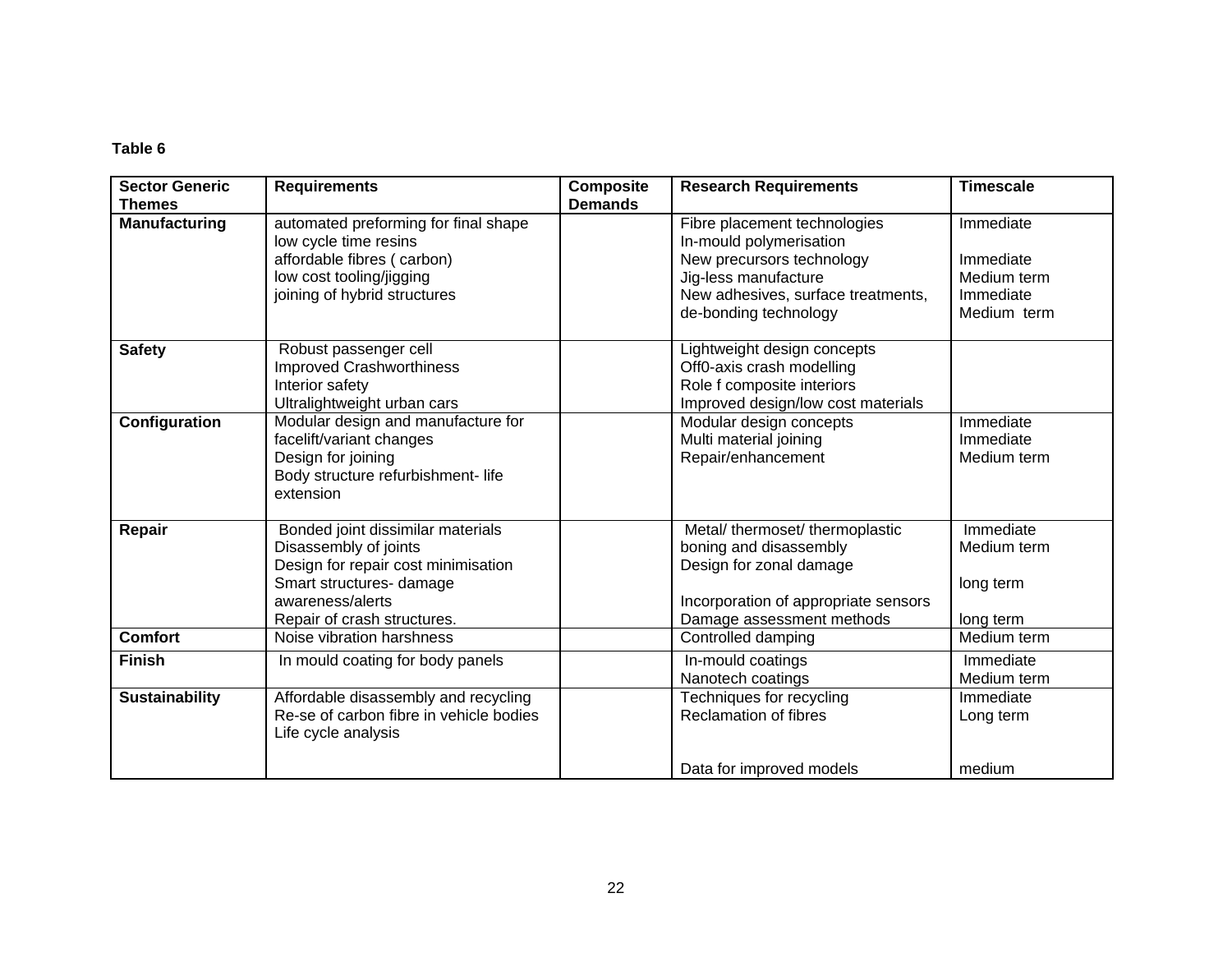

## **Process Plant**

Process plant composites technology can be considered in three categories:

- 1. Tanks and silos.
- 2. Pipes.
- 3. Pumps, filters and other ancillary items.

For tanks and silos the main challenges concern the problems of making large FRP structures, whilst containing VOC emissions within ever stricter limits. Closed mould processing is often not practical, and resin infusion techniques, although gaining popularity in the boat-building sector, are not easily transferred to the manufacture of tanks because of the different geometries involved. RTM may be used for large, thin walled tanks for underground installation, but the technique is not well suited for large, thick walled, structural tanks.

In addition to providing improved working conditions, the introduction of more automated manufacturing methods also enables producers to improve the quality, consistency and efficiency of their operations at a time when a skilled workforce is becoming increasingly difficult to retain.

An alternative approach to "clean" processing may be achieved by adopting thermoplastic composites for tank and pipe manufacture. Thermoplastics are extensively used where the structural requirements are minimal, and have a good service record for resisting aggressive environments. Indeed, PP, fluoro-polymers and other thermoplastic liners have been used for many years to provide corrosion barriers to protect the structural composite backing from attack, but thermoplastic composites can offer both corrosion resistant and structural performance in the one material. So far, only PP, PA, PET and high performance, aerospace-type thermoplastic composites, are in commercial use, and developments would be needed to extend the range to other potentially interesting materials, such as PVC and HDPE. Of course, thermoplastic matrices would introduce other difficulties needing to be addressed, including creep performance, temperature limitations, fire and others, all of which will need to be considered in drawing up new design codes for their use.

Pipes already constitute a large FRP market, but the penetration of composite materials within the pipe sector as a whole still remains very low, at an estimated 2%. Apart from steel and concrete pipes, which continue to dominate this sector, un-reinforced thermoplastic pipes account for the bulk of the remainder. The scope for thermoplastic pipes is mainly limited by their performance under pressure and practical manufacturing constraints. The extrusion of plastic pipes is limited by heat transfer rates on exiting the die, and this limits throughput speeds and leads to restrictions on wall thicknesses for pressure pipes. Some use is made of adding chopped reinforcing fibres to the polymer melt to increase the pipe's strength and stiffness, but with only limited success because of the short fibre lengths and low volume fractions that are possible with this technique. Continuous filament winding of thermoplastic composite pipe, optionally with a coextruded thermoplastic liner and/or outer covering, would enable larger diameter and higher rated pressure pipes to be manufactured economically, and so enable thermoplastics to challenge new sectors of the market.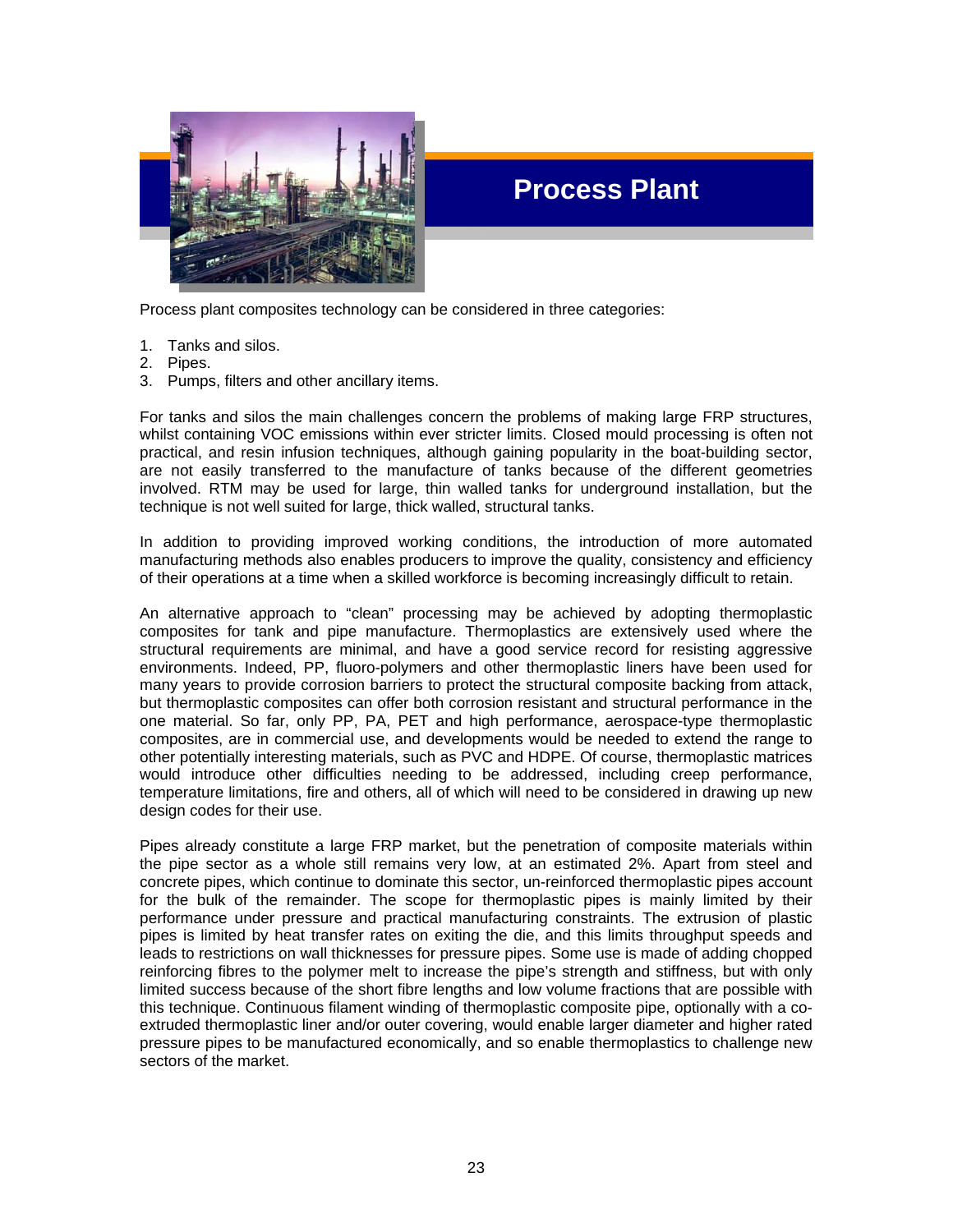It is difficult to identify overall research needs for the third category, since it is very diverse with many different requirements. The majority of needs are considered to be adequately catered for with existing materials and technologies, and so this sector is not considered further.

#### **Proposed priority research needs Research timescales**

- Short term,  $<$  five years
- \*\* Medium term, five ten years
- \*\*\* Long term, 15+ years
- *1. Manufacturing* 
	- f. Environmentally friendly manufacturing techniques for moulding large tanks using closed mould systems \*
	- g. Manufacturing methods for thermoplastic composite tanks & pipes \*\*
	- h. Increased automation during manufacture to ensure greater consistency and adherence to design specification \*\*
	- i. Assembly \*\*
		- I. Jointing techniques for composite to composite, composite to metal & composite to thermoplastic bonding
		- II. Joining techniques suitable for use with thermoplastic composites
	- j. Future materials reduced embodied energy / ease of recycling \*\*
- *2. Safety* 
	- d. Eliminate VOCs from moulding and curing operations \*
	- e. Improved fire, smoke & toxicity ratings \*\*
	- f. Health monitoring sensors to monitor performance and anticipate impending failure \*
- *3. Design codes/specifications* 
	- a. Improved techniques for performance modelling needed to optimize design codes taking into account stress corrosion effects \*\*
	- b. More refined design codes needed to improve the cost effectiveness of composites \*\*
	- c. Extension of data base for generic materials & combinations to aid standardisation of design principles \*\*
- *4. Repair*

Techniques for the effective repair of tanks (& pipes?) in the field to restore the original design specification \*

- *5. Performance* 
	- a. Improvements to ageing and weathering effects through better performing surface coatings \*
	- b. Improved resin systems for corrosion and fire protection, with low toxicity smoke risk \*\*
	- c. Increased toughness composites to reduce fatigue and impact risks thermoplastics? \*\*
- *6. Sustainability* 
	- a. Affordable disassembly and recycling \* [- Process plant has a defined service life, usually not more than 20 years or so. Although recycling is not identified as a major issue today, it could well become important in the future.]
	- b. Low energy content materials \*\* [- All sectors will be faced with the need to reduce the environmental impact of their material choices.]
	- c. Life cycle analysis for materials \* [- Reduced maintenance costs could help to offset other economic or environmental factors.]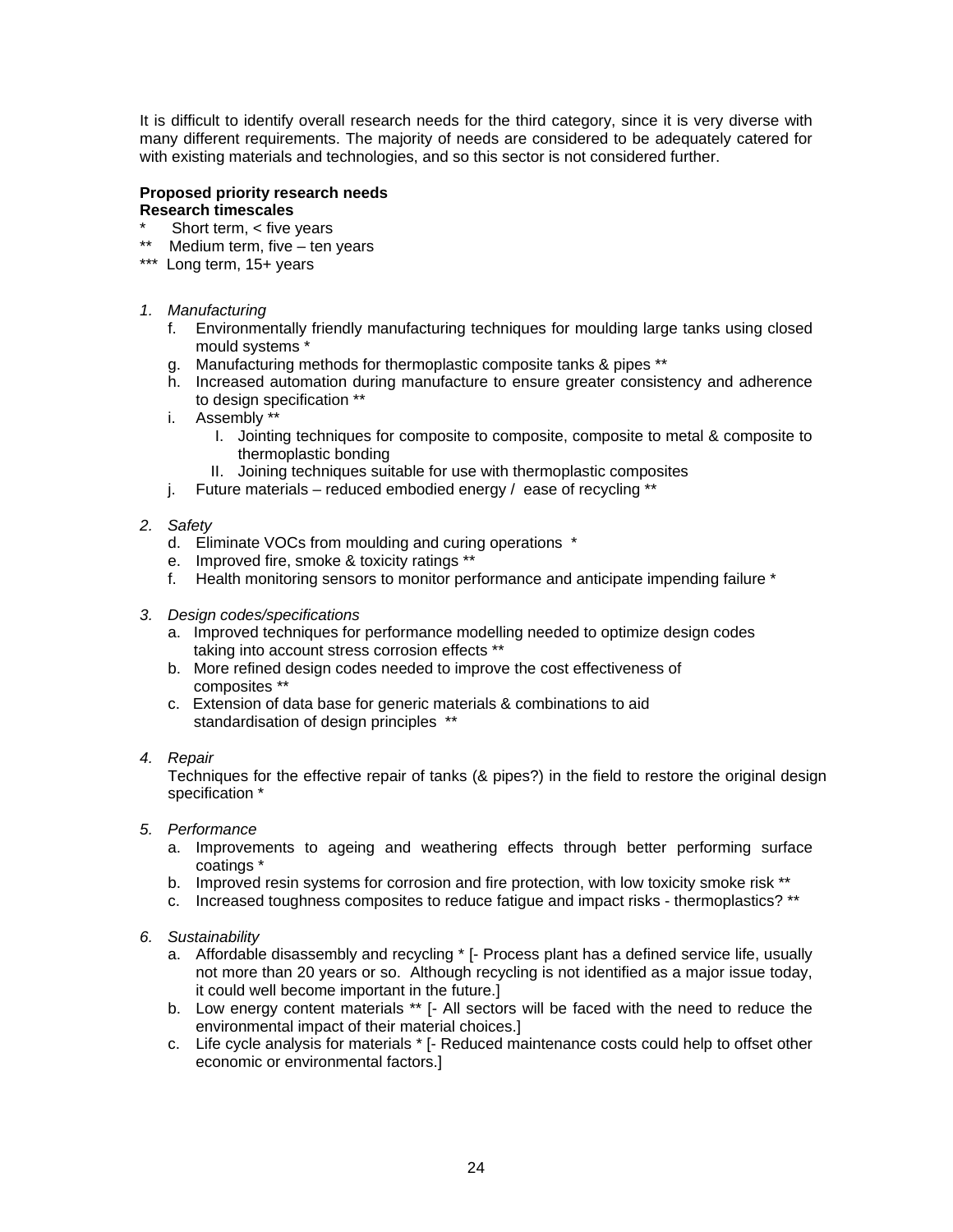#### **Long term technology needs**

| <b>Sector Applications</b>             | <b>Requirements</b>                    | <b>Composite</b><br><b>Demands</b> | <b>Research Requirements</b>                                                             | <b>Timescale</b> |
|----------------------------------------|----------------------------------------|------------------------------------|------------------------------------------------------------------------------------------|------------------|
|                                        | <b>Resistant to HPHT</b><br>conditions | High                               | Qualification data to allow<br>resistance to be quantified                               | Medium           |
| Pipework (pipeline and                 | Easy to install                        | Medium                             | Development of new joint designs                                                         | Medium           |
| piping systems                         | Can inspect                            | Medium                             | Development of inspection<br>technology and assessment<br>routines                       | Immediate        |
|                                        | <b>Resistant to HPHT</b><br>conditions | Medium                             | Qualification data for polymers with<br>high strain to failure under HPHT<br>conditions  | Medium           |
| <b>Coiled tubing/spoolable</b><br>pipe | Can inspect                            | Medium                             | Quantification of installation<br>damage through coiling to long<br>term performance     | Medium           |
|                                        | <b>Resistant to HPHT</b><br>conditions | Medium                             | Qualification data to allow<br>resistance to be quantified                               |                  |
| <b>Lined pipes</b>                     | Integrity                              | Medium                             | Development of new joint designs                                                         |                  |
|                                        | Integrity                              | Medium                             | Greater understanding of the<br>adhesion performance                                     | Medium           |
| <b>Composite repairs</b>               | Can inspect (through)                  | High                               | Development of inspection<br>techniques to see the steel<br>substrate through the repair | Immediate        |
| <b>Risers</b>                          | Integrity                              | High                               | Development of improved joint<br>designs                                                 | Immediate        |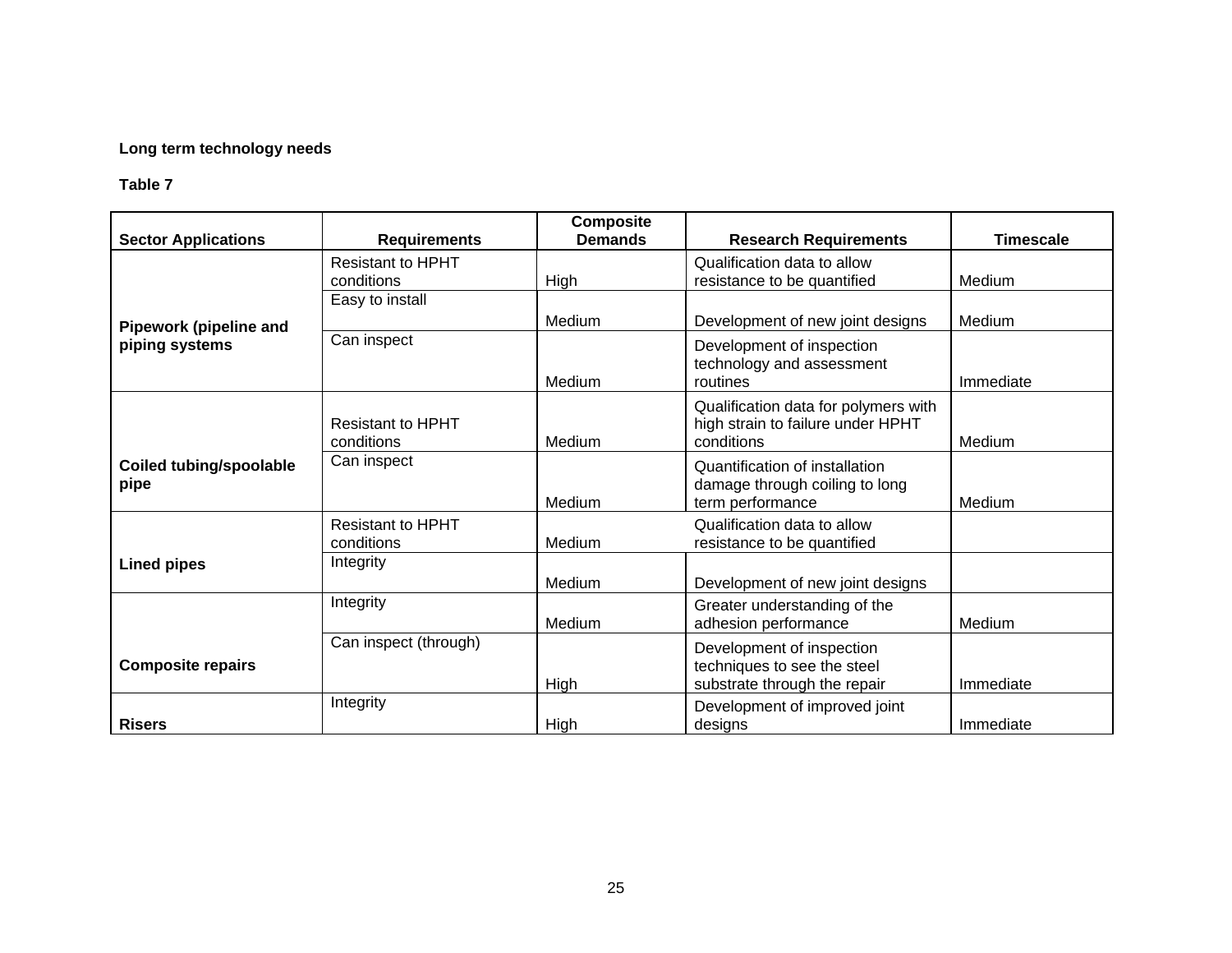| <b>Sector Generic Themes</b> | <b>Requirements</b>                                                                                    | <b>Composite</b><br><b>Demands</b>                                                                                                         | <b>Research Requirements</b>                                                    | <b>Timescale</b> |
|------------------------------|--------------------------------------------------------------------------------------------------------|--------------------------------------------------------------------------------------------------------------------------------------------|---------------------------------------------------------------------------------|------------------|
| <b>Integrity</b>             | Improvement in joint<br>designs                                                                        | Simple to install<br>yet improving<br>integrity                                                                                            | Consequence of joint design in<br>overall long term performance                 | Immediate        |
| <b>Inspection</b>            | Development of techniques<br>to inspect typical types of<br>damage experienced by<br>composite         | Ability to size and<br>locate relevant<br>defects, e.g. matrix<br>cracking,<br>delaminations,<br>resin degradation,<br>fibre breakage etc. | Development of relevant inspection<br>techniques and interpretation<br>routines | Immediate        |
| <b>Performance</b>           | Data and test methods to<br>assess performance in<br>hostile conditions                                | <b>Qualification data</b>                                                                                                                  | Test methods relevant to the<br>loading conditions and environment              | Medium           |
| <b>Modelling</b>             | Understanding the role of<br>damage on long term<br>performance. Linked with<br>inspection requirement | Linkage between<br>damage and long<br>term performance                                                                                     | Improved degradation models                                                     | Medium           |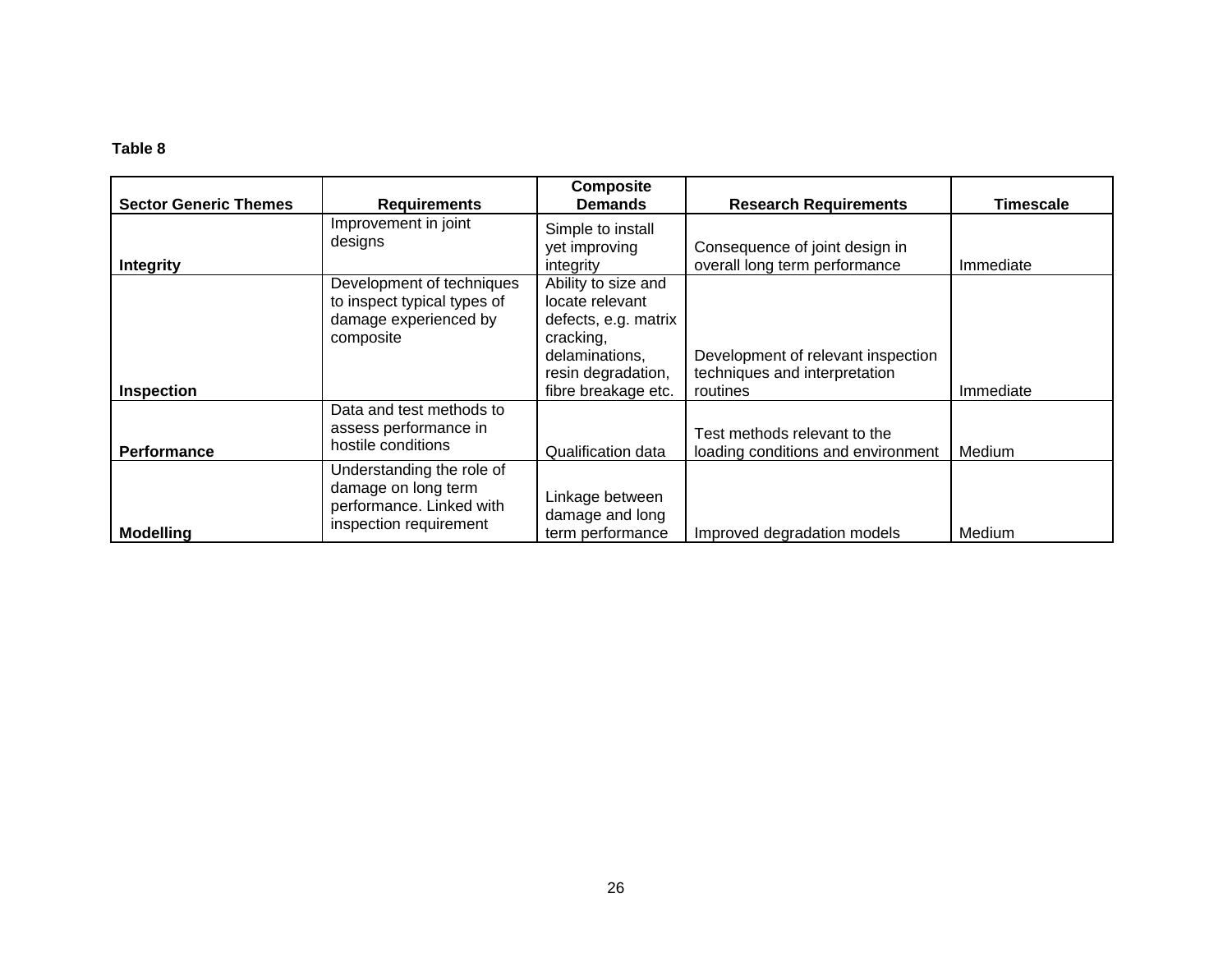

### **Construction**

The construction industry is a major market for composite materials. Figures presented in 2001 by the NPL/Netcomposites estimated that the sector presented 11% of the total UK composite market, while reports from the USA at the time suggested that construction accounted for 20% of the US composite market. More recent 2005 figures put the percentage of thermoset glass fibre composites used in the construction industry at 46% of the total US market, equivalent to over 800,000 tonnes of material, with a global share of about 28%. The market share in Europe is a little below the global average at 25% in 2004. Applications range from structural to non-structural components for everything from new dwellings to bridges, towers, office blacks, railway and airport infrastructure and general urban furniture.

Composite provide some obvious advantages to the construction sector- load bearing structures can be relatively lightweight, the materials do not suffer from electrochemical corrosion, and manufacturing processes are sufficiently flexible to allow novel architectural features to be developed and traditional materials to be simulated. However at the same time the construction industry is notoriously conservative, extremely price sensitive and safety critical. Civil engineering design is largely dictated by design codes with procedures and safety factors built up from decades, if not centuries, of experience.

The industry is also massive. This could present logistical problems for the composite industry where, certainly for the more advanced and exotic materials, the demands of the industry would exceed the capacity of the composite sector to deliver.

Fire performance has traditionally been a concern for the users of composites in the construction industry but, despite the obvious fact that all materials with a polymeric matrix are combustible, fire is a manageable problem for composites. The materials generally have a low thermal conductivity making fire spread through a composite relatively slow. Careful selection of matrices can reduce the levels of smoke and toxicity that could cause problems in enclosed spaces (interior rooms, corridors).

A major attraction of composite materials in the current industrial climate is that they enable architects and engineers the ability to incorporate energy saving ideas, novel sensing technology and recycled materials while facilitating off-site prefabrication and reducing transportation costs and build times. Probably the major obstacles for continued expansion of the sector are the lack of design data coupled with inexperience and unfamiliarity with the materials from the construction sector as a whole.

The construction industry developed a significant champion with the formation of the DTI-backed Network Group for Composites in Construction, NGCC. This group which is now operating independently has participated with the NCN to undertake a road mapping exercise for the sector, which reported in June 2006. The results of that exercise are reported below.

#### **NCN technology roadmap for the construction sector**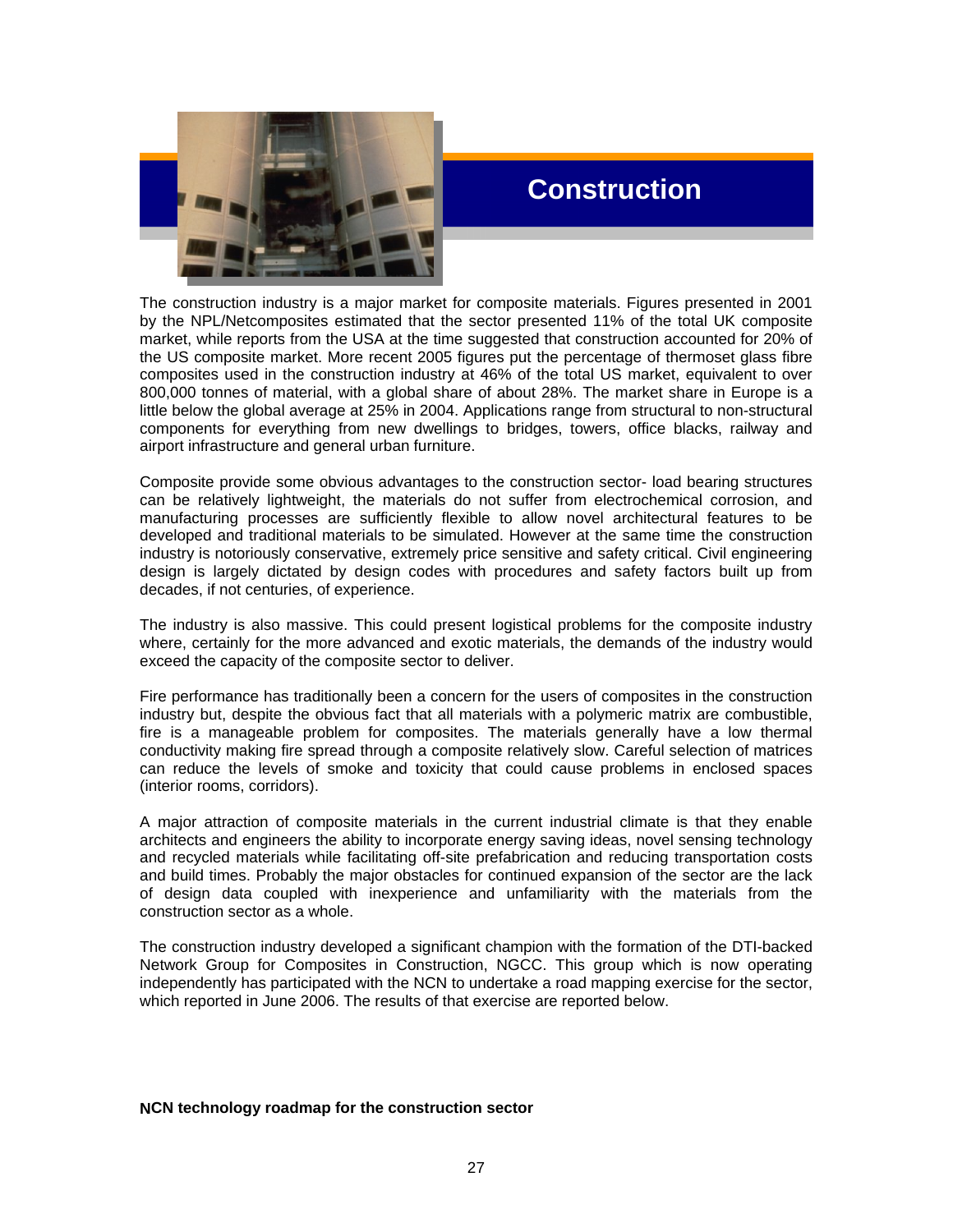A team of experts adopted accepted procedures to form a roadmap for Composites for the Construction Industry in June 2006. The following actions and recommendations were forthcoming from the Workshop:

More effort to be directed towards:

- Standards for QA and design, with provision of codes of practice for composites in • construction. Industry groups should be established to develop standards. They should identify published standards relevant to the Construction Industry, and liaise with BSI and CEN. Use should be made of EU Framework awards for developing Eurocodes.
- Understanding joints and connections, through centrally funded programmes, and especially on research on durability of joints and characterisation of joint behaviour.
- Composites working in harmony with other materials. The composites industry must take a lead in showing what is possible, and should help provide demonstrators. Dialogue and discussions should be undertaken with bodies such as the Society of the Construction industry and the Concrete Society, and guidance should be developed on how to allow different materials to work together. More specifically, research is needed into the behaviour of FRPs with steel/concrete, etc.
- More R&D in specific areas, such as durability, life cycle analysis, whole life cost, and examination of the environmental footprint. Priorities should be set by the industry (as represented for example by the NGCC/NCN) and communicated to the funding bodies, and projects need to be taken forward in a coordinated manner from the 'centre'. Issues such as longer term funding of projects covering durability need to be addressed and funding for demonstrator projects is needed. The Materials KTN, via the NCN, should gather knowledge and disseminate it.

#### **ision for composites for the construction industry V**

- A stronger manufacturing base is required to grow the market in the UK in order to establish a more profitable sector with better production facilities than it has currently. Better marketing and public relations will give a stronger message for the UK, and a single, strong, coordinated presentation should be given to stakeholders. Clustering of companies should be encouraged (as is found on the Isle of Wight). Demonstrator projects are needed.
- At present architects and designers do not treat composites as part of their toolkit. There is a clear need for better promotion of composites, and training courses for engineers and architects. Composites should be introduced into all levels of education. A strong central function could disseminate knowledge and information to increase the use of composites in applications.

#### **kills S**

• It is essential to have an educated, skilled, well-trained, and enthusiastic workforce. Cleaner and higher technology processes would go a long way to attracting the right workforce. Government funding should be allocated to training schemes.

#### **echnologies T**

- More R&D is needed in specific areas such as:
	- $\circ$  Durability of composites for very long term applications.
	- o Life cycle analysis and the environmental foot print.
	- o Whole life costs.

The 'centre' needs to have dialogue with the funding bodies. It should coordinate and prioritise R&D requirements and should pass on information on R&D activities. A general funding issue is that three years is too short for some projects, and there should be more funding available for scale-up.

#### RE-BRAND COMPOSITES AND PLASTICS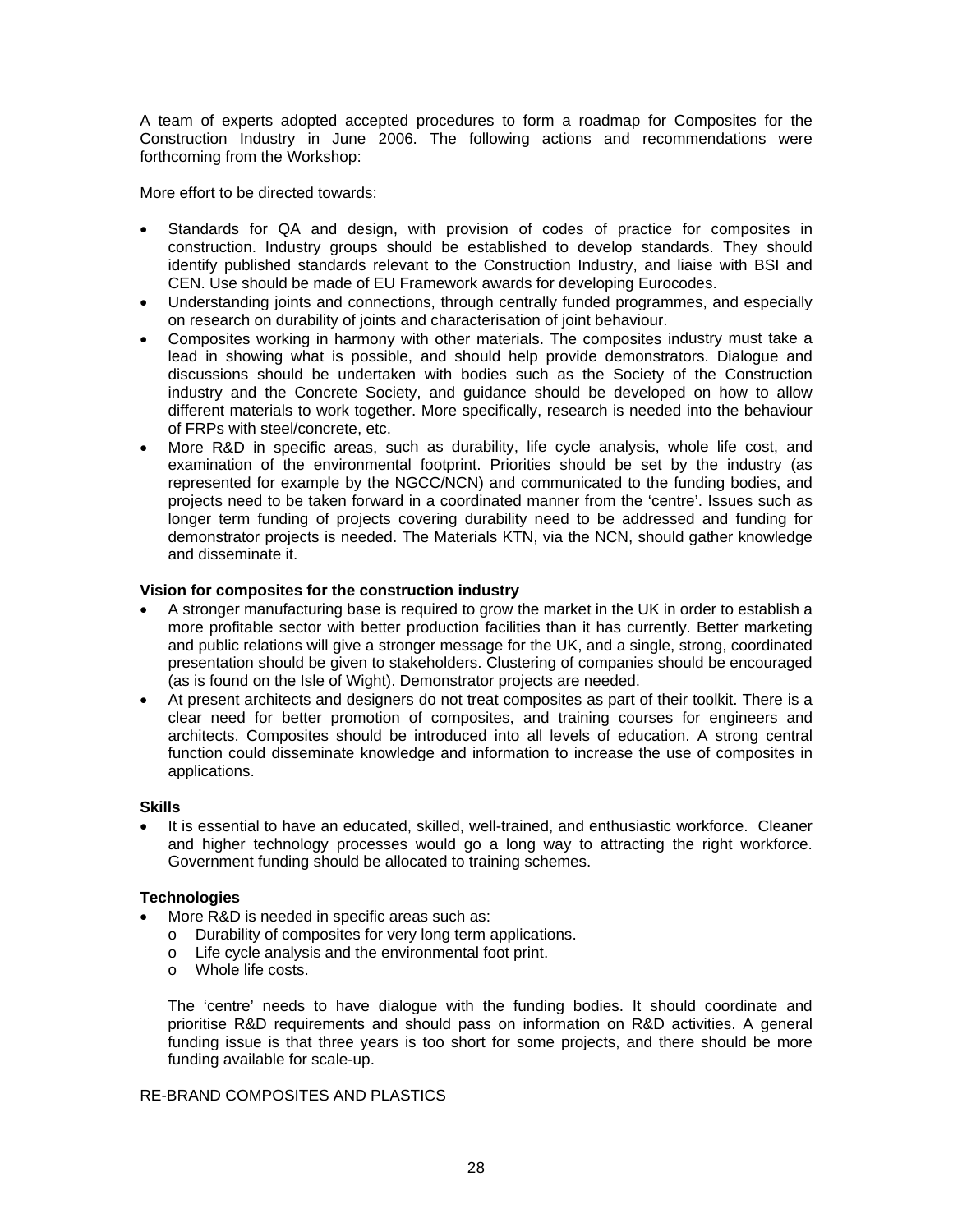• 'Composites' implies any two materials joined together to form a new material and causes confusion. 'Plastics' in the construction industry implies 'cheap and nasty'. Re-branding is required and lessons could be taken from the automotive, aerospace and marine sectors, which do not seem to have the same marketing problems. Better marketing and PR should be adopted as a priority and it was suggested that 'structural FRP' (fibre reinforced polymer) would be a suitable name.

#### **Current situation**

#### **able 9 T**

| <b>Current situation</b> |                                                                                                  |  |  |  |
|--------------------------|--------------------------------------------------------------------------------------------------|--|--|--|
| <b>Skills</b>            | Off-shore island mentality                                                                       |  |  |  |
|                          | Lack of designers - contractors do not know how to handle materials<br>$\widetilde{\phantom{m}}$ |  |  |  |
|                          | There is an insufficient number of skilled people                                                |  |  |  |
|                          | Operator skills are lacking<br>$\sim$                                                            |  |  |  |
|                          | Composites are not taught to engineers, architects or designers<br>$\sim$                        |  |  |  |
| <b>Competition</b>       | The leaders are very fragmented and are industry specific - NGCC can<br>$\sim$                   |  |  |  |
|                          | bring together                                                                                   |  |  |  |
|                          | Competitors are already active in modular design (BRE Innovation Centre)                         |  |  |  |
|                          | There are imports from abroad - pultrusion                                                       |  |  |  |
|                          | Competitors are alternative materials such as steel, concrete, masonry,                          |  |  |  |
|                          | timber, and aluminium                                                                            |  |  |  |
| <b>Capital</b>           | Capital investment is very limited, and active companies are mainly foreign                      |  |  |  |
|                          | ones                                                                                             |  |  |  |
|                          | There is a lack of experienced, large moulders<br>$\tilde{\phantom{a}}$                          |  |  |  |
| <b>Trends</b>            | Niche in: light weight, speed of installation, use where access is limited<br>$\thicksim$        |  |  |  |
|                          | Niche: shape flexibility design<br>$\widetilde{\phantom{m}}$                                     |  |  |  |
|                          | There are trends to natural fibres and resins<br>$\widetilde{\phantom{m}}$                       |  |  |  |
|                          | Niche in strengthening applications<br>$\tilde{}$                                                |  |  |  |
|                          | Niche in low maintenance and corrosion resistance                                                |  |  |  |
|                          | The industry is in its infancy, and has been for the past 30 years                               |  |  |  |
|                          | There is a trend towards air tightness, driven by regulation<br>$\thicksim$                      |  |  |  |
|                          | Process skills in:<br>$\sim$                                                                     |  |  |  |
|                          | Pultrusion, resin infusion, RTM, hand lay-up, spray-up, filament winding,                        |  |  |  |
|                          | open/closed moulding, vacuum bag                                                                 |  |  |  |
|                          | Niches in: insulating structures, non-magnetic, bridge repair, structural<br>$\thicksim$         |  |  |  |
|                          | repair, tunnel repair                                                                            |  |  |  |
|                          | There is a trend towards low energy content and environmental                                    |  |  |  |
|                          | sustainability                                                                                   |  |  |  |
|                          | Trend towards modularity and off-site construction                                               |  |  |  |
|                          | Trend to recycling and re-use                                                                    |  |  |  |
|                          | Trend to alternative fuels - heating, etc.                                                       |  |  |  |
|                          | Current trends to : off-shore fabrication/modular, shortage of traditional<br>$\sim$             |  |  |  |
|                          | skills,                                                                                          |  |  |  |
|                          | Light weight construction,<br>$\sim$                                                             |  |  |  |
|                          | $\sim$ Life cycle analysis,                                                                      |  |  |  |
|                          | Increased combination of materials, increased regulation (fire, thermal                          |  |  |  |
|                          | insulation                                                                                       |  |  |  |
| Gaps                     | Data and QA<br>$\widetilde{\phantom{m}}$                                                         |  |  |  |
|                          | Codes – performance and prescriptive<br>$\sim$                                                   |  |  |  |
|                          | Marketing skills, education, product development                                                 |  |  |  |
|                          | Non-destructive testing                                                                          |  |  |  |
|                          | Converting technologies to applications<br>$\thicksim$                                           |  |  |  |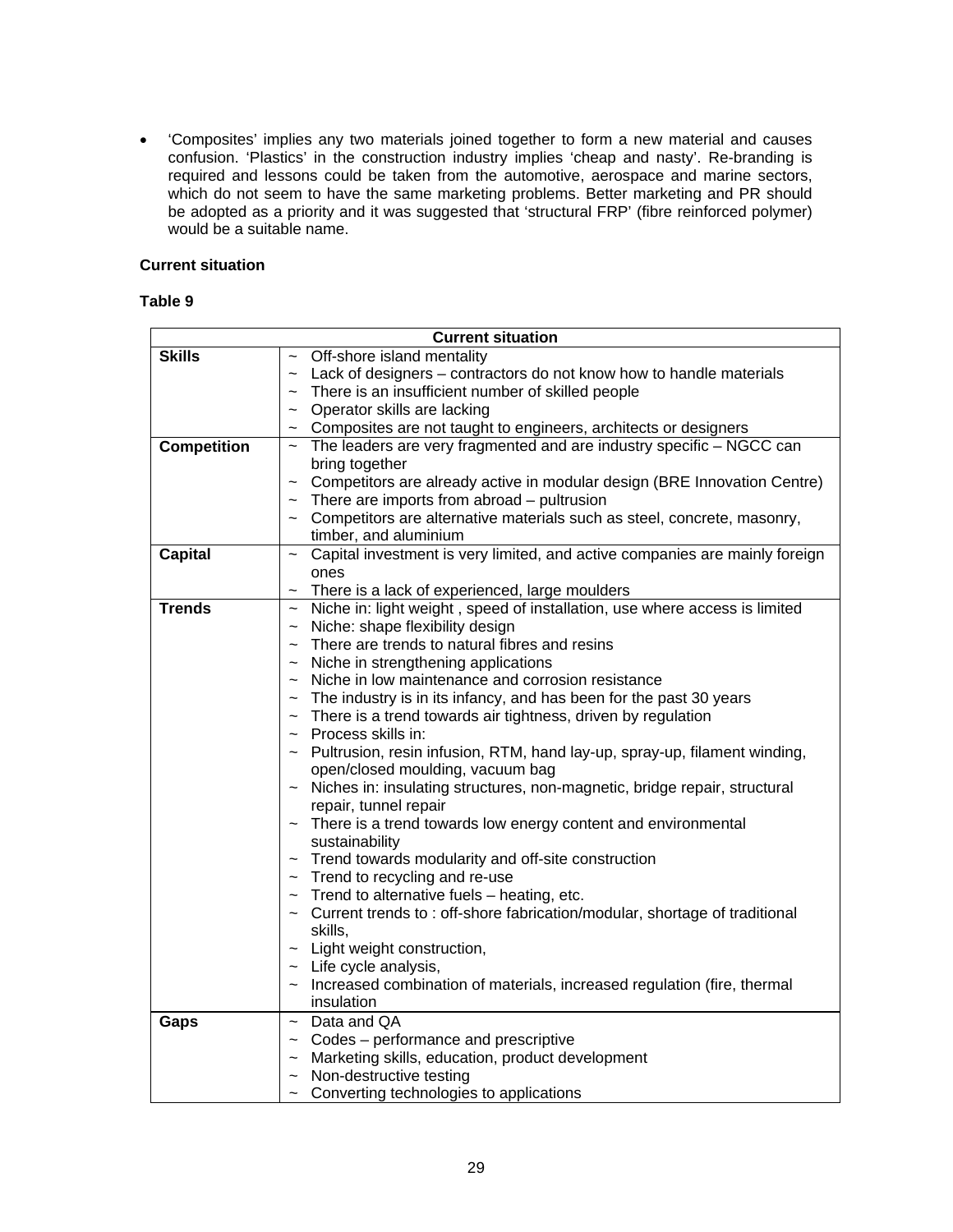#### **Table 9 Continued**

|                  | Durability, especially surface finish<br>$\sim$                                          |
|------------------|------------------------------------------------------------------------------------------|
|                  | Leaders: no academic focus, few specialist designers<br>$\sim$                           |
| <b>Drivers</b>   | Off-site modular construction<br>$\sim$                                                  |
|                  | Total environmental impact, life cycle analysis<br>$\sim$                                |
|                  | Cost, regulations / environmental, social changes (more and smaller<br>$\sim$            |
|                  | houses), emission trading                                                                |
|                  | Creativity, urban regeneration, social trends, climate change<br>$\thicksim$             |
|                  | Speed of installation, regulations, risk reduction, safety and health<br>$\sim$          |
|                  | Cost first; whole life sustainability                                                    |
| <b>Customers</b> | Contractors and others<br>$\sim$                                                         |
|                  | Buildings, housing, pipes, tunnels, bridges, transport infrastructure, masts /<br>$\sim$ |
|                  | towers                                                                                   |
|                  | Customers are asset owners and are very diverse<br>$\sim$                                |
|                  | Moulders, contractors, developers, asset owners<br>$\sim$                                |
|                  | Architects, engineers, professional clients, users<br>$\sim$                             |

#### **Future direction**

#### **able 10 T**

|                       | Main priorities for future direction for Composites in the Construction Industry<br>(Priority ranking given in brackets)                                                                                                                                                                                                                                                                                                   |  |  |  |  |  |
|-----------------------|----------------------------------------------------------------------------------------------------------------------------------------------------------------------------------------------------------------------------------------------------------------------------------------------------------------------------------------------------------------------------------------------------------------------------|--|--|--|--|--|
| More effort<br>needed | More attention to standards for QA and design, and provision of codes of<br>practice for composites in construction (1).<br>More effort needed on joints and connections (2).<br>More effort should be directed to composites working in harmony with other<br>materials (5).<br>Increased awareness of the potential of composites, avoiding over-sell (11).<br>Adequate production facilities in the UK are needed (12). |  |  |  |  |  |
| <b>Vision</b>         | Architects, designers should treat composites as just another part of the<br>toolkit (3).<br>Strive for industry to become really profitable (7).<br>We should strive for a strong manufacturing industry in the UK (8).                                                                                                                                                                                                   |  |  |  |  |  |
| <b>Drop</b>           | Stop using the name composites or plastics (10).                                                                                                                                                                                                                                                                                                                                                                           |  |  |  |  |  |
| <b>Skills</b>         | We need a better educated, trained, skilled and enthusiastic workforce (6).                                                                                                                                                                                                                                                                                                                                                |  |  |  |  |  |
| <b>Technologies</b>   | More R&D in specific areas is required, such as in life cycle analysis, whole<br>life cost, and environmental footprint (4).<br>Composites are needed that can be used for long-term applications (100<br>$year)$ (9).                                                                                                                                                                                                     |  |  |  |  |  |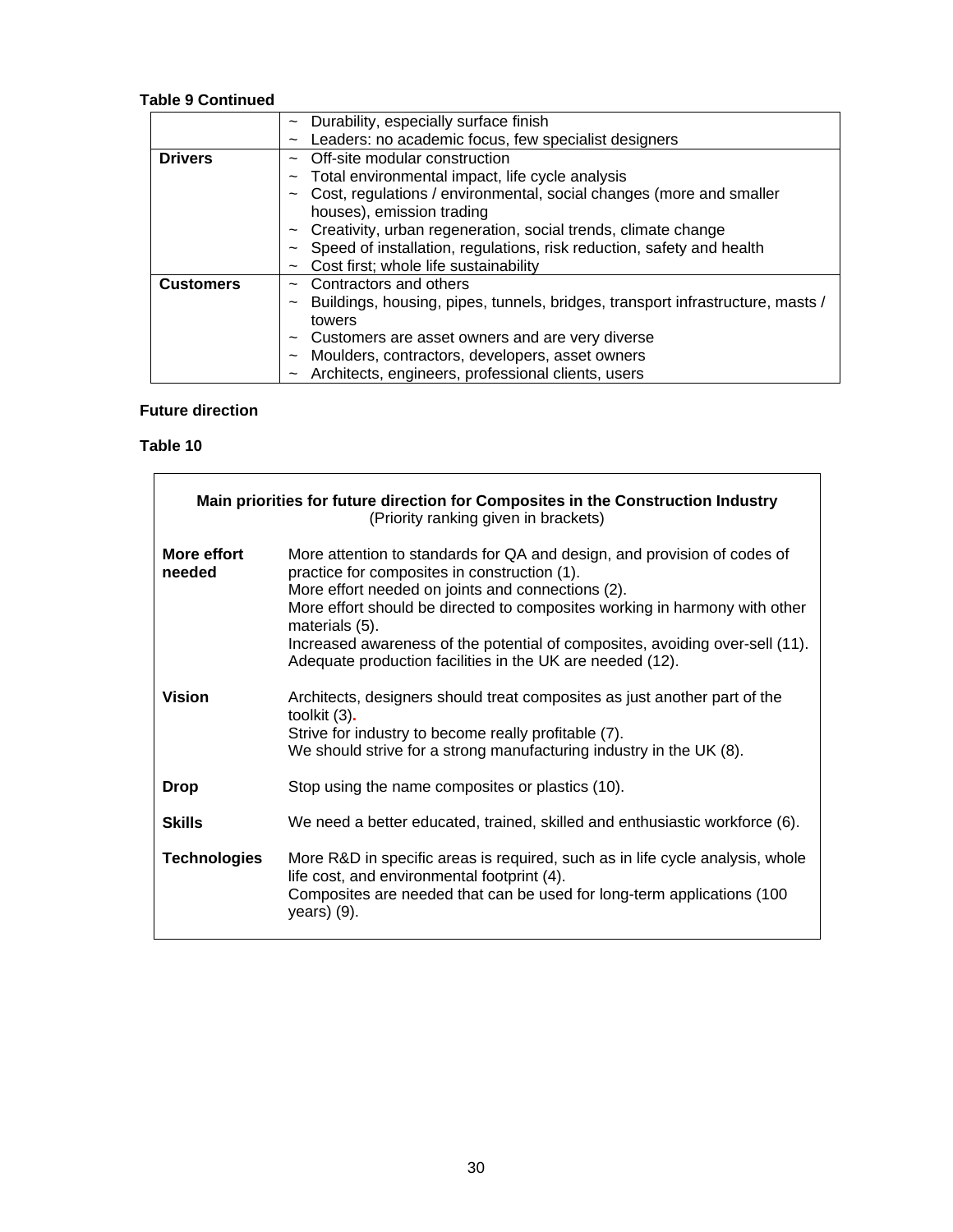#### **Strengths and weaknesses**

#### **Table 11**   $\overline{\phantom{a}}$

|                  | Current key strengths and weaknesses in Composites for the Construction Industry |
|------------------|----------------------------------------------------------------------------------|
| <b>Strengths</b> | There are niches in: insulating structures, non-magnetic, bridge repair,         |
|                  | structural repair, and tunnel repair.                                            |
|                  | UK has process skills in: pultrusion, resin infusion, RTM, hand lay-up, spray-   |
|                  | up, filament winding, open/closed moulding.                                      |
| Weaknesses       | There is a shortage of traditional skills.                                       |
|                  | UK has an off-shore island mentality.                                            |
|                  | There is a lack of designers who know how to use FRPs, and contractors do        |
|                  | not know how to handle materials.                                                |
|                  | Composites are not taught to engineers, architects or designers.                 |
|                  | UK leaders are very fragmented and are industry specific.                        |
|                  | Competitors are already active in modular design.                                |
|                  | Competitive materials are: steel, concrete, masonry, timber, and aluminium.      |
|                  | Capital investment is very limited, and active companies are mainly foreign      |
|                  | ones.                                                                            |
|                  | There is a lack of experienced, large moulders in the UK.                        |
|                  | No academic focus within the leading companies.                                  |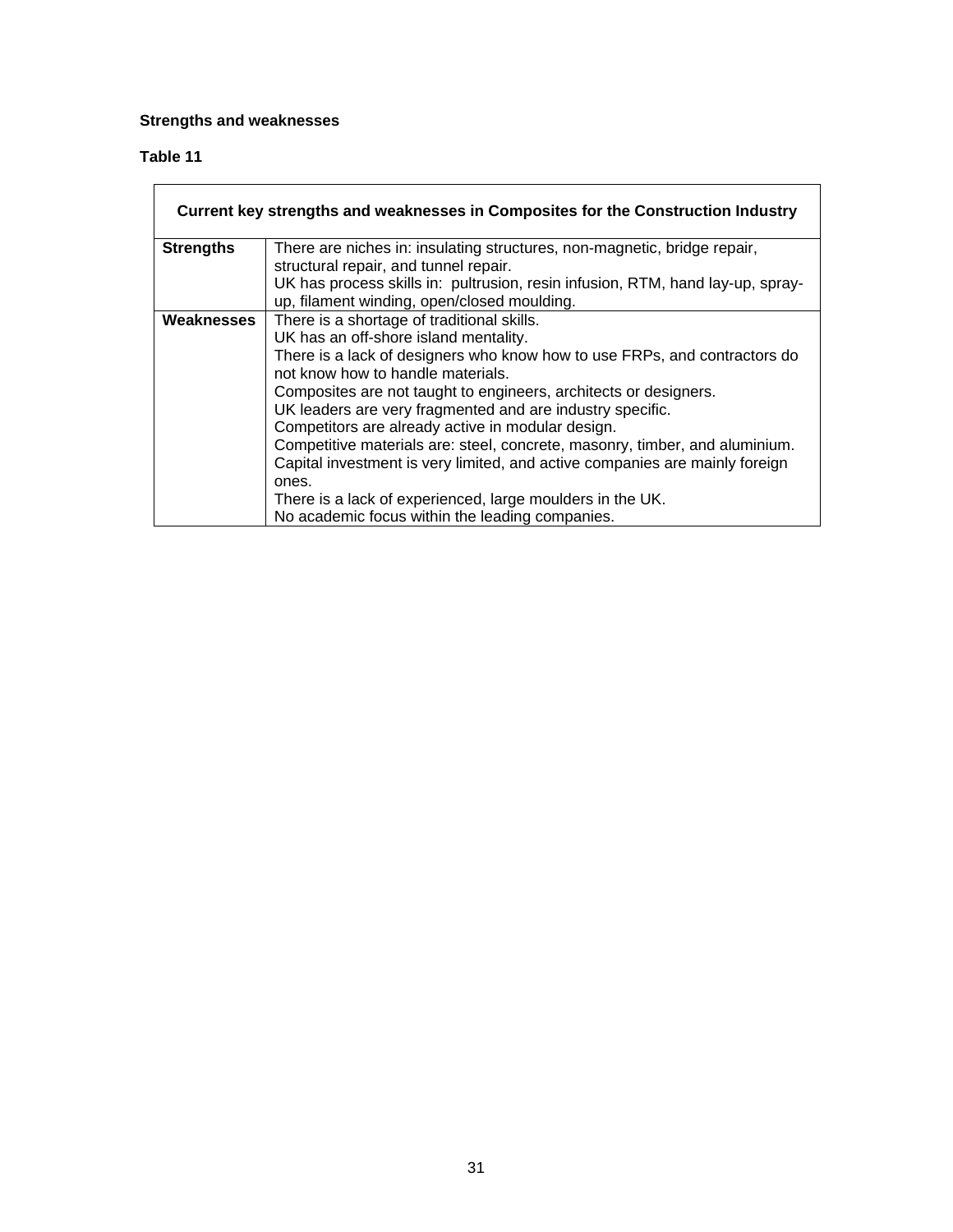#### **Long term technology needs**

| <b>Sector Applications</b>             | <b>Requirements</b>                                                    | <b>Composite Demands</b>                                               | <b>Research Requirements</b>                                                                                                                                                             | <b>Timescale</b> |
|----------------------------------------|------------------------------------------------------------------------|------------------------------------------------------------------------|------------------------------------------------------------------------------------------------------------------------------------------------------------------------------------------|------------------|
| Refurbishment of bridges and buildings |                                                                        |                                                                        |                                                                                                                                                                                          |                  |
| strengthening<br>infrastructure        | adhesive bonding of<br>plates                                          | depends on operating<br>conditions                                     | need proper standards and design<br>codes                                                                                                                                                | $***$            |
|                                        |                                                                        |                                                                        | need adhesives for all operating<br>temperatures                                                                                                                                         | $***$            |
|                                        | surface preparation -<br>how to determine what<br>level is good enough | depends on level of<br>surface preparation and<br>adhesive used        | need guidance on surface preparation<br>and acceptable limits                                                                                                                            | $***$            |
|                                        | testing of bond                                                        |                                                                        | need NDT methods for use on site -<br>hammer test not good enough                                                                                                                        | $***$            |
| <b>New buildings</b>                   |                                                                        |                                                                        |                                                                                                                                                                                          |                  |
| housing                                | structural panels -<br>possibly with various<br>aesthetic finishes     | high                                                                   | design and testing of structural panels<br>for modular housing                                                                                                                           | $***$            |
|                                        |                                                                        |                                                                        | demonstration structures to prove the<br>technology and costings                                                                                                                         | $***$            |
| windows and doors                      | structural performance<br>of FRP                                       | structural and durability<br>important, range of<br>aesthetic finishes | environmental rating, whole life<br>costing                                                                                                                                              | $***$            |
| FRP with 'traditional'<br>materials    | joining materials<br>together and in-service<br>performance            | depends on application<br>and material used with                       | how FRP can work synergistically<br>with 'traditional' construction materials<br>- research needed on all aspects<br>including durability, joining, structural<br>evaluation, design etc | ***              |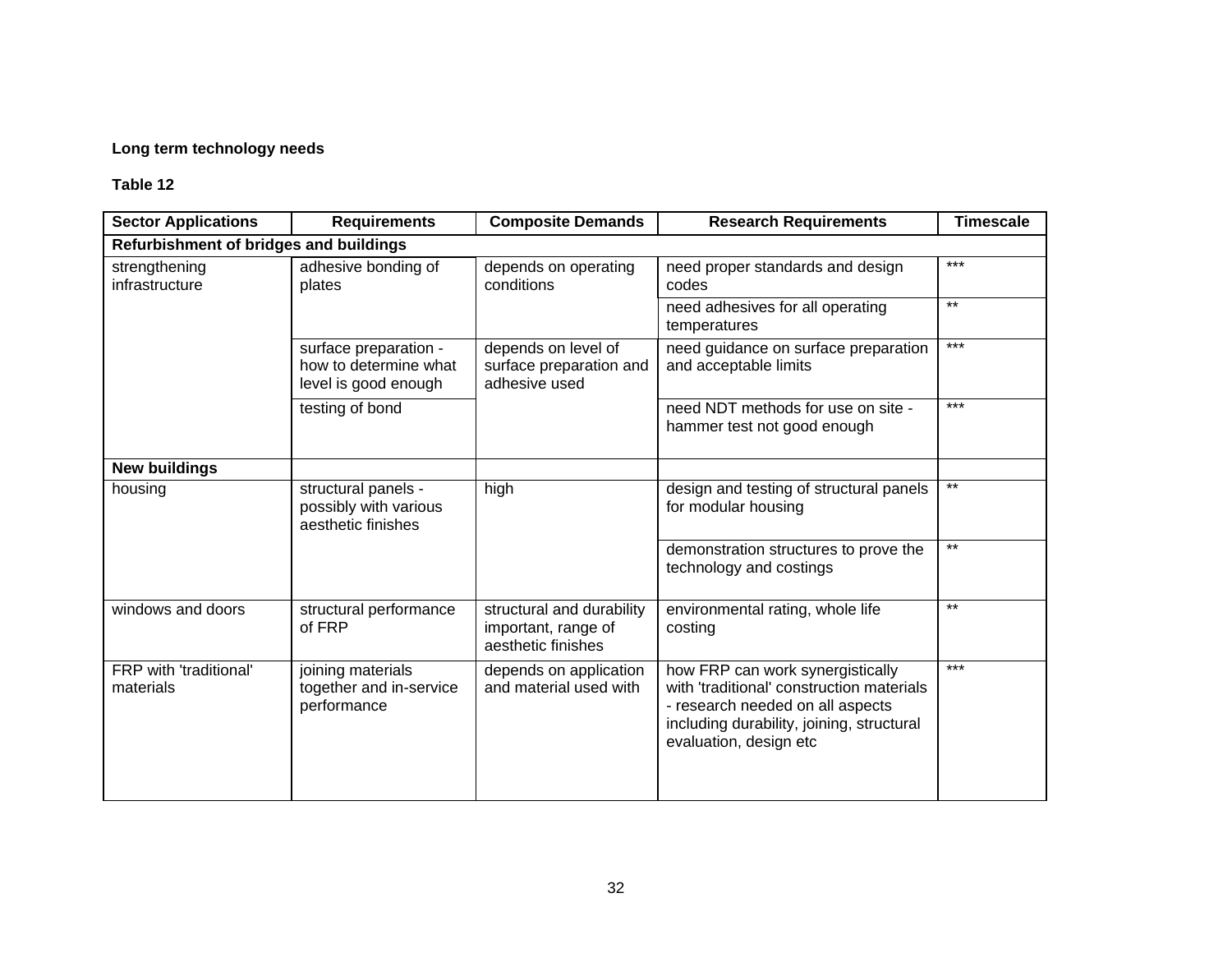#### **Table 12 Continued**

| <b>Bridges all-FRP bridge</b>          | structural and aesthetic<br>requirements                                                           | high                                                                         | demonstration bridge structures to<br>prove technology and dissemination<br>of results | $***$            |
|----------------------------------------|----------------------------------------------------------------------------------------------------|------------------------------------------------------------------------------|----------------------------------------------------------------------------------------|------------------|
| <b>Sector Generic</b><br><b>Themes</b> | <b>Requirements</b>                                                                                | <b>Composite Demands</b>                                                     | <b>Research Requirements</b>                                                           | <b>Timescale</b> |
| <b>Manufacturing</b>                   |                                                                                                    |                                                                              |                                                                                        |                  |
| Disparate industry                     | need larger players                                                                                |                                                                              | form 'groups' of manufacturing<br>companies                                            | $***$            |
| Pultrusion                             | standard sections will<br>raise confidence in use<br>of composites                                 |                                                                              | demonstration projects using<br>pultruded components                                   | $***$            |
| <b>Design</b>                          |                                                                                                    |                                                                              |                                                                                        |                  |
| Use of design software                 | architects and<br>designers not used to<br>working with<br>composites                              |                                                                              | better education and dissemination at<br>all levels                                    | $***$            |
| Repair                                 |                                                                                                    |                                                                              |                                                                                        |                  |
| Structures from other<br>materials     | need codes and<br>standards for:<br>application of FRP,<br>adhesive use and<br>surface preparation |                                                                              | development of codes and standards<br>for construction sector                          | $***$            |
| <b>FRP</b> structures                  | need codes and<br>standards for repair of<br><b>FRP</b> structures                                 |                                                                              | development of codes and standards<br>for construction sector                          | $**$             |
| <b>Performance</b>                     |                                                                                                    |                                                                              |                                                                                        |                  |
| Long-term durability                   |                                                                                                    | depends on resin<br>formulation and<br>additives, and service<br>environment | case study dissemination                                                               | $***$            |
| Fire                                   |                                                                                                    | depends on resin<br>formulation and<br>additives, and service<br>environment | case study dissemination                                                               | $***$            |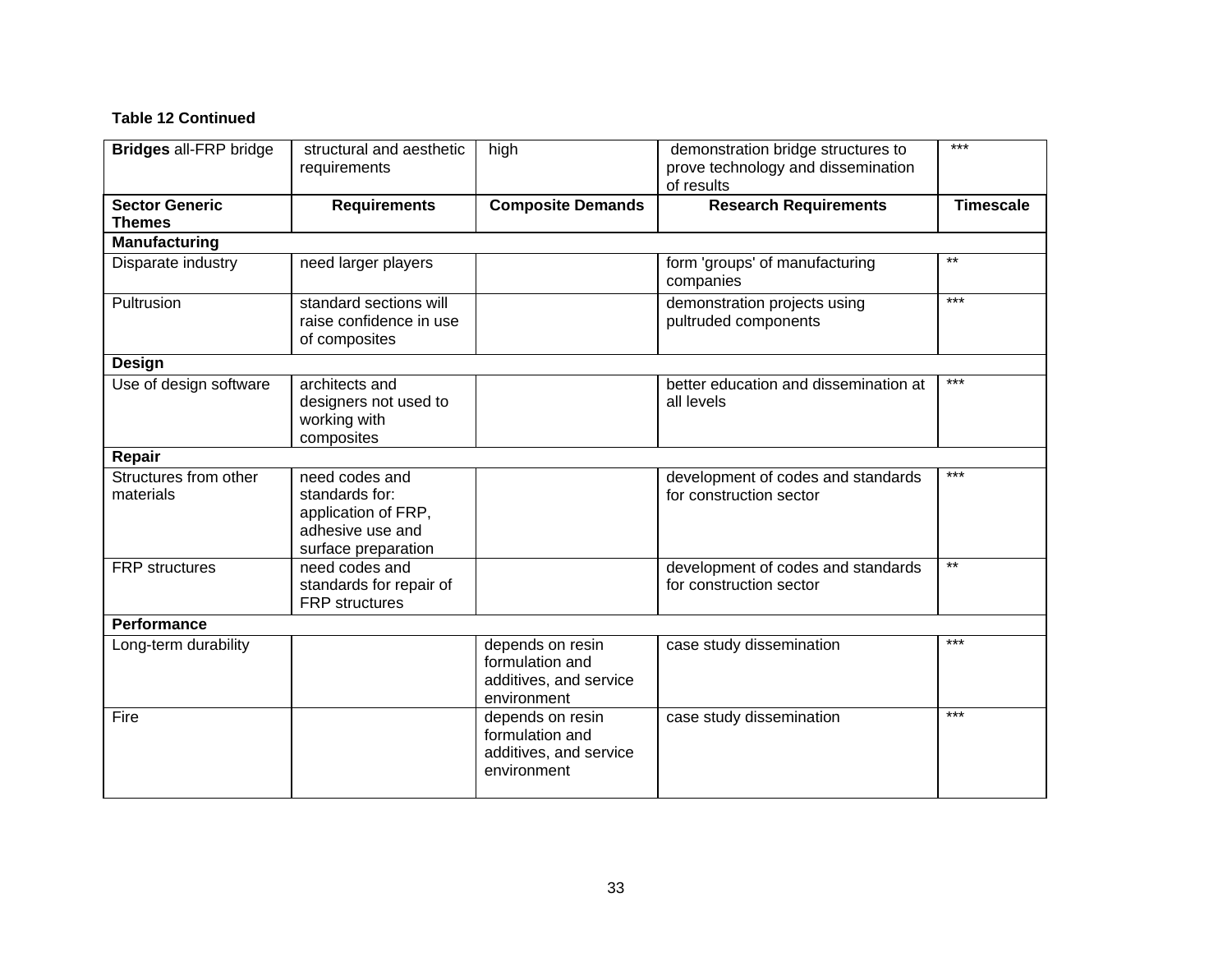#### **ntinued Table 12 Co**

| <b>Sustainability</b>     |                                                                                                |                                                           |                                                                                                      |         |
|---------------------------|------------------------------------------------------------------------------------------------|-----------------------------------------------------------|------------------------------------------------------------------------------------------------------|---------|
| Natural fibres and resins | good durability and<br>resistance to UV and<br>fire needed                                     | depends on application<br>but long term properties<br>key | development and testing of fibres and<br>resins                                                      | $\star$ |
| Environmental ratings     | independent<br>environmental ratings<br>for FRP components                                     | depends on application<br>and manufacturing<br>process    | large publicly funded project to<br>assess variety of FRP components<br>and dissemination of results | $***$   |
| recycling                 | technology developed<br>but volumes and<br>infrastructure to support<br>not there              | depends on component<br>design                            | design for deconstruction                                                                            | $***$   |
| reuse                     | modular construction<br>lends itself to reuse but<br>no infrastructure to<br>support this      | depends on application<br>and condition of FRP            | design for reuse - standard sections<br>in particular are suitable for reuse                         | $***$   |
| <b>OTHERS</b>             |                                                                                                |                                                           |                                                                                                      |         |
| Terminology               | Switch from using<br>'composite' to FRP<br>(fibre reinforced<br>polymer) to avoid<br>confusion |                                                           | Dissemination needed                                                                                 | $***$   |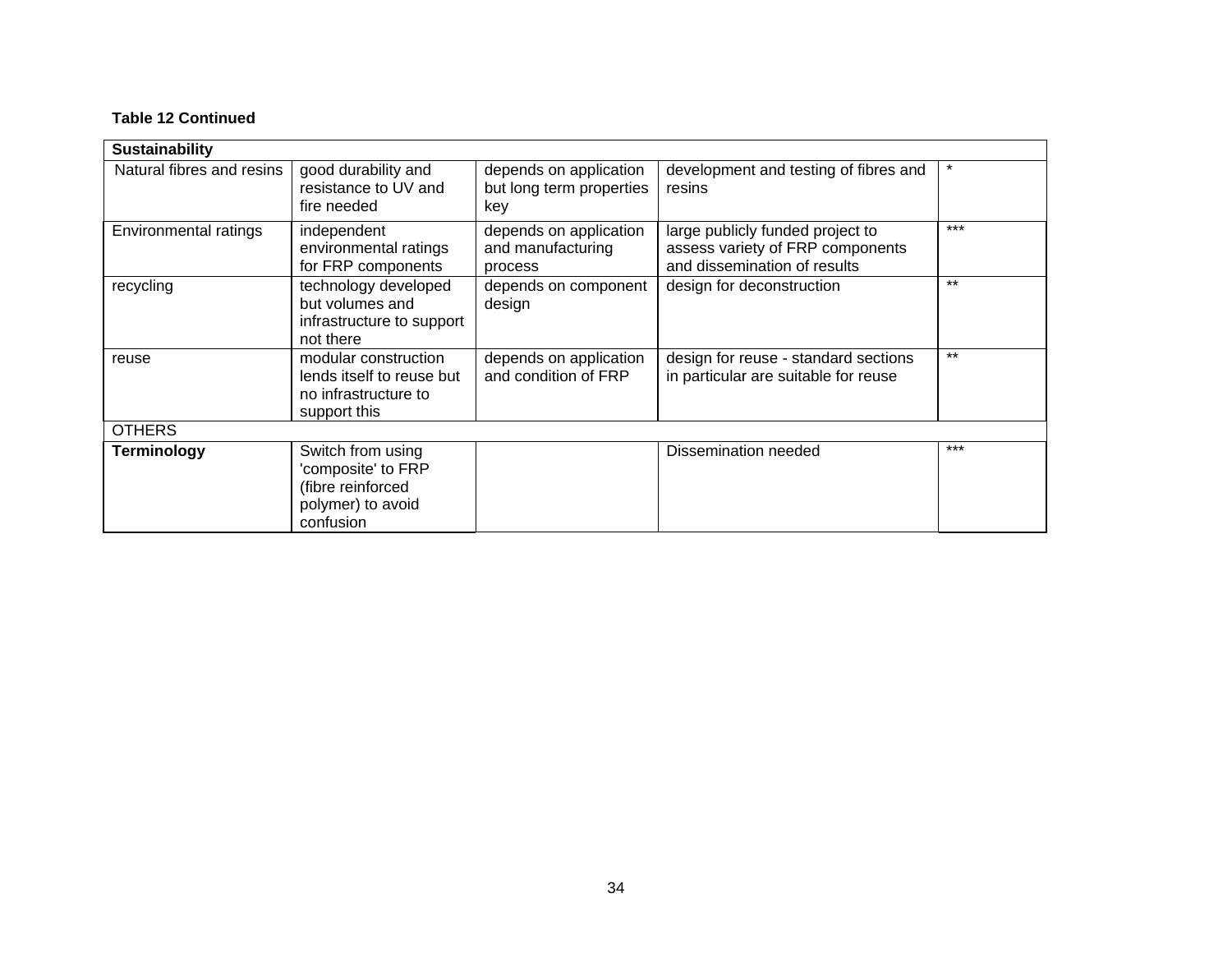

## **Marine**

The Marine Industry covers a number of different diverse businesses but all use, to a lesser or greater extent, the same materials and processes used across all other industrial sectors. In the majority of cases the volume of finished goods restricts the use of automated "mass production" processes. The industry is noted, with limited exceptions, to resist change which could be its downfall against emerging overseas competition. According to 2004 market data (NCN), in terms of size, the sector represents about 6.5% of the total tonnage of composite products, equivalent to some 400,000 tonnes of materials. In the USA the market for marine composite is comparatively large at almost 11% of the total while in Europe the market share is less than 5% of the total, almost identical in size to the market for wind turbines. Figures are not available for the UK where the market share is likely to be somewhat above the European Average, but even at USA levels this would only equate to a total tonnage of about 20,000 tonnes/annum.

The businesses include:

- Leisure industry small boats etc.
- Medium to large boats semi mass production.
- Bespoke performance boats, large yachts, special to purpose, one-offs.
- Work boats, police, customs etc.
- Military.
- Ships.
- Related large marine products eg oil and gas, renewables etc.
- Architectural mouldings, components etc.

In the majority of the businesses the sold product also includes the installation of equipment etc. The higher up the scale of product in terms of size, performance and complexity the less becomes the % value of the composite element and hence the need to optimise the material or process except for the specific needs of the product eg ships traditionally have been hand lay-up by the nature of their size and the fit out tends to be a significant greater cost element than the composite structure.

Whilst competition is strong between UK, European and Overseas suppliers, at the higher value end ability and reputation is more important than absolute cost. Examples are in the special racing yachts and luxury yachts and in certain of the military applications. The added value elements are where the UK scores, for the moment, over the Far East competition. In most cases companies market and sell a brand type, be it a yacht or workboat, the material it is made of is relevant to meet the requirements and tends to be what the customer requires ie it is recognised that yachts are made in composites and all the competition will be using the same type of material. Where there is direct competition between materials ie metal vs. composites, this is normally where composites are trying to break into a traditional metallic business. In these cases technology is often the driver and price is not necessarily key.

Composites are established in the traditional marine industries, while areas of offshore use, including ships, oil and gas etc. tend to use more traditional materials. Whilst the composite technology exists, the willingness from the project office to take on the risk is often less and hence stifles the use of the material. It is difficult to promote the use of composite against traditional materials unless there is a defined need to use them. This is even accepting that a considerable amount of composites is used on large vessels eg architectural use in cruise ships.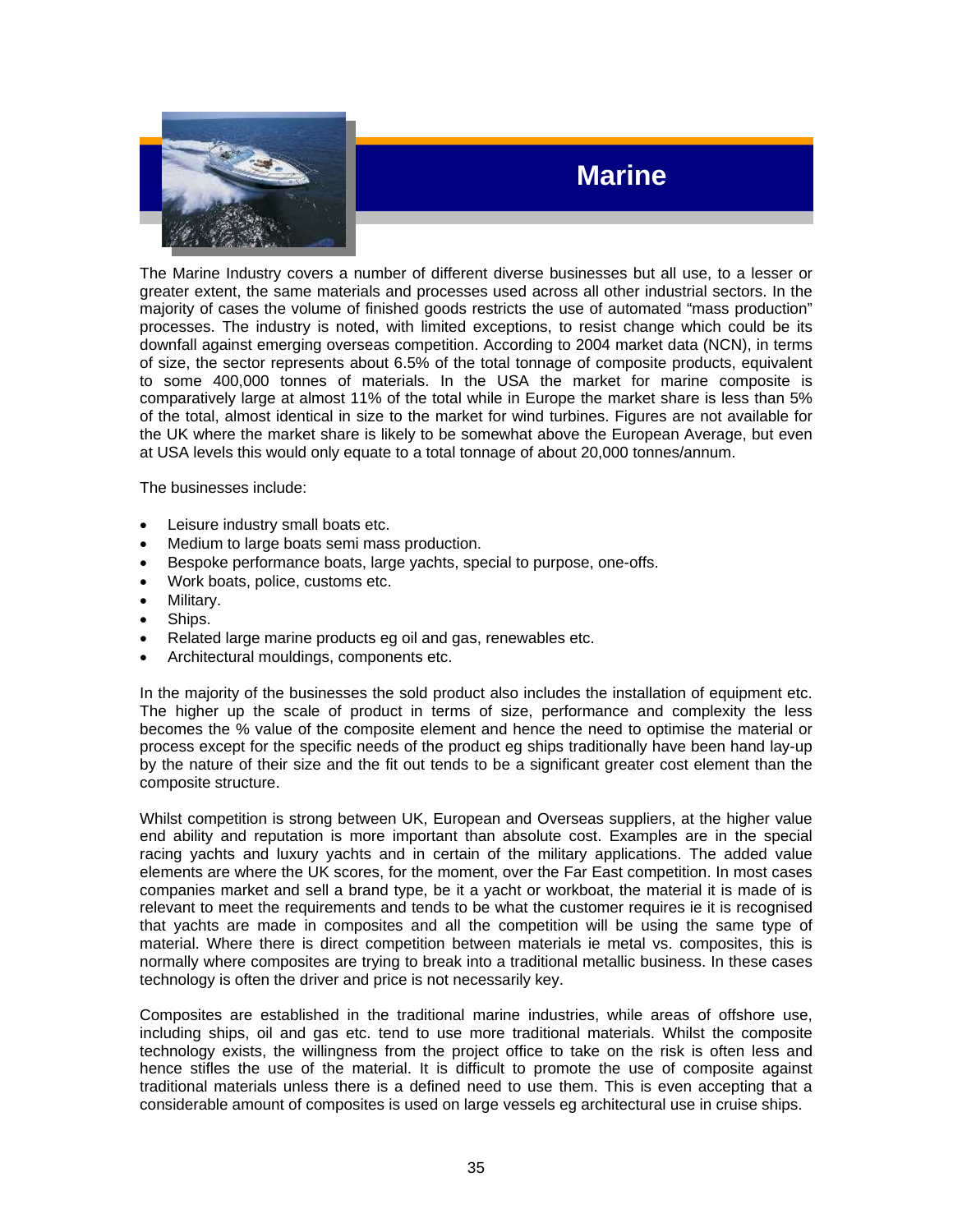Within the UK, there is a number of recognised "large" users of composites but there are also a considerable number of small companies. In some cases the smaller companies offer a moulding service which is not specific to the marine industry. This results in a broad range of companies which apart from their common use of composite materials, is not a recognised "body" and as such is not able to "fight their corner".

The traditional methods of manufacture are still very much in existence in the marine industry. Unless there is the need for closed mould technology eg special racing yachts, military etc. use is made of hand lay-up, glass reinforcement and polyester or vinyl ester resin. In the majority of companies the need to change to closed mould will only occur if they are forced by health and safety legislation, or if there is a justifiable cost benefit through scale of production or performance benefits. Change involves investment which is not available. It also involves design changes if the process is to be used to its best advantage, which also involves investment. If change is forced it could result in a reduction in the number of manufacturing companies either through closure, take over or their unwillingness to support the marine industry.

The supplier base to the industry in terms of resin and reinforcement in the traditional materials is becoming smaller through industry amalgamation and take-overs. The result will be the reduction in the influence that the marine industry will have in material development, supply and price. The supplier base will be "swayed" by those that "shout the loudest".

Competition from overseas will increase, be it Europe or Far East. Price and delivery will be the drivers in most of the marine industries. Some special industries may not have this problem ie military. To resist the threat the composite industry needs unification to maximise its potential as an Industry. This will need to embrace the market and overseas competition, product design, process and the types of companies within the marine industry, to recognise what it is good at and to let go what is better done overseas. It will need to address working with the overseas competition. Lessons from other industries need to be considered eg car industry.

The composite marine industry needs to be recognised by the funding bodies for its employment levels and for its role in British/European industry, and not play "second fiddle" to the glamour industries ie aerospace. Bringing the marine industry together needs to be attempted if funding is to be realised, but to achieve this, caution will have to be taken to avoid the few dictating to the many. All the industry needs to see the benefits. The results from unification will be a stronger voice, more efficient organisation and practices and the ability to capitalise on the best future technologies.

A route to tackling the technology issues could be the formation of a Technology Centre of Excellence specifically for the marine industry to address its particular requirements. This would address issues of process technology, product development and design, production engineering etc. and would work with suppliers to achieve the best products for the industry. This would also allow the development of processing methods best suited to the type of product and the volumes within the marine industry, covering thermosets and thermoplastics, one-off and mass production, hands on and automated processes. Any change in process would require the product design to be reconsidered to optimise the benefits of materials and manufacturing technology changes. A Marine Technology Centre could tackle these issues which are not being faced at established technology centres that are focused on the automotive or aerospace industries.

Such a Centre would also study the issue of recyclability. Whilst this is not a mandatory issue for the marine industry at present the time will come when it will be enforced. This may present opportunities for the use of thermoplastics. Certainly rationalisation across the industry will allow for parts standardisation whereby the costs involved in establishing thermoplastic manufacturing may be justified. The use of thermoplastics for larger components, at the moment, will be limited currently due to the increased costs of tooling and large ovens for the high temperatures required in processing.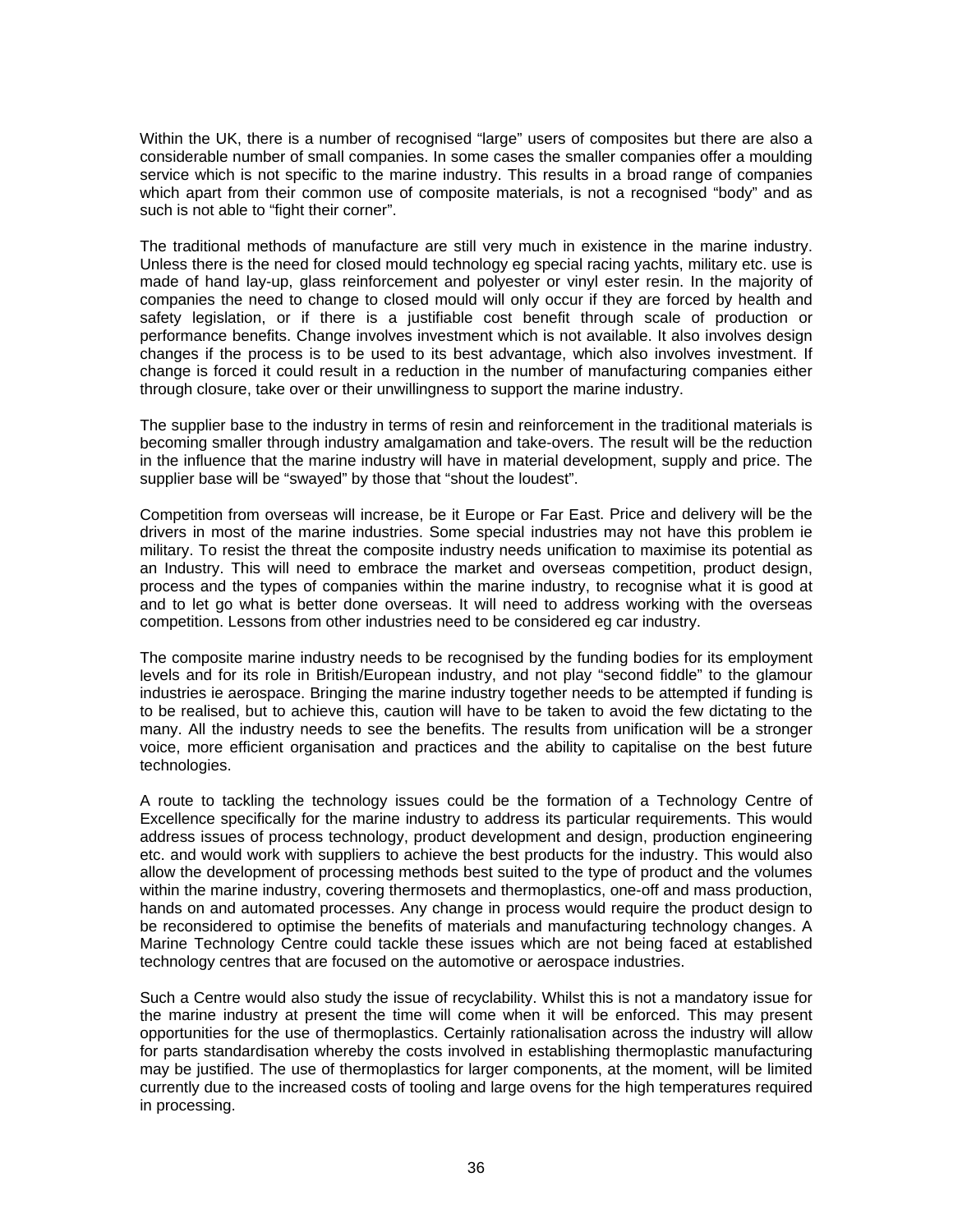Whilst advocating the benefits of a stronger, unified and organised composite marine industry it should not become insular. The composite business across all industries has the problem of identity with some better than others eg aerospace. Lessons learnt in other sectors should be considered and developments in other sectors, which could be of benefit to the marine industry, should be adopted where appropriate. There is a need for an across industry collaboration, but without the "big brother" problems, that may be perceived at the present time, because the marine industry has no recognised voice. This not only affects the marine sector but also transport, civil engineering etc.

#### **NCN marine roadmap**

The NCN road mapping exercise (June 2006) for the Marine sector did not reveal much additional information on the specific needs of the marine sector. Most of the comments and needs identified were general issues relating to the composite industry as a whole.

There was a view that the materials used by the industry were moving towards an increasing use of high modulus materials, with advanced composites becoming more mainstream, although the use of carbon fibre is constrained by supply problems.

There were calls for closing the industry's skills gap in manufacturing with more investment in training and for greater cooperation between industry and universities and more investment in R&D in general.

The industry is making ever larger vessels in single step closed mould processes eg SCRIMP or related processes. The demands are likely to be for improved process modelling of large scale 3D infusion coupled with 3D textiles for structures up to 50m. Prediction of the properties of such materials in a manufactured state will be required.

There is also a general need for materials and design codes for improved fire resistance, low viscosity and process tolerant resins.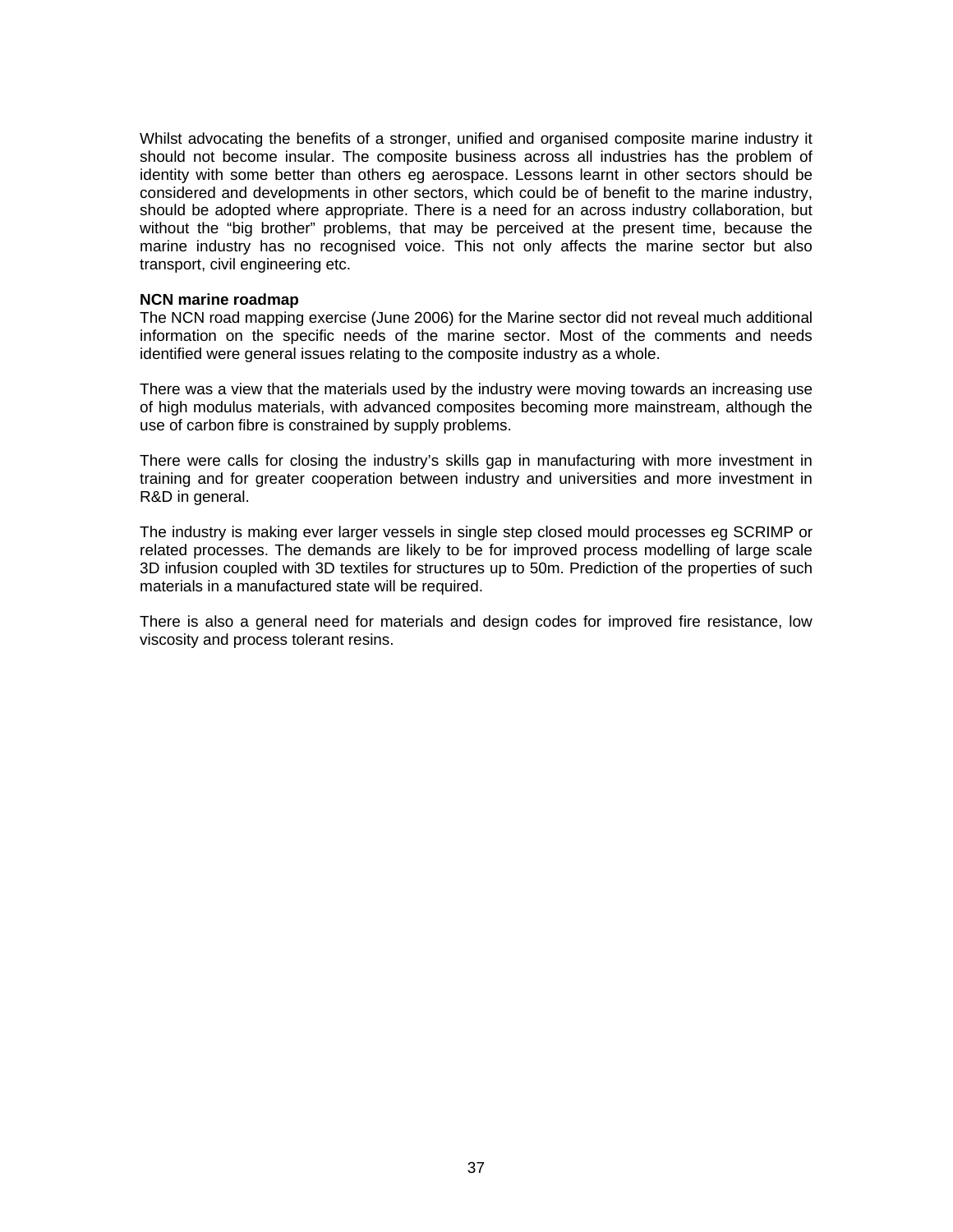#### **Long term technology needs**

| <b>Sector Applications</b> | <b>Requirements</b>  | <b>Composite Demands</b> | <b>Research Requirements</b>                                                 | Timescale |
|----------------------------|----------------------|--------------------------|------------------------------------------------------------------------------|-----------|
| <b>Hulls</b>               | Improved rigidity    | High                     | Introduction of high modulus<br>fibres<br>Multi-materials design<br>concepts | Medium    |
|                            | Damage tolerance     | High                     | Tougher resins and 3D<br>textiles                                            | Medium    |
|                            | Low cost processing  | Medium                   | Modelling of infusion<br>processes                                           | Medium    |
|                            | Durability           | medium                   | Improved resins/gel coats                                                    |           |
| Superstructure             | Fire resistance      | Medium                   | Fire resistant resins                                                        | Immediate |
|                            |                      |                          | Fire modelling                                                               |           |
|                            | Lightweight          |                          | Improve processing, reduced<br>tolerances                                    | Immediate |
| <b>Masts</b>               | Rigidity<br>strength | Medium                   | Introduction of high modulus<br>materials, (nanotubes?)                      | Long term |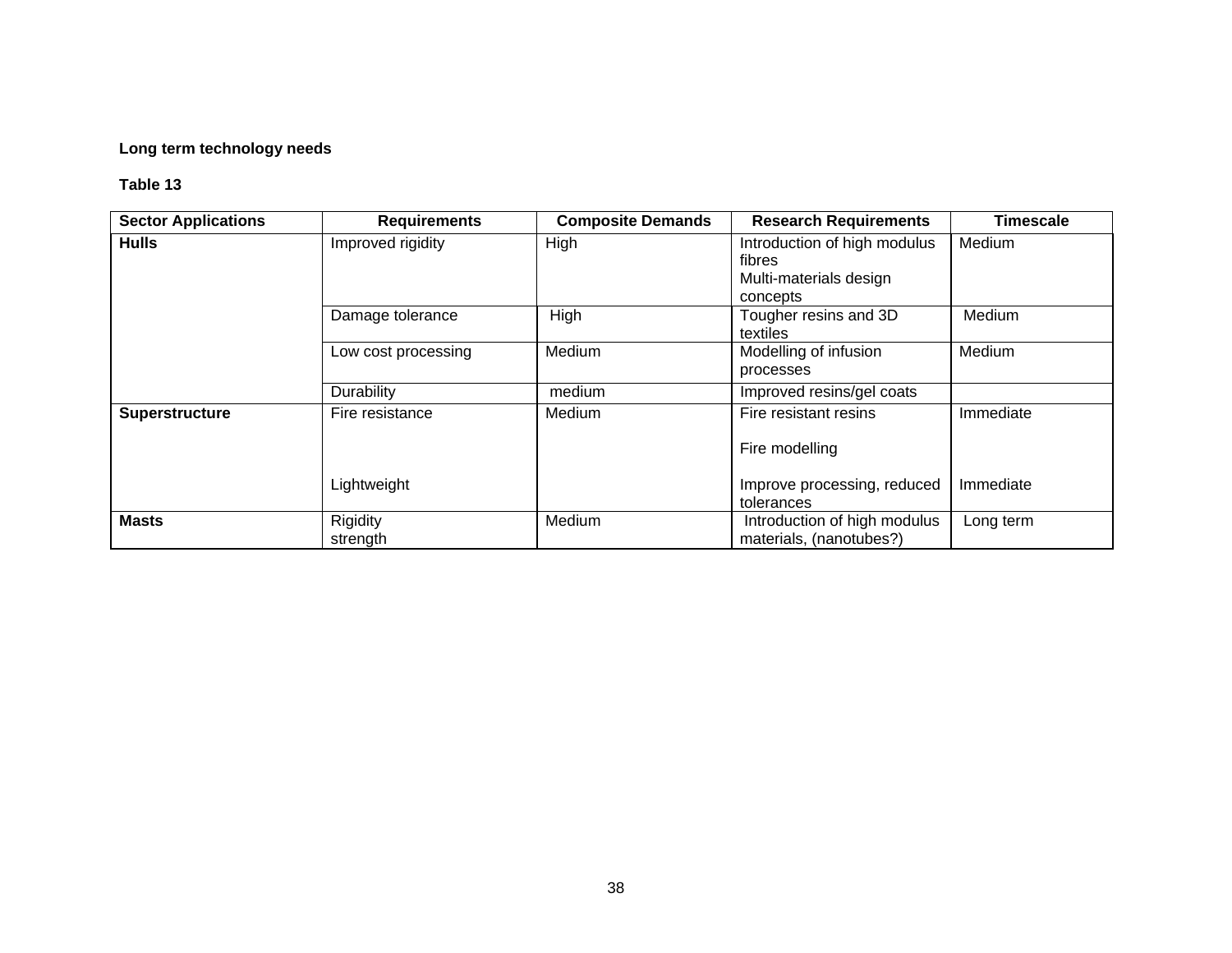| <b>Sector Generic Themes</b> | <b>Requirements</b>                                                                                    | <b>Composite Demands</b>                                                                                                                | <b>Research Requirements</b>                                                          | <b>Timescale</b> |
|------------------------------|--------------------------------------------------------------------------------------------------------|-----------------------------------------------------------------------------------------------------------------------------------------|---------------------------------------------------------------------------------------|------------------|
| <b>Integrity</b>             | Improvement in joint<br>designs                                                                        | Medium                                                                                                                                  | Durability of joints<br>Joining of dissimilar<br>materials                            | Immediate        |
|                              |                                                                                                        |                                                                                                                                         | Joining of core to skins for<br>sandwich construction                                 | Medium term      |
| <b>Blast resistance</b>      | Ability to absorb shock<br>loading                                                                     | High                                                                                                                                    | Energy absorbing cores<br>Shock resisting joints                                      | Medium term      |
| <b>Inspection</b>            | Development of techniques<br>to inspect typical types of<br>damage experienced by<br>composite         | Ability to size and locate<br>relevant defects, e.g.<br>matrix cracking,<br>delaminations, resin<br>degradation, fibre<br>breakage etc. | Development of relevant<br>inspection techniques and<br>interpretation routines       | Immediate        |
| Performance                  | Data and test methods to<br>assess performance in<br>hostile conditions<br>Improved fire resistance    | Qualification data                                                                                                                      | Test methods relevant to the<br>loading conditions and<br>environment<br>Fire testing | Medium           |
| <b>Modelling</b>             | Understanding the role of<br>damage on long term<br>performance. Linked with<br>inspection requirement | Linkage between<br>damage and long term<br>performance                                                                                  | Improved degradation<br>models                                                        | Medium           |
|                              | Fire modellin                                                                                          | Ability to predict reaction<br>to fire and resistance to<br>fir                                                                         | Fire models                                                                           | Medium           |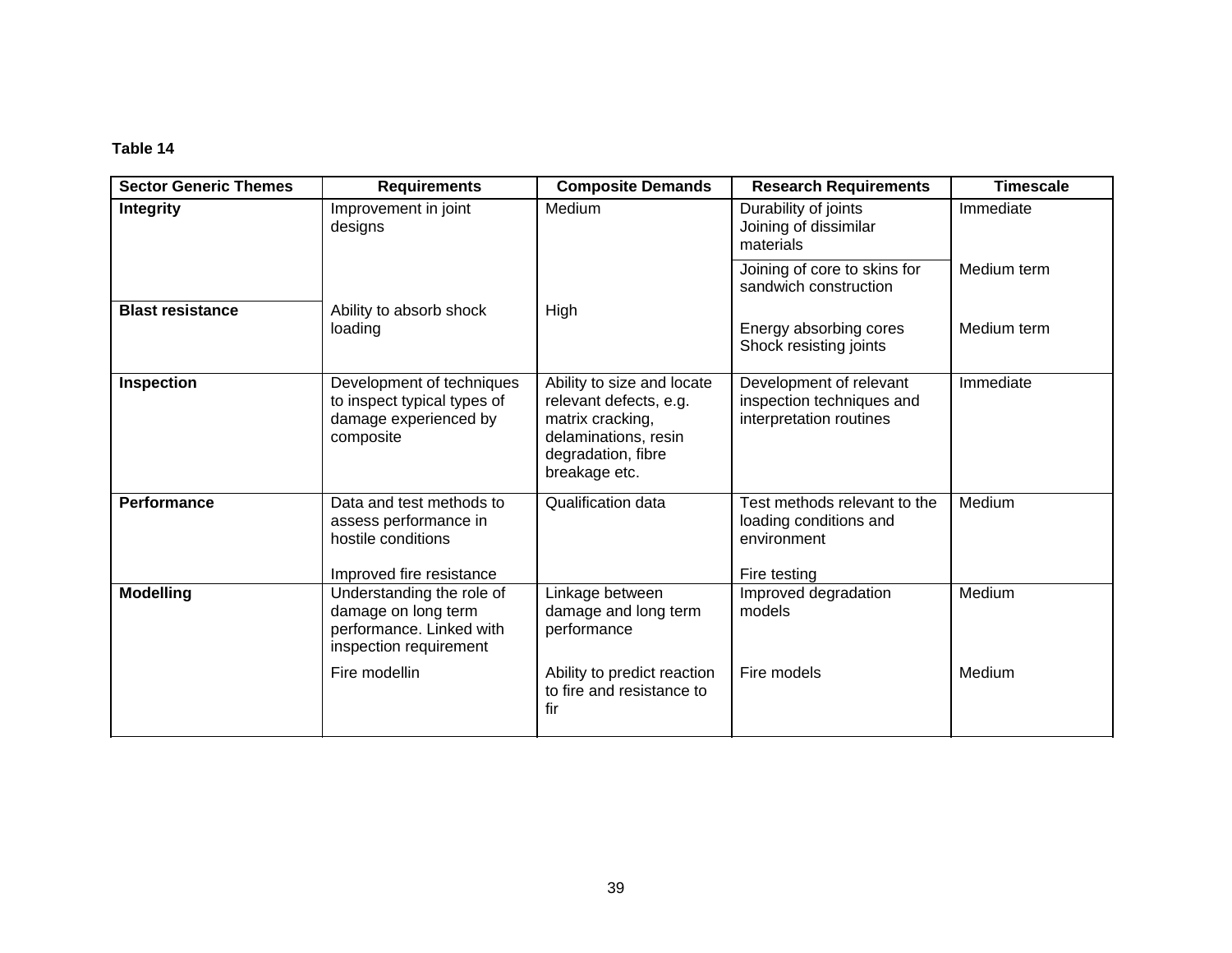#### **General cross-sector foresighting issues**

The preceding sections have attempted to look at the major industrial sectors in the UK that comprise the composite industry. Some sectors that could claim to be major components of the composite industry world-wide have perhaps not been identified explicitly, eg, the off-shore and wind energy industries. These sectors are significant but it is assumed that most of the requirements of the off-shore sector are included within the marine industry, and those of the wind energy sector within the construction sector. There are some specific needs in both cases – the off-shore sector has specific environmental needs with a major emphasis on fire properties, the wind sector is critically dependent on fatigue properties. In common with the other sectors both are looking to reduce manufacturing costs and reduce weight.

The individual assessments of the different sectors in the preceding sections of this report for have identified a number of themes where there are common requirements across the industry to meet the challenges of the future.

Some of the major issues linked to design, joining, repair and manufacturing are outlined below.

#### **Design**

Prediction methodologies for estimating the long-term behaviour of composite systems.

New numerical models for composite materials. The abilities of these models need to be judged in three respects:

- The availability of the characteristic material properties.
- The accuracy of the material model.
- The computational effort required.

Integrated design tools are required that take both materials and processing aspects into account. Basic fibre architecture, draping, impregnation, curing and bonding, as well as fibre and matrix properties, are the main factors that influence structural performance. It is necessary to optimise and integrate current isolated approaches to the simulation of complex fibre architectures, draping processes, mould filling, curing and joining, into one design tool.

- Improved understanding of composite material damage mechanisms and failure modes, and the integration of this understanding within commercial finite element analysis software.
- New composite material failure criteria. Existing failure criteria are not always applicable for new material developments.

#### **Joining**

Improved understanding and the availability of tools for:

- The selection of joining technologies.
- The design and simulation of joints.

It is essential that these tools should accommodate joints between dissimilar materials (eg composite – metal hybrid structures) to support the evolutionary adoption of composites by industry.

- Efficient and effective non-destructive testing procedures for the assessment of bonded joints in composite and hybrid structures.
- The provision of the necessary information and education to allow engineers to specify adhesives with confidence.
- Low temperature paste adhesives.
- Advanced curing based on laser or microwave heating.
- De-bonding on demand for repair purposes.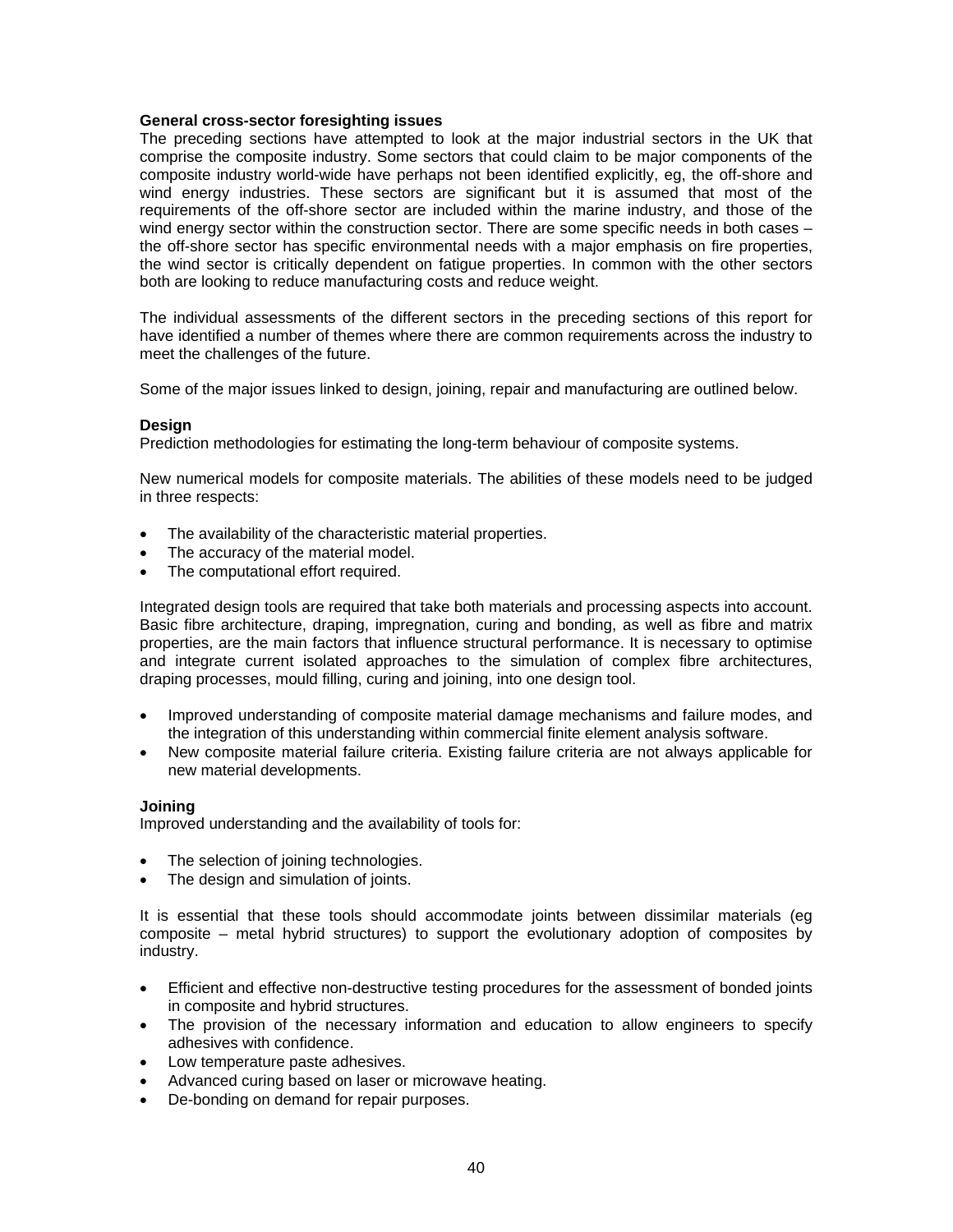- Adhesives with improved fire, smoke and toxicity properties.
- Assembly technologies.

#### **Repair**

The development of highly compatible multi-purpose repair materials (particularly resins) with long shelf lives. These would help to optimise the variety of materials employed for composite repair. It would also facilitate the standardisation of repair procedures, thus reducing the risk of low quality repairs.

#### **Manufacturing**

Manufacturing technologies that improve the overall efficiency and cost effectiveness of composite processing.

- Improved process simulation for better optimisation.
- Online monitoring/control technologies for improved process consistency, the application of advanced preform technologies to reduce lay-up times/textile preforming and fibre placement technologies.
- Thermoplastic composites technologies.
- Automated sandwich core material manufacturing technologies (eg folded cores).

Composite material process automation, especially for the positioning of reinforcements. Automated processes are necessary to reduce manufacturing costs and cycle times, as well as for quality control.

These general areas are outlined in the table below as cross cutting themes under the titles of joining, design tools and repair. Materials, separated into resins and reinforcements are also listed, as is sustainability.

Manufacturing is not separated in this table as the requirements to support manufacturing are covered under the other headings.

#### **Longer term materials issues**

In the longer term additional technical advances may be possible by the extension of the composites industry to incorporate nanomaterials as nano-composites.

The exploitation of nanomaterials in some form is no longer a fanciful research orientated concept, but a practical reality. The use of carbon nanotubes to reinforce resin matrices and improve toughness has been demonstrated, although the cost/performance ratio of this form of composite has not yet been shown to produce benefits that would become commercially interesting. Nevertheless, the use of nano-clays as additives to enhance fire performance in resins is certainly well established in the area of thermoplastic polymers and may well prove significant for thermosets. Nano-additives for gel coats, and surface coatings in general could prove beneficial for self cleaning actions and for improving or modifying frictional and barrier properties. Self healing composites can be envisaged using nano-encapsulation of resins, and extraordinary research growing carbon nanotubes onto the surfaces of carbon fibres is promising to change interfacial properties dramatically.

Predicting the overall impact of the incorporation of nanomaterials into the composites industry is difficult and will justify a separate study when some of the pioneering research has been allowed a little more time to mature.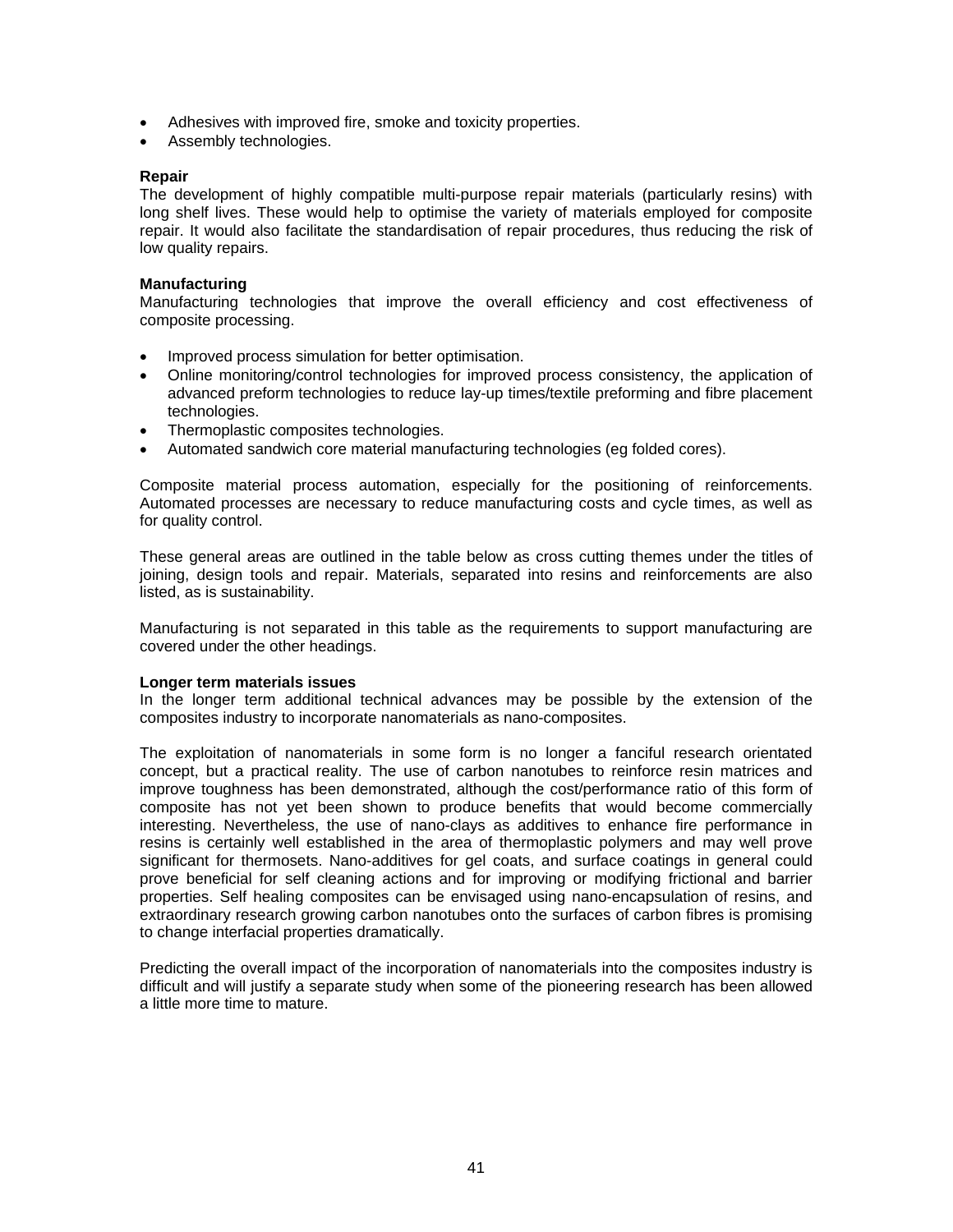| <b>Cross Cutting Research Themes</b> |                                     |                            |                                                                                                                                                |                         |
|--------------------------------------|-------------------------------------|----------------------------|------------------------------------------------------------------------------------------------------------------------------------------------|-------------------------|
|                                      | <b>Research Requirements</b>        | <b>Sectors</b>             | <b>Comments</b>                                                                                                                                | <b>Timescale</b>        |
| <b>JOINING</b>                       |                                     |                            |                                                                                                                                                |                         |
|                                      | Metal-composite                     | auto, rail, construction   | General bonding of composites ot other materials,<br>surface treatments, joint design, durability                                              | Short term              |
|                                      | Composite-composite                 | all                        | As above                                                                                                                                       | Short term              |
|                                      | disassembly                         | Auto, maybe others         | As above                                                                                                                                       | Medium to long<br>term  |
| <b>Design Tools</b>                  |                                     |                            |                                                                                                                                                |                         |
|                                      | Textile design                      | Auto, defence              | Control of weaving process to generate textiles,<br>design of textiles to generate properties                                                  | Short to medium<br>term |
|                                      | Distortion during<br>moulding       | Aero, auto                 | Critical for autoclave moulding but also for volume<br>production in auto sector using RTM etc.                                                | Medium term             |
|                                      | Crash analysis                      | Rail, auto                 | Prediction of properties of structures                                                                                                         | Short to medium         |
|                                      | Fire safe design                    | Rail, marine, construction | Modelling of properties during fire, fire development,<br>heat release                                                                         | Medium term             |
|                                      | Failure prediction and<br>modelling | all                        | Better tools are required with more realistic failure<br>criteria to predict mechanical failures                                               | Medium term             |
|                                      | Long term durability                | all                        | Prediction of properties in a range of environments-<br>including fatigue conditions, high temperatures                                        | Short to medium<br>term |
|                                      | Data                                | all                        | Data that is qualified or meets the needs of standards<br>bodies, especially for construction, marine, but also<br>applicable to other sectors | Medium term             |
| <b>Resins</b>                        |                                     |                            |                                                                                                                                                |                         |
|                                      | Low viscosity                       | marine, rail               | Resins for use in infusion                                                                                                                     | Short term              |
|                                      | Tough                               | All                        | Different degrees of importance but very important in<br>aero/defence                                                                          | Medium term             |
|                                      | Fire safe                           | Rail, marine               | Smoke and toxicity and also fire resistance                                                                                                    | Medium term             |
|                                      | thermoplastics                      | Auto, marine, aero         | Development of thermoplastic matrix composites with<br>genuine capacity for recycling, welding, disassembly.                                   | Medium term             |
| <b>Reinforcements</b>                |                                     |                            |                                                                                                                                                |                         |
|                                      |                                     | all                        | 3D weaving for ballistic and impact properties, net                                                                                            | Short term              |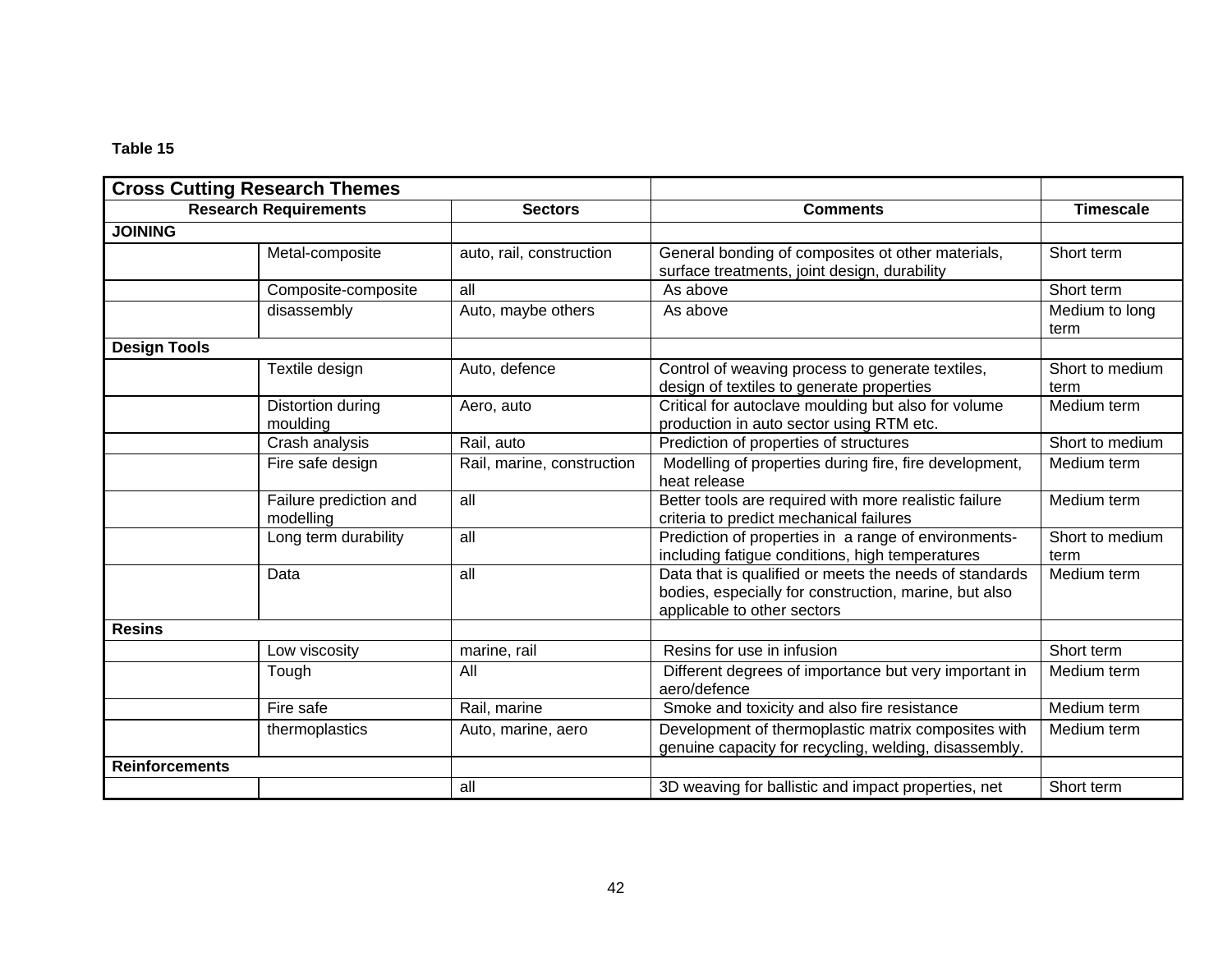#### **ntinued Table 15 Co**

|                       | 3D weaving                         |                                     | shape                                                                                                                                                 |                                                    |
|-----------------------|------------------------------------|-------------------------------------|-------------------------------------------------------------------------------------------------------------------------------------------------------|----------------------------------------------------|
|                       | Low cost, high<br>modulus/strength | Aero, Auto                          | Need for carbon fibres with different cost/performance<br>ratio to encourage adoption by auto industry and<br>provide different options for aerospace | Short ot medium<br>term                            |
|                       | Natural fibres                     | Construction, auto                  | Use of sustainable fibres to reduce carbon footprint                                                                                                  | Medium term                                        |
| Repair                |                                    |                                     |                                                                                                                                                       |                                                    |
|                       | patch design                       | all                                 |                                                                                                                                                       | Short term                                         |
|                       | patch materials                    | Auto. aero                          | Patch/repair materials with long shelf life                                                                                                           | Medium term                                        |
|                       | inspection and validation          | all                                 | Developments in sensors needed                                                                                                                        | Short to medium<br>term                            |
| <b>Sustainability</b> |                                    |                                     |                                                                                                                                                       |                                                    |
|                       | reduced emissions                  | all                                 |                                                                                                                                                       | Medium term                                        |
|                       | recycling                          | auto, rail and aero<br>(eventually) | This area could be crucial for auto industry in the<br>short term but will influence all sectors in time.                                             | Short term to long<br>term (depending<br>on sector |
|                       | sustainable resin                  | all                                 | Resins from non-oil sources                                                                                                                           | Medium term                                        |
|                       | Life cycle analysis                | all                                 | Data to allow realistic assessment of merits of<br>composites relative to competitive materials                                                       | Short term                                         |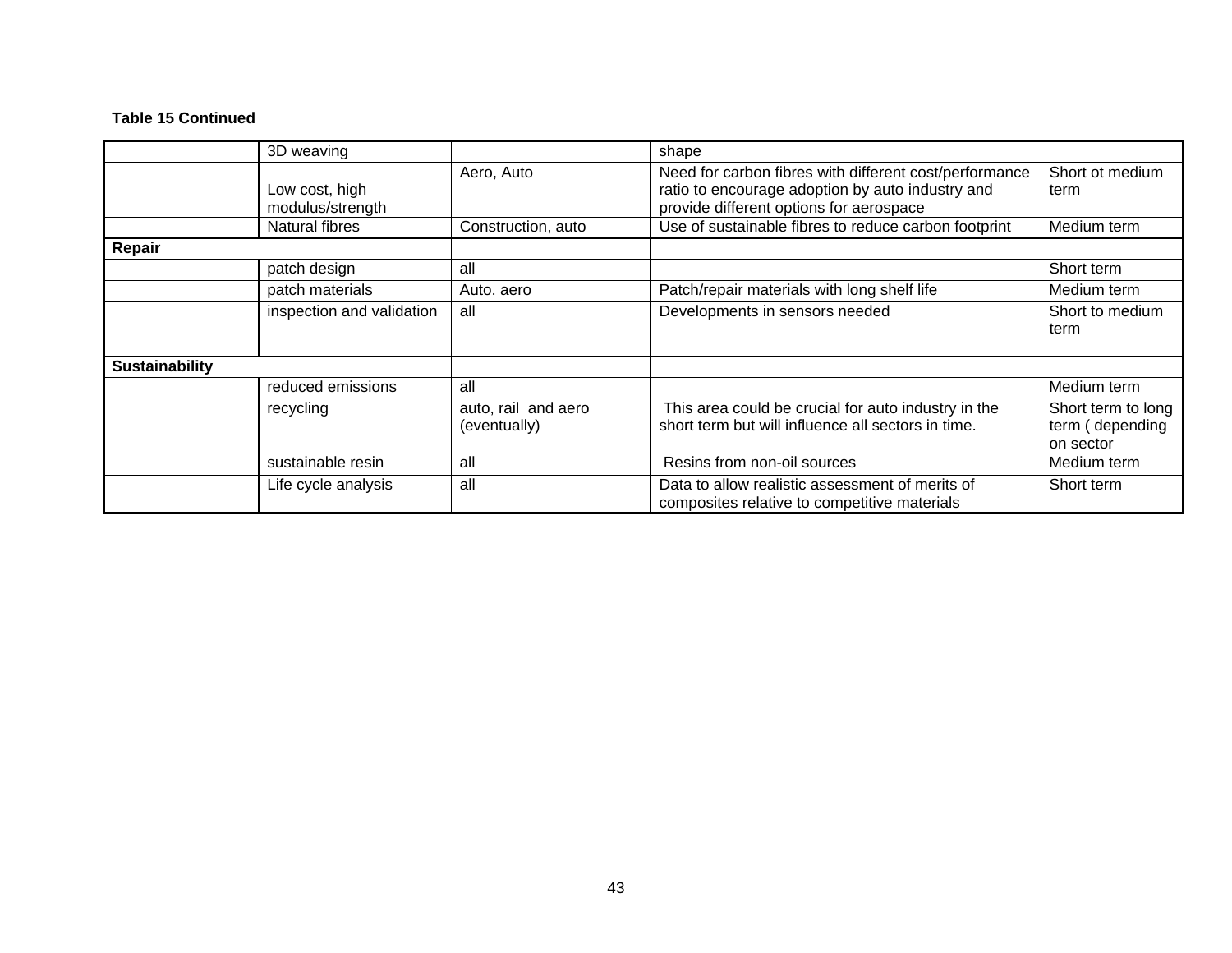#### **Strategic and supply chain issues**

The other aspect of concern for the industry relates to developments that are not specifically technical, but impinge on the supply chain and the general infrastructure of the industry in the UK and are largely strategic in nature.

The UK is experiencing difficulties in sustaining a manufacturing capability in all fields in the face of commercial pressures from low cost manufacturing in the Far East and other developing nations. In all sectors businesses can look to reduce costs by re-locating manufacturing overseas. This should give concern to the UK and to the composite industry. While it is only prudent that companies should explore these opportunities and where necessary reduce their costs and increase their competitiveness, it is difficult to see a long term future in which the UK can sustain a high technology industry without substantial direct manufacturing at home. The notion that design leadership will be retained when manufacturing is exported, a view cherished by many, is flawed. The experience of the composite sector is to underline that design and manufacturing are part of a single integrated process and without direct experience of the manufacturing characteristics of the materials; the design is likely to be inefficient and uncompetitive. Furthermore, the low cost manufacturing centres are striving to expand their capabilities to introduce design and technology leadership, which they would reinforce with the existence of local manufacturing capacity. The composite industry is very much focused on niche products, high added value components, and one-off structures and not on volume production of stock parts. The exception perhaps is for items such as pipes and pultrusions where, once the product has been established, then manufacturing proceeds without change for a considerable period of time without the need for regular upgrading or modification.

In this context it is essential to retain as much manufacturing in the UK as is possible and the industry must look to ensure that factors other than price provide us with our competitive advantage. In some sectors this may rely in no small part on the existence of a supportive broader industry to which the composite sector acts as a supplier. The automotive and aerospace industries are examples. The composite sector in the UK can flourish in an aerospace environment, because there is a strong supply chain supporting Airbus, BAE Systems and Boeing. The UK is a raw material supplier, a supplier of intermediate materials, components and semi-fished assemblies. In this context the loss of part of the supply chain might reduce the effectiveness of the entire sector. The UK is vulnerable for example to the relocation of key programmes from Airbus such as the wing design and assembly for commercial aircraft. By the same token, the ability of the UK to retain such work is supported by the existence of a strong composite sector. The supply of sufficient carbon fibres to UK based composite manufacturing companies to meet short term orders for the aerospace sector is still an ongoing challenge.

Government support is important in these instances, not just in terms of direct support for the prime manufacturers or even for first and second tier suppliers, but also for raw materials companies and for the research institutes that supports the businesses. The establishment of the National Composite Network has been an example of support for the composite supply chain network, albeit with a remit that covers all sectors of the composite industry.

Additional support is necessary in order to train the competent engineers and scientist that the supply chain needs to function. Companies that form part of the supply chain will increasingly need high quality staff to provide the technical competence that allows them to compete with low wage economies and this implies that universities are supplying an adequate number of people with the right skills in design and knowledge of materials and manufacturing. In this context supporting University research is not only vital in terms of generating new technologies, but also in terms for generating the highly educated graduates that industry needs. However, skill development at all levels is critical if the industry is to be able to deliver the right parts at the right cost in a reliable timeframe: A manufacturing company with a full complement of PhD-level staff but nobody trained to undertake a vacuum infusion moulding or to laminate a part properly will not last long!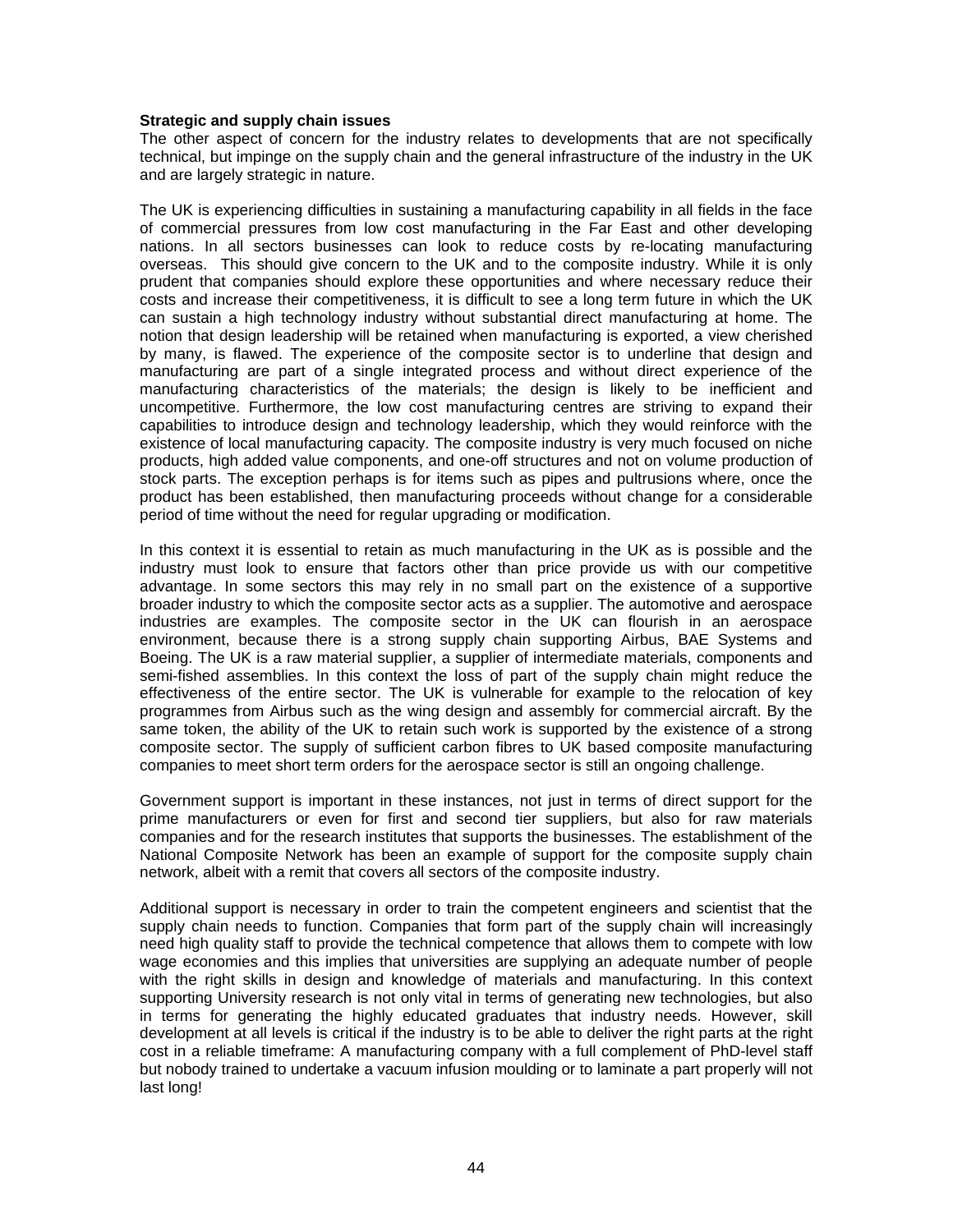A well educated competent workforce, existing as part of an integrated supply chain serving major industrial companies is a sound recipe for success in the aerospace and automotive sectors. However this will not be sufficient if the industry cannot source those materials it needs to manufacture parts. At the present time the UK has manufacturing capacity for glass fibres, thermosetting resins, intermediate products such a prepregs and fabrics. It does not however have a significant capacity to manufacture carbon fibres. Recent problems in the supply of carbon fibre have highlighted that this can pose problems with the country reliant on supply from external countries (Japan and the USA) whose priorities are not always the same as our own. Any opportunity to redress this deficiency should be considered to be a strategic move destined to support not just the composite industry but those industrial sectors important to the UK economy such as aerospace, and motorsport which are significant users of the materials.

The development of an industry is often a product of environment, economic factors and accident. It is rare that a developed country takes a strategic view on developing or even creating a new industry. In the composite sector there is now an opportunity for the UK to establish new industries based on the recycling of composites. This is a theme which has emerged as important in all industrial sectors, not just automotive. Aerospace is facing the prospects of a recycling need in the longer term which will involve carbon fibres as well as glass. Investment in recycling technologies could present new opportunities for UK companies. Scale is usually the major drawback in making a recycling technology economical viable. The companies that establish a practical network for accessing and concentrating scrap parts in quantity at an early stage will secure a business opportunity that will be increasing difficult for late entrants to access. Targeted government research funding would assist in giving UK industry a head start in this field.